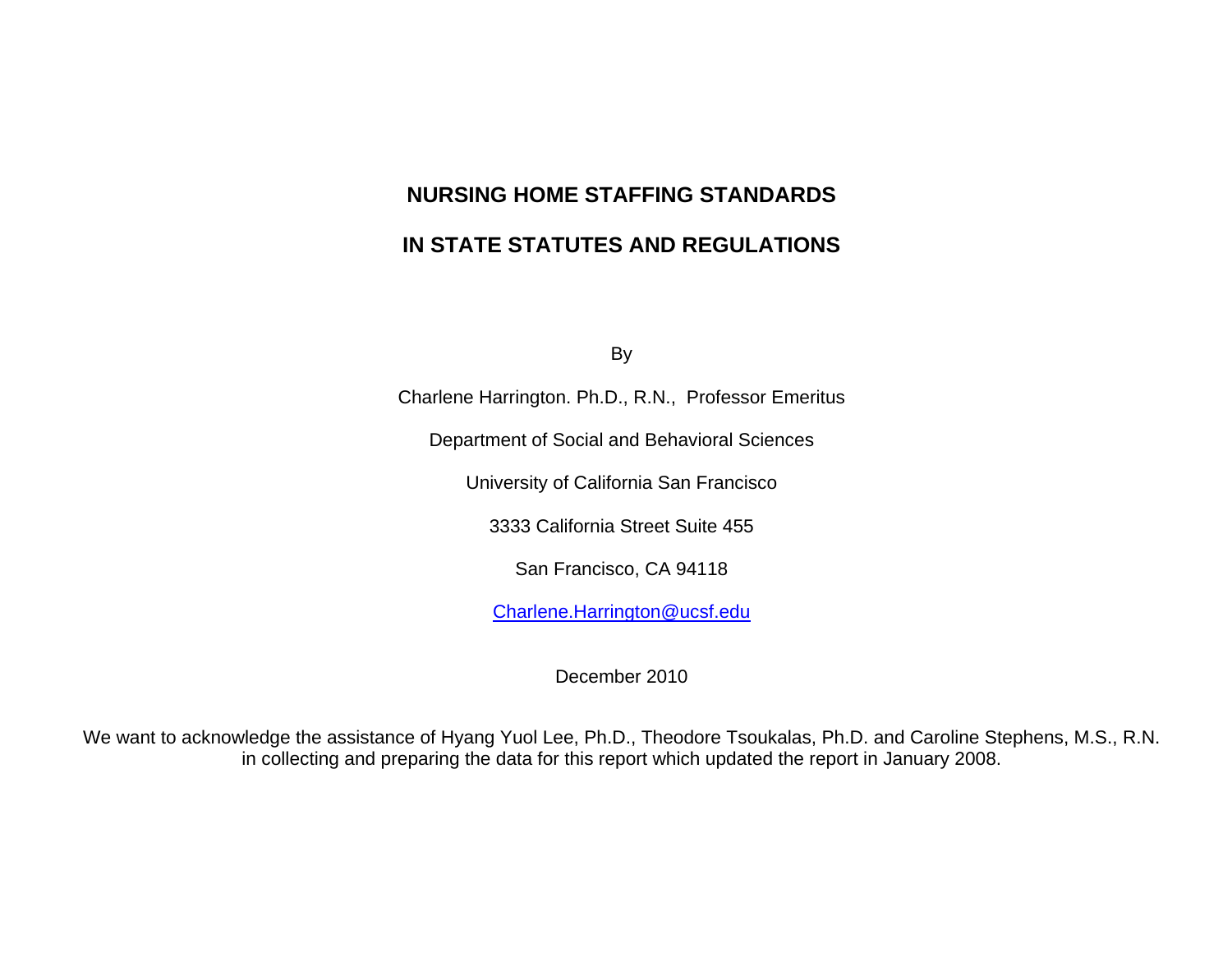|                                                                                                                                                                                                                                                                                        |                                                                                                                                                                                                                                                                                                                                                                                                                                |                                                                                        | <b>STATE STANDARD</b>                                                                                                                                                                                                                                                                                                                                                          |                 |
|----------------------------------------------------------------------------------------------------------------------------------------------------------------------------------------------------------------------------------------------------------------------------------------|--------------------------------------------------------------------------------------------------------------------------------------------------------------------------------------------------------------------------------------------------------------------------------------------------------------------------------------------------------------------------------------------------------------------------------|----------------------------------------------------------------------------------------|--------------------------------------------------------------------------------------------------------------------------------------------------------------------------------------------------------------------------------------------------------------------------------------------------------------------------------------------------------------------------------|-----------------|
| <b>State</b>                                                                                                                                                                                                                                                                           | <b>MINIMUM STAFFING STANDARD FOR SKILLED</b><br><b>NURSING OR NURSING FACILITIES</b>                                                                                                                                                                                                                                                                                                                                           | <b>Estimated variance</b><br>from federal<br>standard for<br>facility with 100<br>beds | <b>Staffing Standard Citation and</b><br><b>URL</b>                                                                                                                                                                                                                                                                                                                            | <b>Comments</b> |
| FEDERAL STAFFING: 1 RN 8 consecutive hrs/7 days/wk & 1 RN/LVN for 2<br>remaining shifts. Must have 1 RN who is full-time DON (5 days/wk); if fewer than 60<br>residents, DON may also be Charge Nurse. (For 100 residents, LN .30 hours per<br>resident day (hprd) would be required.) |                                                                                                                                                                                                                                                                                                                                                                                                                                |                                                                                        | <b>SC= State Code</b><br><b>SAL</b> = State Administrative Law (Rules and Regulations)<br><b>SDP = State Departmental Written Policy</b>                                                                                                                                                                                                                                       |                 |
| <b>AK</b>                                                                                                                                                                                                                                                                              | <b>SUFFICIENT STAFF:</b> to meet the needs of the<br>residents.<br><b>LICENSED STAFF (RN, LPN/LVN)</b><br>For 1-60 occupied beds:<br>1 RN Day 7days/wk and 1 RN Eve 5 d/wk and 1<br>LPN all shifts when RN not present<br>For 60+ occupied beds:<br>2 RNs Day 7d/wk and 1 RN Eve & Night 7<br>days/week<br><b>DIRECT CARE STAFF</b><br>No minimum requirement                                                                  | (RN .32)<br>LN .32                                                                     | <b>SAL: AK Administrative Code</b><br><b>Title 7 Health and Social Services.</b><br>Pt. 1, Ch. 12, Art. 5 Nursing<br>Facilities, Sec. 275,<br>7 AAC 12.275.<br>Eff. 11/19/83. Am. 5/28/92.<br>http://www.legis.state.ak.us/basis/f<br>olioproxy.asp?url=http://wwwjnu01<br>.legis.state.ak.us/cgi-<br>bin/folioisa.dll/aac/query=[JUMP:'7<br>+aac+12!2E275']/doc/{@1}?firsthit |                 |
| <b>AL</b>                                                                                                                                                                                                                                                                              | <b>SUFFICIENT STAFF:</b> to attain or maintain the highest<br>practicable physical, mental and psychosocial well-being<br>of each residents as determined by resident<br>assessments and individual care plans.<br><b>LICENSED STAFF (RN, LPN/LVN)</b><br>1 DON RN full-time included in<br>1 RN 8 consecutive hrs/7ds/wk<br>For 1-60 residents: DON may be charge nurse<br><b>DIRECT CARE STAFF</b><br>No minimum requirement | (RN.08)<br>LN .14                                                                      | <b>SAL: AL Administrative Code</b><br>420-5-10-11 "Nursing Services"<br>Eff. 8-23-96<br>http://www.alabamaadministrativec<br>ode.state.al.us/docs/hlth/420-5-<br>10.pdf                                                                                                                                                                                                        |                 |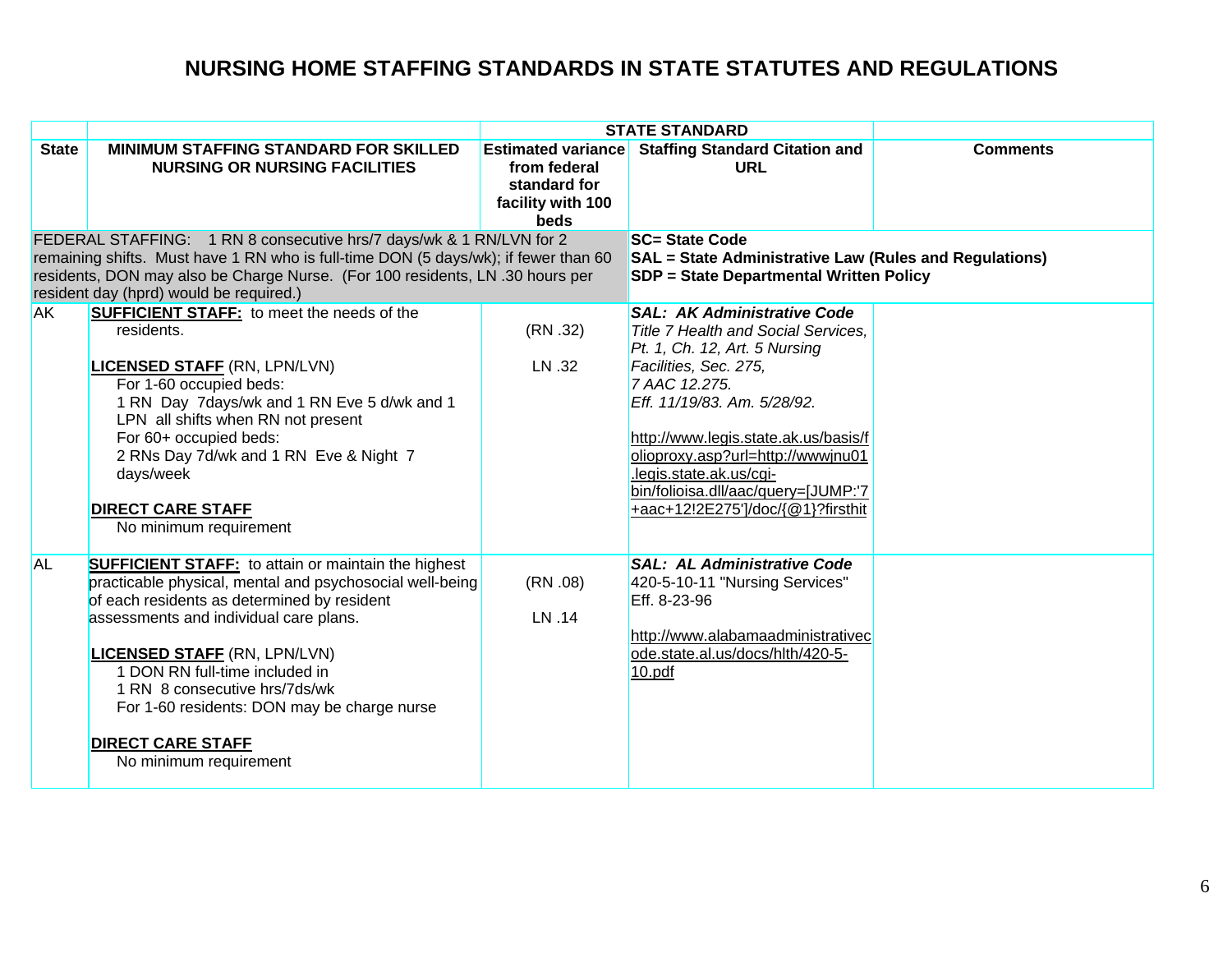|              |                                                                                                                                                                                                                                                                                                                                                                                                                                                                                                                                                     | <b>STATE STANDARD</b>                                                                  |                                                                                                                                                                                                                                                                                                                                                                                                                                                                     |                                                                                                                                                                                                                                                                                                                                                                                 |
|--------------|-----------------------------------------------------------------------------------------------------------------------------------------------------------------------------------------------------------------------------------------------------------------------------------------------------------------------------------------------------------------------------------------------------------------------------------------------------------------------------------------------------------------------------------------------------|----------------------------------------------------------------------------------------|---------------------------------------------------------------------------------------------------------------------------------------------------------------------------------------------------------------------------------------------------------------------------------------------------------------------------------------------------------------------------------------------------------------------------------------------------------------------|---------------------------------------------------------------------------------------------------------------------------------------------------------------------------------------------------------------------------------------------------------------------------------------------------------------------------------------------------------------------------------|
| <b>State</b> | MINIMUM STAFFING STANDARD FOR SKILLED<br><b>NURSING OR NURSING FACILITIES</b>                                                                                                                                                                                                                                                                                                                                                                                                                                                                       | <b>Estimated variance</b><br>from federal<br>standard for<br>facility with 100<br>beds | <b>Staffing Standard Citation and</b><br><b>URL</b>                                                                                                                                                                                                                                                                                                                                                                                                                 | <b>Comments</b>                                                                                                                                                                                                                                                                                                                                                                 |
| <b>AR</b>    | <b>SUFFICIENT STAFF:</b> to meet the needs of the<br>residents for nursing services.<br><b>LICENSED STAFF (RN, LPN/LVN)</b><br>1 DON RN full-time Days; if has other<br>responsibilities, add 1 more RN as Asst. DON to<br>equal one FTE<br>1 RN or LPN Charge Nurse for each shift.<br>1-70 residents DON may be Charge Nurse<br>In multi-story homes, staff each floor unit<br>1:40 LN ratio Days and Evenings<br>1:80 LN ratio Nights<br><b>DIRECT CARE STAFF</b><br>1:6 ratio Days (total licensed or certified)<br>1:9 Evenings<br>1:14 Nights | (RN.06)<br>LN .56<br>DC 2.8<br><b>Total 3.36</b>                                       | SDP: Rules and Regulations for Legislative Updates:<br><b>Nursing Homes, Office of Long</b><br>Term Care, State of Arkansas,<br>Sect. 510-511.2, 511.4, 512.1,<br>512.4, 513.2; Sect. 520<br><b>SDP:</b> Rules and Regulations for<br>Nursing Homes, Office of Long<br>Term Care, State of Arkansas,<br>Sect. 520.1.1, 520.3.1.1-520.3.1.3<br>Eff. 10-1-03.<br>http://www.sos.arkansas.gov/electi<br>ons/elections_pdfs/register/nov_0<br>5/016.06.05-095F-8007.pdf | http://www.arkleg.state.ar.us/                                                                                                                                                                                                                                                                                                                                                  |
| <b>AZ</b>    | <b>SUFFICIENT STAFF:</b> to meet the needs of residents<br>24 hours a day.<br><b>LICENSED STAFF (RN, LPN/LVN)</b><br>1 DON RN full-time;<br>For 1-60 average daily census,: DON may provide<br>direct care on regular basis<br><b>DIRECT CARE STAFF</b><br>1 nurse for direct care to not more than 64 residents<br>at all times.                                                                                                                                                                                                                   | (RN.06)<br>DC .38<br>Total .44                                                         | <b>SAL: AZ Administrative Code</b><br>Title 9, Ch. 10, Sec. 906. Eff. 2-<br>17-95. (Supp. 95-1). Section<br>repealed; new Section made by<br>final rulemaking at 9 A.A.R. 338,<br>eff.3-16-2003 (Supp.03-1).<br>http://www.azsos.gov/PUBLIC_SE<br>RVICES/Title 09/9-10.htm                                                                                                                                                                                          | SAL. Chapter 28 is known as<br>AHCCCS, the Arizona Health Care<br>Cost Containment System--Ariz. Long<br>Term Care System. Expressly<br>incorporates Medicaid by reference in<br>42 CFR 442 and 42 CFR 483<br>http://www.azsos.gov/public_services/Ti<br>tle_09/9-28.htm<br><b>OnLine Updates:</b><br>http://www.azsos.gov/aar/contents.htm<br>Arizona Administrative Register. |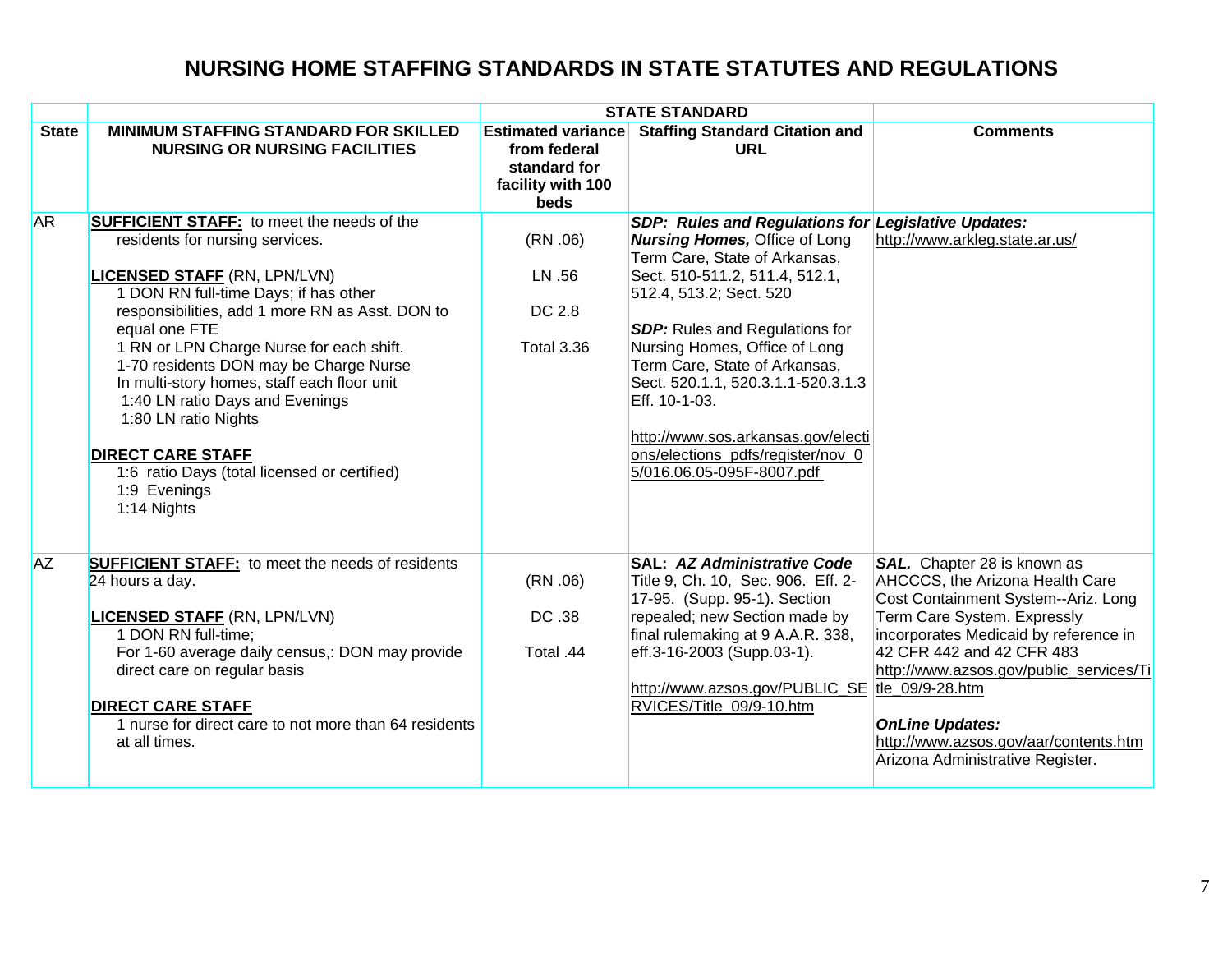| <b>Estimated variance</b><br><b>Staffing Standard Citation and</b><br><b>State</b><br><b>MINIMUM STAFFING STANDARD FOR SKILLED</b><br><b>Comments</b><br><b>NURSING OR NURSING FACILITIES</b><br>URL<br>from federal<br>standard for<br>facility with 100<br><b>beds</b><br><b>CA</b><br><b>SUFFICIENT STAFF:</b> to meet the needs of residents.<br>SC: CA Health and Safety Code,<br><b>SAL: Minimum Staff-patient Ratios</b><br>(RN.30)<br>Sec. 1276.5 (as amended by AB<br>(filed on 1-22-2009)<br>1107, 1999) Eff. 1-1-00.<br>1:5 Day, 1:8 Evening, 1:13 Night<br><b>LICENSED STAFF (RN, LPN/LVN)</b>                                                                                                                                                                                                                                                                                                                         |                         |        | <b>STATE STANDARD</b>               |                                                                                                                                                                  |
|------------------------------------------------------------------------------------------------------------------------------------------------------------------------------------------------------------------------------------------------------------------------------------------------------------------------------------------------------------------------------------------------------------------------------------------------------------------------------------------------------------------------------------------------------------------------------------------------------------------------------------------------------------------------------------------------------------------------------------------------------------------------------------------------------------------------------------------------------------------------------------------------------------------------------------|-------------------------|--------|-------------------------------------|------------------------------------------------------------------------------------------------------------------------------------------------------------------|
|                                                                                                                                                                                                                                                                                                                                                                                                                                                                                                                                                                                                                                                                                                                                                                                                                                                                                                                                    |                         |        |                                     |                                                                                                                                                                  |
| alth/1276.5.html<br>1 RN/LVN 24 hours/day<br>appropriated.<br>DC 3.20<br>For 60-99 licensed beds:<br>1 DON RN Day full-time (may not be charge nurse)<br><b>SC: CA Welfare and Institutions</b><br><b>OnLine Updates: Legislation/Bills:</b><br>and 1 RN/LVN 24 hours/day<br>Total 3.5<br>Code Sec. 14110.7. Am. 1999.<br>For 100+ beds:<br>Eff. 1-1-00.<br>1 DON RN (may not be charge nurse) and<br>http://www.lawlink.com/research/L<br>evel2/144019<br>1 RN 24 hours/day<br>the regulations.<br><b>DIRECT CARE STAFF</b><br>http://ccr.oal.ca.gov/linkedslice/def<br>3.2 hprd Do not double hours of RNs/LPNs and<br>ault.asp?SP=CCR-<br>1000&Action=Welcome<br>exclude hours of DON<br>Go to List of CCR Titles, Click Title<br>22. Div 5.<br>SC: CA Health and Safety Code.<br>Div. 2, Ch 2., Art. 3 Sec. 1276.65.<br>Amend 2002. Eff. 1-1-03.<br>Required state to establish staff to<br>work ratios for direct caregivers. | For 1-59 licensed beds: | LN .30 | http://law.onecle.com/california/he | Not implemented until funds are<br>http://www.leginfo.ca.gov/bilinfo.html<br><b>SAL: CA Code of Regulations Title 22</b><br>Div. 5 Ch. 3, Sec. 72329.1. Presents |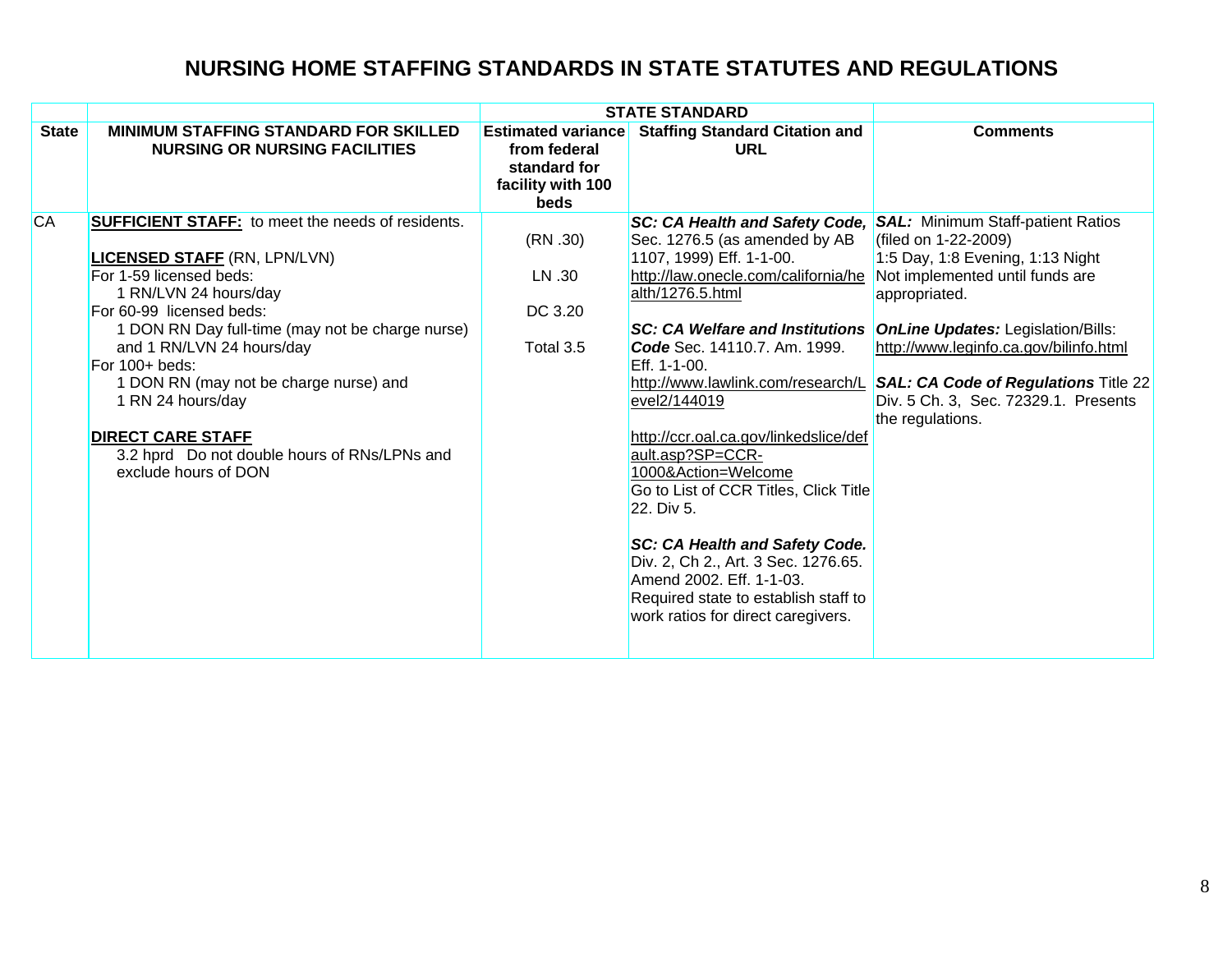|              |                                                                                                                                                                                                                                                                                                                                                                                                                                                                                                                                                            |                                                                                        | <b>STATE STANDARD</b>                                                                                                                                                                                                                                                                                                                                 |                                                                                                                                                                                                                                                                                                                                                                                                                                                                                                                                                                                                                                                         |
|--------------|------------------------------------------------------------------------------------------------------------------------------------------------------------------------------------------------------------------------------------------------------------------------------------------------------------------------------------------------------------------------------------------------------------------------------------------------------------------------------------------------------------------------------------------------------------|----------------------------------------------------------------------------------------|-------------------------------------------------------------------------------------------------------------------------------------------------------------------------------------------------------------------------------------------------------------------------------------------------------------------------------------------------------|---------------------------------------------------------------------------------------------------------------------------------------------------------------------------------------------------------------------------------------------------------------------------------------------------------------------------------------------------------------------------------------------------------------------------------------------------------------------------------------------------------------------------------------------------------------------------------------------------------------------------------------------------------|
| <b>State</b> | MINIMUM STAFFING STANDARD FOR SKILLED<br><b>NURSING OR NURSING FACILITIES</b>                                                                                                                                                                                                                                                                                                                                                                                                                                                                              | <b>Estimated variance</b><br>from federal<br>standard for<br>facility with 100<br>beds | <b>Staffing Standard Citation and</b><br><b>URL</b>                                                                                                                                                                                                                                                                                                   | <b>Comments</b>                                                                                                                                                                                                                                                                                                                                                                                                                                                                                                                                                                                                                                         |
| <b>CO</b>    | <b>SUFFICIENT STAFF:</b> to provide prompt assistance to<br>persons needing or potentially needing assistance and<br>considering individual needs.<br><b>LICENSED STAFF (RN, LPN/LVN)</b><br>1 DoN RN full-time 40 hrs/wk included in<br>1 RN 24 hours/7days/week and<br>1 LN each care unit at all times<br><b>DIRECT CARE STAFF</b><br>For 1-60 residents:<br>2.0 hprd<br>For 60+ residents:<br>2.0 excluding the DON, staff development<br>coordinator, and other supervisory personnel.                                                                | (RN.24)<br>LN .48<br>DC 2.0<br><b>Total 2.48</b>                                       | <b>SAL: Code of CO Regulations,</b><br>Department of Public Health and<br><b>Environment Regulations, Health</b><br>Facilities Division - 1011, Ch. V,<br>Long Term Care Facilities, Pt. 7,<br>Nursing Services, Sec. 7.2 & 7.3.<br>Eff. 7-1-1988.<br>gtermfacilities.pdf                                                                             | <b>SAL: Intermediate Care Facilities</b><br>require: 1 RN/LPN Day Shift<br>7days/week. If DoN is LPN, then 1 RN<br>consultant at least 4 hrs/wk.<br><b>Medicaid Regulations: CO</b><br>Department of Health Care Policy and<br>Financing, Staff Manual, Vol. 8 -<br>http://www.cdphe.state.co.us/regul Medical Assistance, Secs. 8.408(3) and<br>ations/healthfacilities/10110105lon 8.409.24. http://www.sos.state.co.us/<br><b>OnLine Updates: Dept. of Health Care</b><br>Policy and Financing homepage:<br>http://www.chcpf.state.co.us/ and Dept.<br>of Public Health and Environment<br>homepage:<br>http://www.cdphe.state.co.us/                |
| <b>CT</b>    | <b>SUFFICIENT STAFF:</b> to provide appropriate care 24<br>hours 7 days/week.<br><b>LICENSED STAFF (RN, LPN/LVN)</b><br>1 DoN RN full-time; if more than 120 beds, 1 Asst.<br><b>DoN</b><br>1 RN 24 hours/7 days/week and<br>1 RN/LPN (each floor) 24 hrs/7days included in<br>.47 LN hprd Day/ Evening (7 am - 9 pm)<br>.17 LN hprd Evening/ Night (9 pm - 7 am)<br>For 61-120 beds: exclude DON; for 121+ beds,<br>exclude Asst. DON<br><b>NURSE ASSISTANT STAFF (NA/CNA)</b><br>1.40 total nursing & NA hprd (7am-9pm)<br>.50 total & NA hprd (9pm-7am) | (RN.30)<br>LN .70<br>NA 1.90<br>Total 2.60                                             | <b>SAL: CT Public Health Code</b><br>2000 Sec. 19-13-D8t (m)(1)-(8).<br>(page 65-80) Eff. 05/2001<br>Enabled by CT General Statutes<br>Code of Public Health Sec, 19a-<br>36 (1997).<br>Chronic and convalescent nursing<br>homes (09/01/2009)<br>cy_regulations/sections/pdfs/title_<br>19. health_and_safety/phc/chapte<br>r_iv/19-28._hospitalspdf | <b>SAL:</b> Rest Home with Nursing<br>Supervision (ICF): 1 NA 24 hours/7<br>days/week included in Licensed Staff:<br>Day [7 am to 9 pm] .23 hprd; Night [9<br>pm to 7 am] .08 hprd. For 61-120<br>beds, exclude DON; for 121+ beds,<br>exclude Asst. DON. 1 Nurse Assistant<br>each floor 24 hours/7 days and Day --<br>.70 hprd; Night -- .17 hprd. For 61-120<br>http://www.ct.gov/dph/lib/dph/agen beds, exclude DON; for 121+ beds,<br>exclude Asst. DON.<br><b>OnLine Updates:</b><br><b>Public Health Code</b><br>http://www.dph.state.ct.us/phc/phc.asp<br>http://www.ct.gov/dph/lib/dph/agency_r<br>egulations/dph_regulations-<br>9.1.2009.pdf |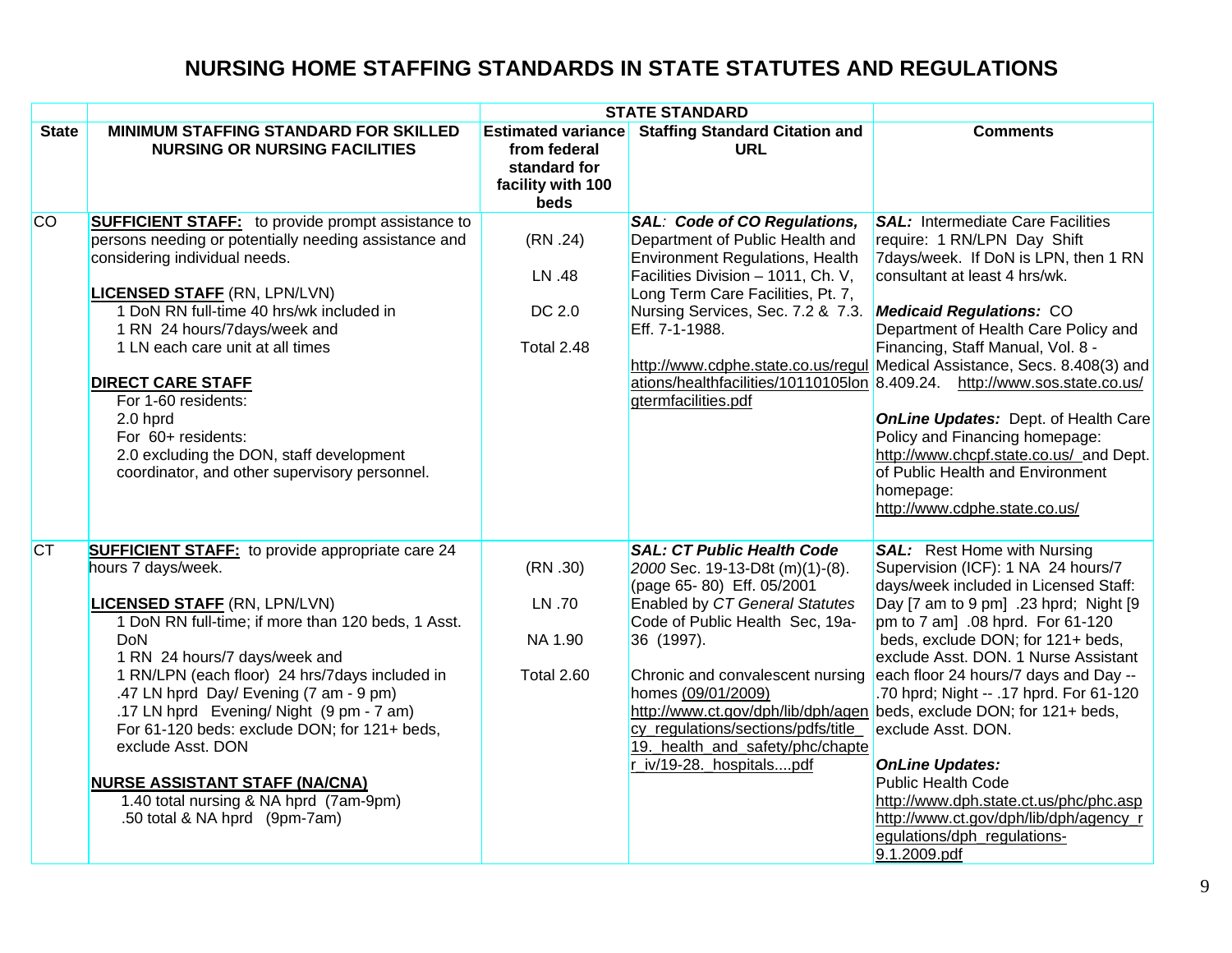|              |                                                                                                                                                                                                                                                                                                                                                                                                                                                                                                                                                                                                                                                                                                                                                                                                              |                                                                                        | <b>STATE STANDARD</b>                                                                                                                                                                                                                                                                                                                                                                                                                                                                                                       |                                               |
|--------------|--------------------------------------------------------------------------------------------------------------------------------------------------------------------------------------------------------------------------------------------------------------------------------------------------------------------------------------------------------------------------------------------------------------------------------------------------------------------------------------------------------------------------------------------------------------------------------------------------------------------------------------------------------------------------------------------------------------------------------------------------------------------------------------------------------------|----------------------------------------------------------------------------------------|-----------------------------------------------------------------------------------------------------------------------------------------------------------------------------------------------------------------------------------------------------------------------------------------------------------------------------------------------------------------------------------------------------------------------------------------------------------------------------------------------------------------------------|-----------------------------------------------|
| <b>State</b> | <b>MINIMUM STAFFING STANDARD FOR SKILLED</b><br><b>NURSING OR NURSING FACILITIES</b>                                                                                                                                                                                                                                                                                                                                                                                                                                                                                                                                                                                                                                                                                                                         | <b>Estimated variance</b><br>from federal<br>standard for<br>facility with 100<br>beds | <b>Staffing Standard Citation and</b><br><b>URL</b>                                                                                                                                                                                                                                                                                                                                                                                                                                                                         | <b>Comments</b>                               |
| <b>DC</b>    | <b>SUFFICIENT STAFF:</b> to meet the nursing needs of all<br>patients 24-hour licensed nursing services 7days a<br>week.<br><b>LICENSED STAFF (RN, LPN/LVN)</b><br>1DON RN full-time and<br>1 Nursing Supervisor (RN) at the facility 24hrs/7d/wk<br>DON may serve as supervisor while on regular duty<br>if less that 30 beds<br>1 RN/LPN Charge Nurse on each unit 24hrs/d<br>If charge nurse is LPN, then must have access to an<br>RN for consultation<br>RN/LPN (planning, coordination, supervision at unit level)<br>1:35 ratio (0.23 hprd) Days<br>1:45 ratio (0.18 hprd) Evenings<br>1:50 ratio (0.16) Nights<br><b>DIRECT CARE STAFF (RN, LPN, or CNA)</b><br>3.5 hprd minimum<br>1:5 (1.6hprd) Days<br>1:10 (0.8hprd) Evenings<br>1:15 (0.53hprd) Nights<br>Minimum of 2 staff per unit per shift | (RN.30)<br>LN .57<br>DC: 2.93<br><b>Total 3.50</b>                                     | <b>SAL: DC Municipal Regulations OnLine Updates: DC Register:</b><br>Title 22 Public Health and<br>Medicine Ch. 32 Skilled Care<br>Facilities, Sec. 3208 (Nursing<br>Services), 3209 (Nursing Services<br>Supervision), 3210 (Licensed<br>Nursing Coverage), 3211 (Nursing<br>Personnel), (10-12-01). Final Rule<br>49 DCR 473 (1-18-02); Amended<br>49 DCR 6824 (7-19-02); Amended<br>52 DCR 3608 (4-8-2005).<br>http://doh.dc.gov/doh/lib/doh/servi<br>ces/administration offices/hra/hcfd<br>/pdf/nursing_facilities.pdf | http://www.abfa.com/dcdocs/dccontents<br>.htm |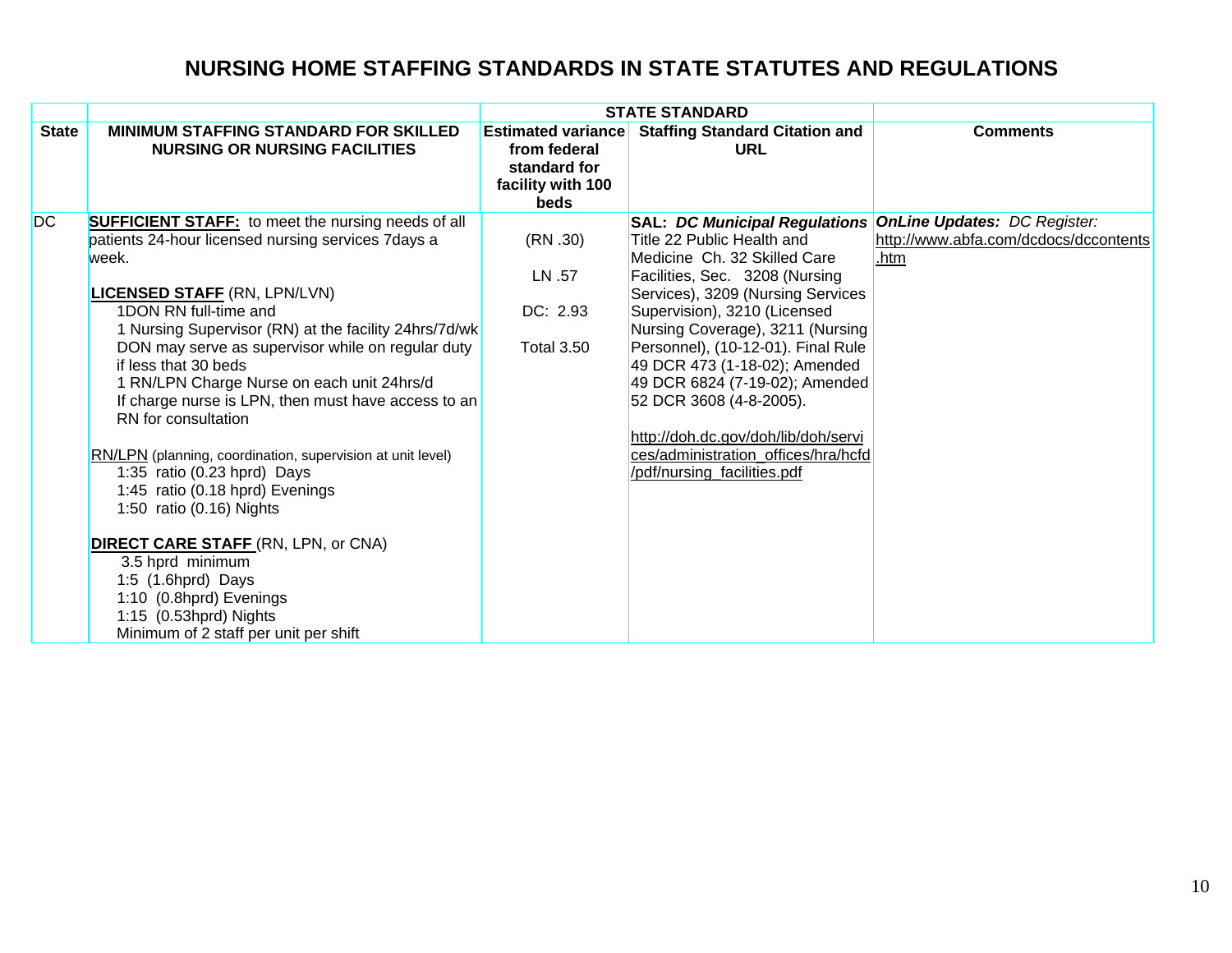|              |                                                                                                                                                                                                                                                                                                                                                                                                                                                                                                                                                     | <b>STATE STANDARD</b>                                                                  |                                                                                                                                                                                                                                                                                                                                                                                                                                                                                                                                                                                                          |                                                                                                                                                                                                                                                                                                                         |  |
|--------------|-----------------------------------------------------------------------------------------------------------------------------------------------------------------------------------------------------------------------------------------------------------------------------------------------------------------------------------------------------------------------------------------------------------------------------------------------------------------------------------------------------------------------------------------------------|----------------------------------------------------------------------------------------|----------------------------------------------------------------------------------------------------------------------------------------------------------------------------------------------------------------------------------------------------------------------------------------------------------------------------------------------------------------------------------------------------------------------------------------------------------------------------------------------------------------------------------------------------------------------------------------------------------|-------------------------------------------------------------------------------------------------------------------------------------------------------------------------------------------------------------------------------------------------------------------------------------------------------------------------|--|
| <b>State</b> | <b>MINIMUM STAFFING STANDARD FOR SKILLED</b><br><b>NURSING OR NURSING FACILITIES</b>                                                                                                                                                                                                                                                                                                                                                                                                                                                                | <b>Estimated variance</b><br>from federal<br>standard for<br>facility with 100<br>beds | <b>Staffing Standard Citation and</b><br><b>URL</b>                                                                                                                                                                                                                                                                                                                                                                                                                                                                                                                                                      | <b>Comments</b>                                                                                                                                                                                                                                                                                                         |  |
| <b>DE</b>    | <b>SUFFICIENT STAFF:</b> to meet the needs of each<br>resident.<br><b>LICENSED STAFF (RN, LPN/LVN)</b><br>1 Supervisory Nurse (DON) RN full-time 8hrs/7d/wk<br>1 RN on duty each shift, 7 days a week<br>1:15 LN ratio Days<br>1:23 LN ratio Evenings<br>1:40 LN Nights<br><b>DIRECT CARE STAFF</b><br>3.28 hours of direct nursing care<br>1:8 DC ratio Days<br>1:10 DC ratio Evenings<br>1:20 DC ratio Nights                                                                                                                                     | (RN.32)<br>LN 1.08<br>DC 2.20<br><b>Total 3.28</b>                                     | <b>SAL: Title 16 Health &amp; Safety</b><br>Regulatory Provisions Concerning http://www.legis.delaware.gov<br>Public Health, Ch. 11 Nursing<br>Facilities & Similar Facilities,<br>Subchapter VII. Minimum Staffing<br>Levels for Residential Health<br>Facilities. Eff. 12/1/01<br>http://delcode.delaware.gov/title16 2007,<br>/c011/sc07/index.shtml<br>May 1, 2003 Regs were not<br>implemented because of funding:<br>1:15 LN ratio Days; 1:20 LN ratio<br>Evenings; 1:30 LN Nights; 3.67<br>hours of direct care including: 1:7<br>DC ratio Days; 1:10 DC ratio<br>Evenings; 1:15 DC ratio Nights. | <b>OnLine Updates:</b><br>Legislation: General Assembly 144,<br>SB 175--An Act to amend Title 16 of the<br>Delaware Code relating to nursing<br>facilities and other facilities. This<br>proposed legislation did not pass in<br>http://www.legis.delaware.gov/LIS/LIS1<br>44.nsf/vwLegislation/SB+175?Opendoc<br>ument |  |
| FL           | <b>SUFFICIENT STAFF:</b> to maintain the highest<br>practicable physical, mental, and psychological well-<br>being of each resident<br><b>LICENSED STAFF</b> (RN, LPN/LVN)<br>1 DON RN full-time. If DON has other<br>responsibilities, add 1 full-time RN as Asst. DON<br>For 121+ residents, add 1 Asst. DON RN<br>1 RN/LPN each shift included in:<br>1.0 LN hprd (24 hour average)<br>Never below 1:40 LN ratio<br><b>DIRECT CARE/NURSE ASSISTANT STAFF</b><br>2.9 DC hprd (24 hour average) minimum weekly<br>average per day<br>1:20 DC ratio | (RN.06)<br>LN 1.0<br>DC 2.9<br>Total 3.9                                               | <b>SAL: FL Administrative Code</b><br>Ch. 59A-4 "Minimum Standards<br>for Nursing Homes" Sec. 59A-<br>4.108(4). Eff. 4-1-82. Am. 4-18-<br>94. Eff. 1-02<br>https://www.flrules.org/gateway/rul<br>eNo.asp?id=59A-4.108<br>SC: 2007 Florida Statutes<br>Chapter 400 Nursing Homes &<br><b>Related Health Care Facilities</b><br>400.23 (3)(a)1 Eff. 1-1-07<br>http://www.flsenate.gov/statutes/in<br>dex.cfm?mode=View%20Statutes<br>&SubMenu=1&App_mode=Displa<br>y_Statute&Search_String=400.23<br>&URL=CH0400/Sec23.HTM                                                                                | <b>OnLine Updates:</b><br>Http://www.leg.state.fl.us/session/index.<br>cfm?/                                                                                                                                                                                                                                            |  |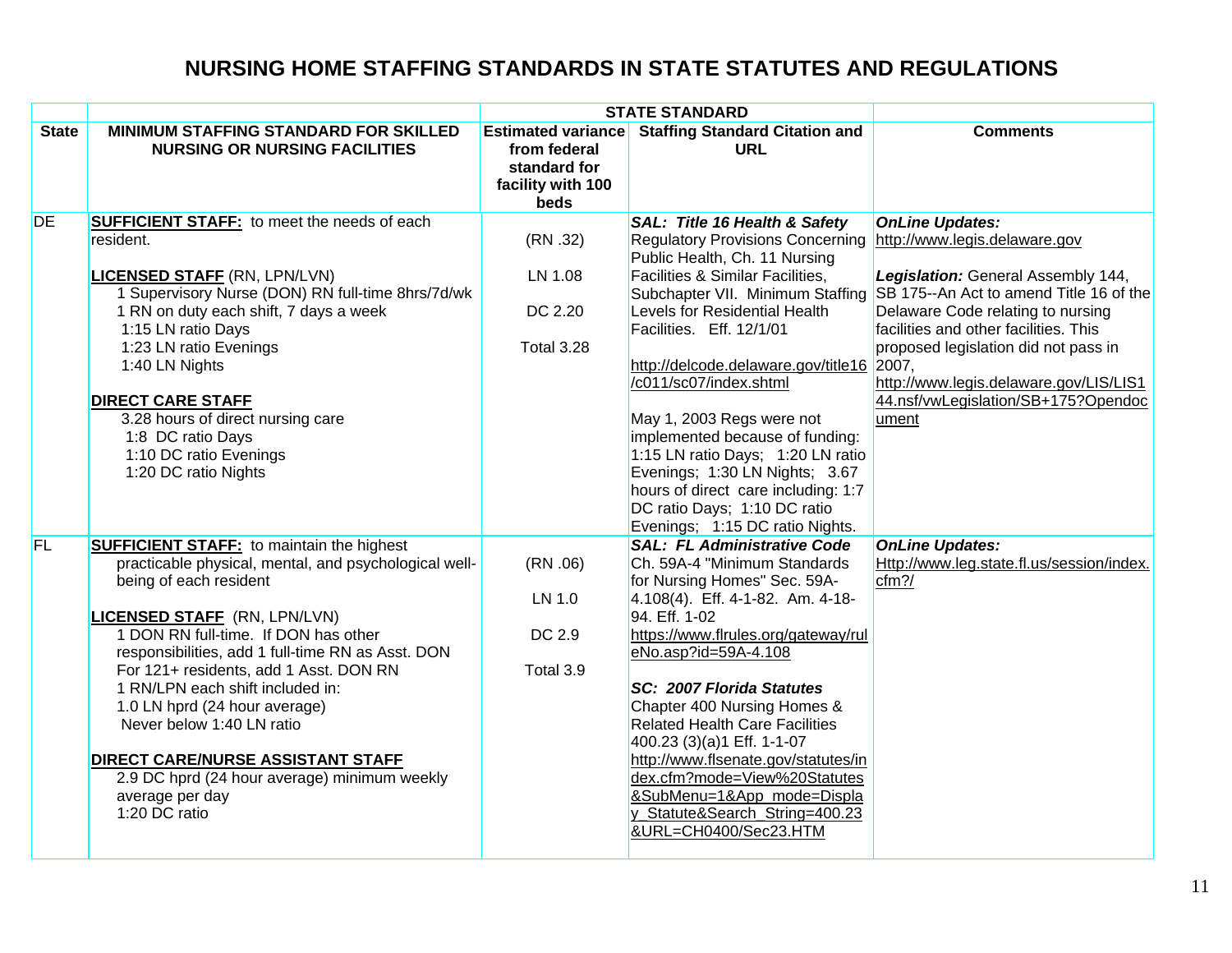|              |                                                                                                                                                                                                                                                                                                                                                                                                      |                                                                                               | <b>STATE STANDARD</b>                                                                                                                                                                                                                                                                                                            |                                                                                                                                                                                            |
|--------------|------------------------------------------------------------------------------------------------------------------------------------------------------------------------------------------------------------------------------------------------------------------------------------------------------------------------------------------------------------------------------------------------------|-----------------------------------------------------------------------------------------------|----------------------------------------------------------------------------------------------------------------------------------------------------------------------------------------------------------------------------------------------------------------------------------------------------------------------------------|--------------------------------------------------------------------------------------------------------------------------------------------------------------------------------------------|
| <b>State</b> | <b>MINIMUM STAFFING STANDARD FOR SKILLED</b><br><b>NURSING OR NURSING FACILITIES</b>                                                                                                                                                                                                                                                                                                                 | <b>Estimated variance</b><br>from federal<br>standard for<br>facility with 100<br><b>beds</b> | <b>Staffing Standard Citation and</b><br>URL                                                                                                                                                                                                                                                                                     | <b>Comments</b>                                                                                                                                                                            |
| GA           | <b>SUFFICIENT STAFF:</b> to provide care for each patient<br>according to his needs.<br><b>LICENSED STAFF (RN, LPN/LVN)</b><br>1 DON RN full-time Day; DON may direct other<br>nearby nursing homes if those homes have 1 RN as<br>full-time Asst. DON<br>1 RN/LPN in each 8-hr shift 24h/7d included in:<br>RN/LPN to total nursing personnel ratio: 1:7<br><b>DIRECT CARE STAFF</b><br>2.0 hprd DC | (RN.06)<br>LN .30<br>DC 2.0<br>Total 2.3                                                      | <b>SAL: GA Rules &amp; Regulations,</b><br>Rules of the Dept. of Human<br>Resources, Ch. 290 (Public<br>Health), Ch. 290-5-8-.04 Nursing<br>Service. Eff. 2004.<br>http://rules.sos.state.ga.us/docs/2<br>90/5/8/04.pdf<br>Ch. 290-5-9 Intermediate Care<br>Homes (ICF).<br>http://rules.sos.state.ga.us/docs/2<br>90/5/9/04.pdf | <b>OnLine Updates:</b><br>http://www.legis.ga.gov/cgi-bin/htsearch                                                                                                                         |
| İНI          | <b>SUFFICIENT STAFF:</b> to meet the needs of the<br>patients.<br><b>LICENSED STAFF (RN, LPN/ LVN)</b><br>1 RN full-time 24 hours/7 days/week<br><b>DIRECT CARE STAFF</b><br>No minimum requirement                                                                                                                                                                                                  | (RN. 24)<br>LN .24                                                                            | <b>SAL: HI Administrative Rules</b><br>Title II, Department of Health, Ch.<br>94, Skilled Nursing, Int. Care<br>Facilities, Sec. 23 Eff. 5-3-85.<br>http://oeqc.doh.hawaii.gov/sites/ha<br>r/AdmRules1/11-94.pdf                                                                                                                 | SAL: Intermediate Care Facility: 1 RN<br>full-time Day and 1 RN/LPN whenever<br>medications are administered.<br><b>OnLine Updates:</b><br>http://www.hawaii.gov. Administrative<br>Rules: |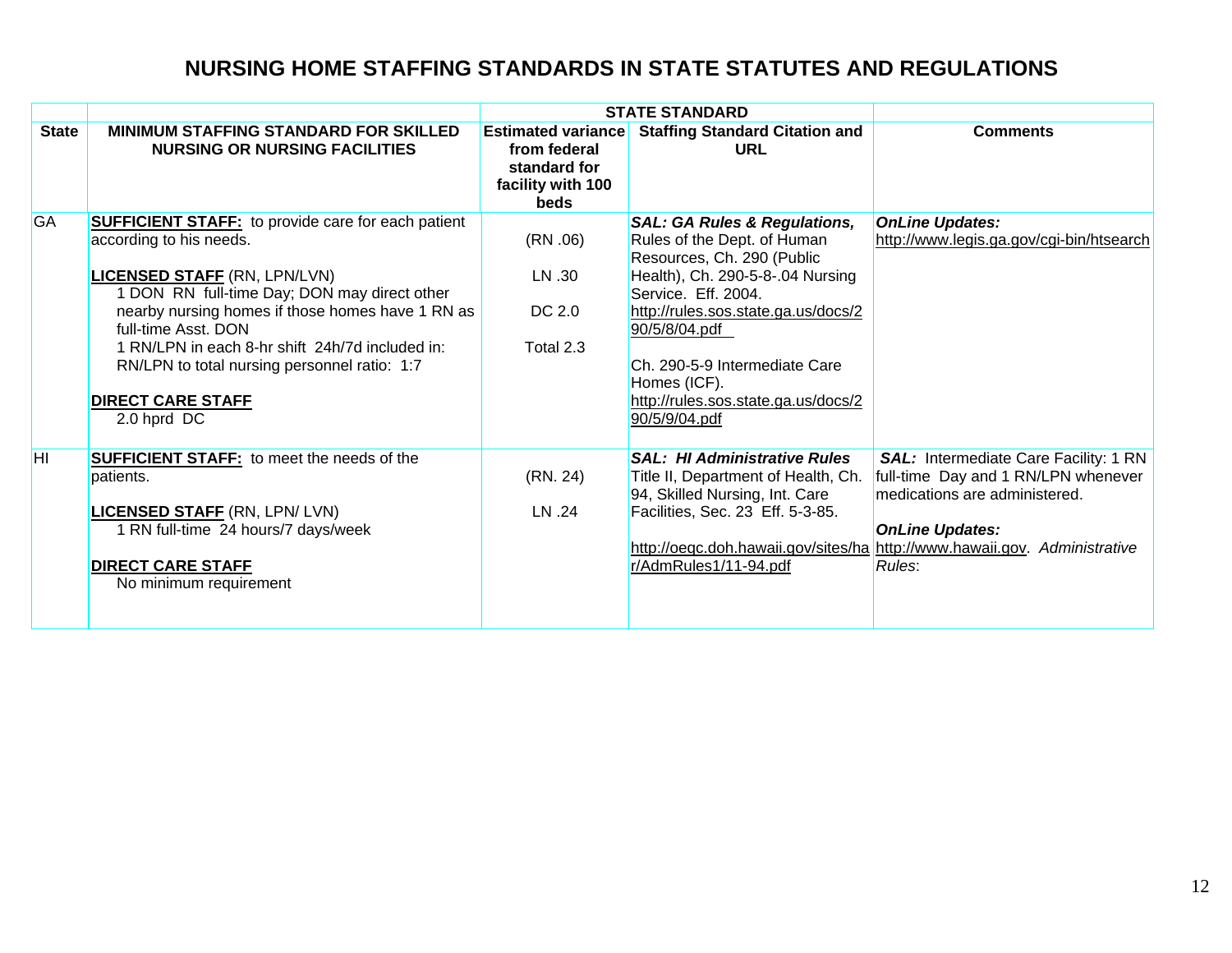|              |                                                                                                                                                                                                                                                                                                                                                                                                                                                                                                                                                                                                                                                                                                                 |                                                                                        | <b>STATE STANDARD</b>                                                                                                                                                                                                                                        |                                                                                                                                                                                                                                                                                                                                                                                                                                                                                                                                                                           |
|--------------|-----------------------------------------------------------------------------------------------------------------------------------------------------------------------------------------------------------------------------------------------------------------------------------------------------------------------------------------------------------------------------------------------------------------------------------------------------------------------------------------------------------------------------------------------------------------------------------------------------------------------------------------------------------------------------------------------------------------|----------------------------------------------------------------------------------------|--------------------------------------------------------------------------------------------------------------------------------------------------------------------------------------------------------------------------------------------------------------|---------------------------------------------------------------------------------------------------------------------------------------------------------------------------------------------------------------------------------------------------------------------------------------------------------------------------------------------------------------------------------------------------------------------------------------------------------------------------------------------------------------------------------------------------------------------------|
| <b>State</b> | <b>MINIMUM STAFFING STANDARD FOR SKILLED</b><br><b>NURSING OR NURSING FACILITIES</b>                                                                                                                                                                                                                                                                                                                                                                                                                                                                                                                                                                                                                            | <b>Estimated variance</b><br>from federal<br>standard for<br>facility with 100<br>beds | <b>Staffing Standard Citation and</b><br><b>URL</b>                                                                                                                                                                                                          | <b>Comments</b>                                                                                                                                                                                                                                                                                                                                                                                                                                                                                                                                                           |
| <b>IA</b>    | <b>SUFFICIENT STAFF:</b> to meet the needs of individual<br>residents.<br><b>LICENSED STAFF (RN, LPN/LVN)</b><br>1 RN/LPN Health Service Supervisor<br>For 1-74 beds: if supervisor is LPN, RN must work 4<br>hrs/wk when LPN is on duty.<br>For 75+ beds: supervisor must be RN and add 1<br>RN/LPN 24 hrs/7 days/week<br><b>DIRECT CARE STAFF</b><br>2.0 hprd (computed on 7-day week)<br>20% RN/LPNs including time of Supervisor                                                                                                                                                                                                                                                                            | (RN.08)<br>LN .32<br>DC 2.0<br><b>Total 2.32</b>                                       | <b>SAL: IA Administrative Code,</b><br>Inspections and Appeals [481],<br>Chapter 58 Nursing Facilities Sec.<br>58.11(2) Nursing Supervision and<br>Staffing. Eff. 7-19-91.<br>http://www.legis.state.ia.us/aspx/A<br>CODocs/DOCS/9-22-<br>2010.481.58.11.pdf | <b>OnLine Updates:</b> For pending rules<br>and regs changes, see IA<br>Administrative Code:<br>http://www.legis.state.ia.us/IAC.html<br>Legislation updates:<br>http://www.legis.state.ia.us/Legislation.<br>html. Daily updates.                                                                                                                                                                                                                                                                                                                                        |
| <b>ID</b>    | 2 people on duty at all times.<br><b>SUFFICIENT STAFF:</b> to meet the total needs of<br>residents.<br><b>LICENSED STAFF (RN, LPN/LVN)</b><br>1 DON RN full-time (5d/wk) Day. If DON occupied<br>with administration, then 1 RN Asst. DON.<br>1 Supervising Nurse, RN/LPN. For 1-59 residents:<br>DON may be Supervisory Nurse<br>For 1-59 residents:<br>1 RN 8 hrs Days & 1 LPN other 2 shifts 7days/wk<br>For 60-89 residents:<br>1 RN Days & Evenings &1 LPN Nights 7 days/wk<br>For 90+ residents:<br>1 RN 24hrs/7d/wk<br><b>DIRECT CARE STAFF</b><br>2.4 hprd.<br>For 1-59 residents: exclude DON but include<br>supervisory nurse on each shift. For 60+ residents:<br>exclude DON and supervisory nurse. | (RN.30)<br>LN .30<br>DC 2.4<br><b>Total 2.70</b>                                       | SAL: ID Administrative Code,<br>16.03.02.200.02<br>Eff. 1-1-88; 11-20-89,<br>12-31-91, and 7-1-93.<br>http://adm.idaho.gov/adminrules/ru<br>les/idapa16/0302.pdf<br>$(pq 48-50)$                                                                             | <b>SAL: Intermediate Care Facility: 1</b><br>DON RN full-time (5d/wk) Day And 1<br>RN/LPN on duty as Charge Nurse<br>24hrs /7d/wk. If DON is LPN, RN must<br>be on call. Direct care 1.8 hprd.<br><b>OnLine Updates:</b> For notices of<br>pending rules and regs, and for<br>proposed reg. tracking, see ID<br>Administrative Bulletin and Master<br>Cumulative Index of All Rule Making:<br>http://adm.idaho.gov/adminrules/bulletin<br>/mstrtoc.htm<br>For ID State Statutes, legislation and<br>bill tracking:<br>http://www3.state.id.us/legislat/legtrack.<br>html. |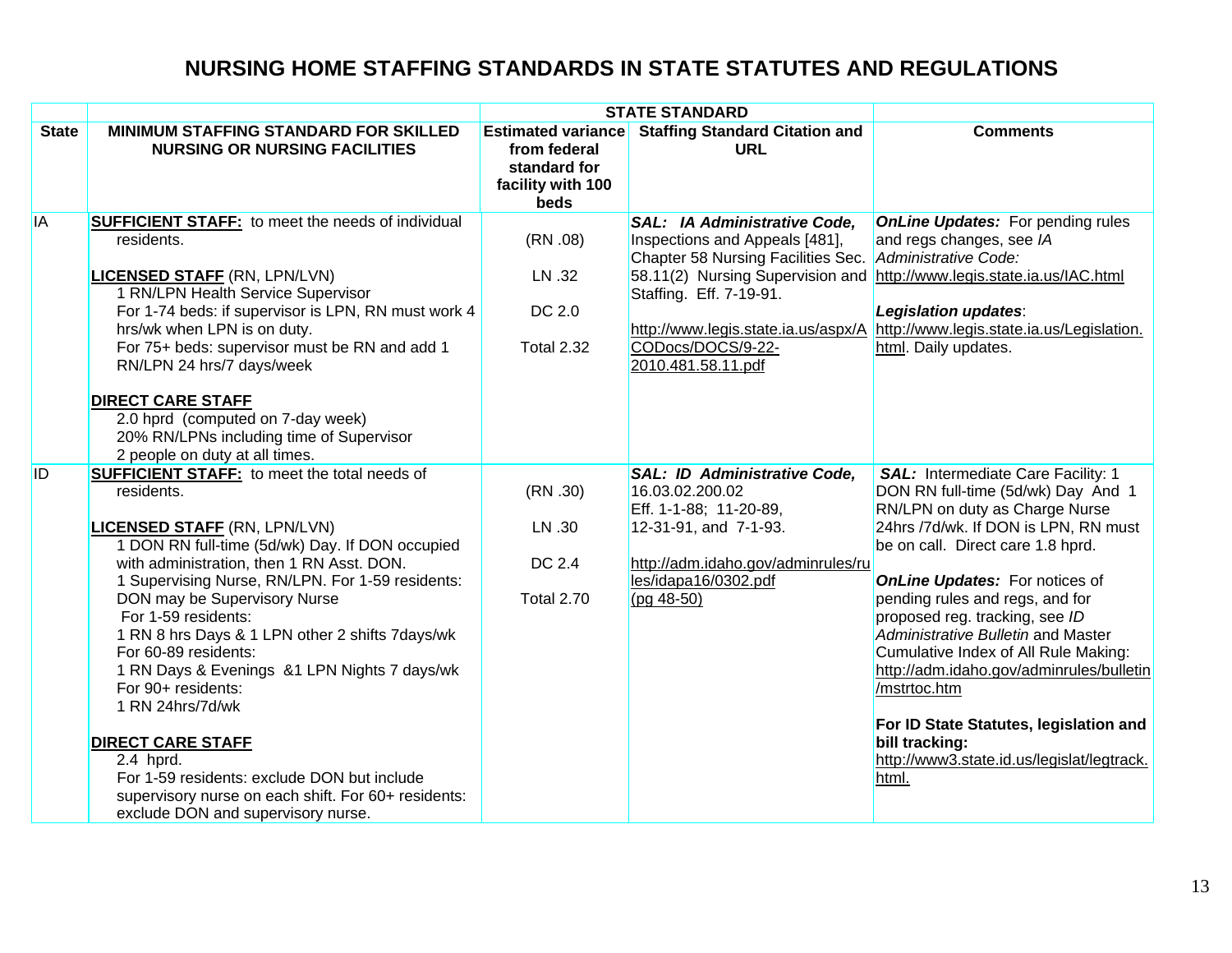|              |                                                                                                                                                                                                                                                                                                                                                                                                                                                                                                                                                                                                                                                                                                                                                                                                                                             |                                                                                        | <b>STATE STANDARD</b>                                                                                                                                                                                                                                                                                                                                                                                                                                                                                                                                                      |                                                                                                                                                                                                                                                                                                                                                                                                                                                                                                                                                                                                                                                             |
|--------------|---------------------------------------------------------------------------------------------------------------------------------------------------------------------------------------------------------------------------------------------------------------------------------------------------------------------------------------------------------------------------------------------------------------------------------------------------------------------------------------------------------------------------------------------------------------------------------------------------------------------------------------------------------------------------------------------------------------------------------------------------------------------------------------------------------------------------------------------|----------------------------------------------------------------------------------------|----------------------------------------------------------------------------------------------------------------------------------------------------------------------------------------------------------------------------------------------------------------------------------------------------------------------------------------------------------------------------------------------------------------------------------------------------------------------------------------------------------------------------------------------------------------------------|-------------------------------------------------------------------------------------------------------------------------------------------------------------------------------------------------------------------------------------------------------------------------------------------------------------------------------------------------------------------------------------------------------------------------------------------------------------------------------------------------------------------------------------------------------------------------------------------------------------------------------------------------------------|
| <b>State</b> | <b>MINIMUM STAFFING STANDARD FOR SKILLED</b><br><b>NURSING OR NURSING FACILITIES</b>                                                                                                                                                                                                                                                                                                                                                                                                                                                                                                                                                                                                                                                                                                                                                        | <b>Estimated variance</b><br>from federal<br>standard for<br>facility with 100<br>beds | <b>Staffing Standard Citation and</b><br><b>URL</b>                                                                                                                                                                                                                                                                                                                                                                                                                                                                                                                        | <b>Comments</b>                                                                                                                                                                                                                                                                                                                                                                                                                                                                                                                                                                                                                                             |
| IL           | <b>SUFFICIENT STAFF:</b> To meet the needs of the<br>residents.<br><b>LICENSED STAFF</b> (RN, LPN/LVN)<br>1 DON RN full-time or minimum 36 hours/week (at<br>least 16 hrs between 7am and 7pm)<br>For 1-49 beds, DON may provide direct care and be<br>included in direct care ratios<br>For 100+, 1 Asst. DON RN full-time.<br>1 licensed nurse (RN/LPN) charge nurse on<br>remaining non-DON or Asst DON shifts.<br>1 RN on shift (8 consecutive hrs) 7days/wk included<br>in 1 RN/LPN 24 hrs/7d/wk on each floor<br><b>DIRECT CARE STAFF</b><br>2.5 hprd with Day-40%, Eve-25%, and Night-15%.<br>Include 20% LN time; exclude DON<br>and 1 person on duty 24h/7d in each unit<br>Direct care staff includes: RNs, LPNs, CNAs, Psych<br>aides, Rehab/Therapy aides, Psych coordinators,<br>Asst. DONs, 50% of DON, 30% of Social Service | (RN.18)<br>LN .58<br>DC 2.5<br>Total 3.08                                              | <b>SC: New Statute:</b><br>IL Statute 210 Health Facilities Art.<br>III- Licensing, Enforcement,<br>Violations, Penalties and<br>Remedies.<br>P.A. 96-1372, Eff. 7-29-10.<br>http://www.ilga.gov/legislation/ilcs/i<br>lcs5.asp?ActID=1225&ChapterID=<br>21<br>Dept. of Public Health, Subch. C,<br>Long-Term Care Facilities, Sec.<br>300-1230, Part. 300, and 1240<br>Skilled Nursing and Intermediate<br><b>Care Facilities Code</b><br>Eff. 3-24-89; Am at 16 III. Reg.<br>17089,<br>Eff. 11-3-92.<br>(Section 300.1230 Staffing:<br>http://www.ilga.gov/commission/jc | <b>SC: New Statute- Intermediate Care</b><br>Each resident shall be provided at<br>least<br>1.7 hrpd Eff. 7-1-10<br>1.9 hprd Eff. 1-1-11<br>2.1 hprd Eff. 1-1-12<br>2.3 hprd Eff. 1-1-13<br>2.5 hprd Eff. 1-1-14<br><b>Online Information:</b><br>Previous SAL: IL Administrative http://www.ilga.gov/commission/jcar/ad<br><b>Code</b> Title 77 Public Health, Ch. 1, mincode/077/07700300 sections.html<br><b>Online Updates:</b><br>IL Dept. Public Health Administrative<br><b>Rules Updates:</b><br>http://www.idph.state.il.us/rulesregs/rule<br>s-index.htm<br><b>IL General Assembly:</b><br>http://www.ilga.gov/legislation/default.a<br><b>Sp</b> |
|              | <b>Director</b><br>2.5 hprd Eff. 7-1-10<br>2.7 hprd Eff. 1-1-11<br>3.0 hprd Eff. 1-1-12<br>3.4 hprd Eff. 1-1-13<br>3.8 hprd Eff. 1-1-14                                                                                                                                                                                                                                                                                                                                                                                                                                                                                                                                                                                                                                                                                                     |                                                                                        | ar/admincode/077/077003000F12<br>300R.html;                                                                                                                                                                                                                                                                                                                                                                                                                                                                                                                                |                                                                                                                                                                                                                                                                                                                                                                                                                                                                                                                                                                                                                                                             |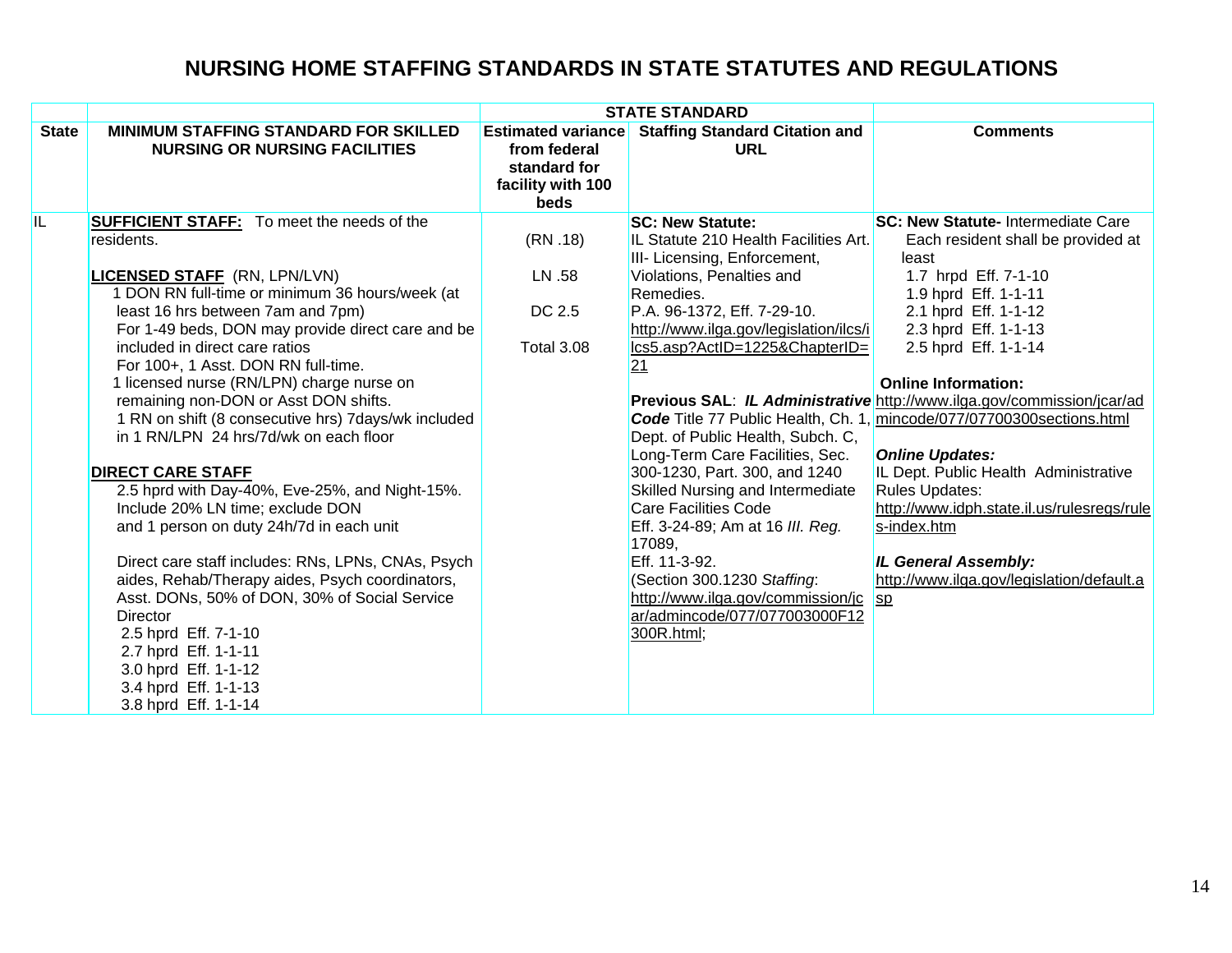|              |                                                                                                                                                                                                                                                                                                                                                                                                                                                                                                                                                                                                             |                                                                                        | <b>STATE STANDARD</b>                                                                                                                                                                                                                                                                                                                         |                                                                                                                                                                                                                                                                                                                                                                                               |
|--------------|-------------------------------------------------------------------------------------------------------------------------------------------------------------------------------------------------------------------------------------------------------------------------------------------------------------------------------------------------------------------------------------------------------------------------------------------------------------------------------------------------------------------------------------------------------------------------------------------------------------|----------------------------------------------------------------------------------------|-----------------------------------------------------------------------------------------------------------------------------------------------------------------------------------------------------------------------------------------------------------------------------------------------------------------------------------------------|-----------------------------------------------------------------------------------------------------------------------------------------------------------------------------------------------------------------------------------------------------------------------------------------------------------------------------------------------------------------------------------------------|
| <b>State</b> | <b>MINIMUM STAFFING STANDARD FOR SKILLED</b><br><b>NURSING OR NURSING FACILITIES</b>                                                                                                                                                                                                                                                                                                                                                                                                                                                                                                                        | <b>Estimated variance</b><br>from federal<br>standard for<br>facility with 100<br>beds | <b>Staffing Standard Citation and</b><br>URL                                                                                                                                                                                                                                                                                                  | <b>Comments</b>                                                                                                                                                                                                                                                                                                                                                                               |
| IN.          | <b>SUFFICIENT STAFF:</b> to maintain highest practicable<br>physical, mental, and psychosocial well-being of<br>each resident.<br><b>LICENSED STAFF (RN, LPN/LVN)</b><br>1 DON RN full-time included in<br>1 RN 8 consecutive hours/7days/wk and<br>1 LPN Charge Nurse each shift<br>For 1-60 resident: DON may be Charge Nurse<br>included in: RN/LPN RATIO<br>0.5 LPN hprd to resident ratio (averaged over 1<br>week, excluding DON)<br><b>DIRECT CARE STAFF</b><br>No minimum requirement                                                                                                               | (RN.08)<br>LN .56                                                                      | <b>SAL: IN Administrative Code</b><br>Title 410, Art. 16.2, Sec. 3.1-17<br>Filed 5-2-84, most recent revision<br>eff. 4-1-97. Readopted filed 7-11-<br>2001. Readopted filed May 22,<br>2007.<br>Code for health facilities-Nursing<br>Services,<br>http://www.in.gov/legislative/iac/T0 IN Administrative Code:<br>4100/A00162.PDF?          | <b>SAL:</b> SNF/NFs are called Health<br><b>Facilities</b><br><b>OnLine Updates: See General</b><br>Assembly and State agencies at IN<br>Homepage:<br>http://www.in.gov/apps/lsa/session/billw<br>atch/billinfo<br>http://www.in.gov/legislative/iac/<br><b>IN Administrative Code Title 410</b><br>http://www.in.gov/legislative/iac/iac_title<br>$?iact = 410$                              |
| <b>KS</b>    | <b>SUFFICIENT STAFF:</b> to attain or maintain the highest<br>practicable physical, mental and psychosocial well-<br>being.<br><b>LICENSED STAFF (RN, LPN/LVN)</b><br>1 DON RN full-time included in<br>1 RN at least 8 consecutive hours/day 7d/wk and<br>1 RN/LPN per nursing unit on Day Shift included in<br>1 RN/LPN 24 hours/7days/wk<br>If 1 LPN on Day shift, 1 RN must be on call<br><b>DIRECT CARE STAFF</b><br>2.0 hprd weekly average<br>(with a 1.85 hprd minimum 24-hour average)<br>For 60+ beds: exclude DON<br>1:30 minimum ratio and at least 2 nursing personnel<br>on duty at all times | (RN.08)<br>LN .48<br>DC 2.0<br><b>Total 2.06</b>                                       | <b>SAL: KS Administrative</b><br>Regulations, Nursing Facility<br>Regulations<br>28-39-154 Nursing Services (7)<br>(A). Eff. 11-1-93. Am. 2-21-97.<br>(pg375-376)<br>http://www.kssos.org/pubs/KAR/20<br>06/2A004 28-<br>Department%20of%20Health%20<br>and%20Environment%20Articles%<br>2036%20through%2040,%202006<br>%20KAR%20Vol%202A.pdf | <b>OnLine Updates: Pending legislation,</b><br>bill tracking, and legislative texts:<br>http://www.kslegislature.org/legsrv-<br>legisportal/index.do.<br>The Kansas Register and KS<br><b>Administrative Regulations:</b><br>http://www.kslegislature.org/legsrv-<br>kars/search.do<br>http://www.kslegislature.org/legsrv-<br>kars/search.do;jsessionid=5ED9B30DE<br>17F68F1378912F440AD3FF4 |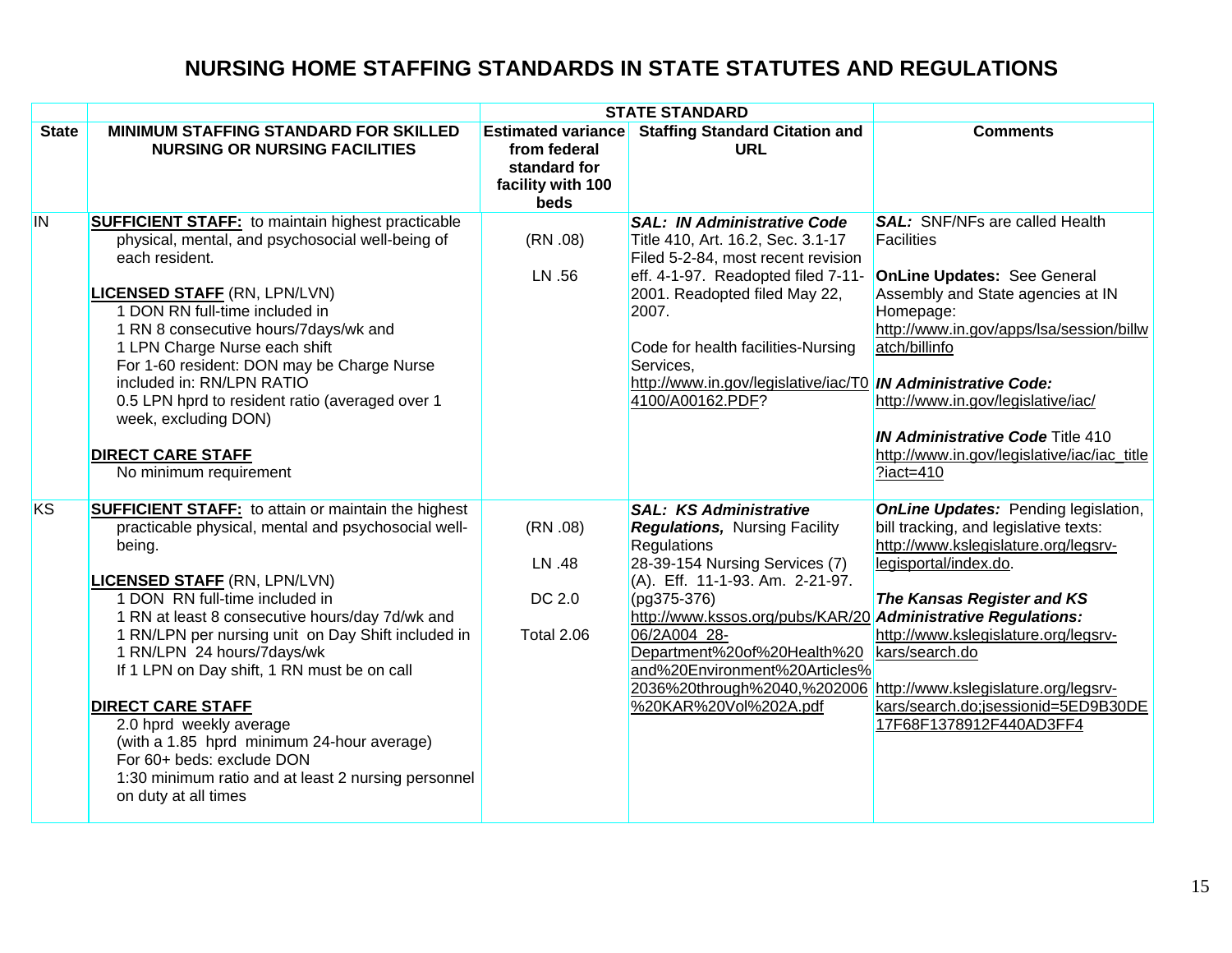|              |                                                                                                                                                                                                                                                                                                                                                                                                                                                                                                                                                                                                                         | <b>STATE STANDARD</b>                                                                  |                                                                                                                                                                                                                                                                                                                                                                                                                                             |                                                                                                                                                                                                                                                   |  |
|--------------|-------------------------------------------------------------------------------------------------------------------------------------------------------------------------------------------------------------------------------------------------------------------------------------------------------------------------------------------------------------------------------------------------------------------------------------------------------------------------------------------------------------------------------------------------------------------------------------------------------------------------|----------------------------------------------------------------------------------------|---------------------------------------------------------------------------------------------------------------------------------------------------------------------------------------------------------------------------------------------------------------------------------------------------------------------------------------------------------------------------------------------------------------------------------------------|---------------------------------------------------------------------------------------------------------------------------------------------------------------------------------------------------------------------------------------------------|--|
| <b>State</b> | <b>MINIMUM STAFFING STANDARD FOR SKILLED</b><br><b>NURSING OR NURSING FACILITIES</b>                                                                                                                                                                                                                                                                                                                                                                                                                                                                                                                                    | <b>Estimated variance</b><br>from federal<br>standard for<br>facility with 100<br>beds | <b>Staffing Standard Citation and</b><br><b>URL</b>                                                                                                                                                                                                                                                                                                                                                                                         | <b>Comments</b>                                                                                                                                                                                                                                   |  |
| KY           | <b>SUFFICIENT STAFF:</b> to attain or maintain the highest<br>practicable physical, mental & psychosocial well-being<br>of each resident.<br><b>LICENSED STAFF (RN, LPN/LVN)</b><br>DON RN full-time Day; may serve as charge<br>nurse with occupancy less than 60 residents; If DON<br>is facility administrator, add 1 Asst. DON RN<br>Fulltime Days)<br>1 Supervising Nurse RN FT (DON or Asst. DON<br>may be Supervising Nurse)<br>1 RN at least 8 hours/day, 7 days/wk<br>1 RN/LPN Charge Nurse 24 hrs/7days/wk; if LPN<br>Charge Nurse, RN must be on call.<br><b>DIRECT CARE STAFF</b><br>No minimum requirement | (RN.14)<br>LN .38                                                                      | <b>SAL: KY Revised Statutes</b><br>216B.042 and 216B.105 authorize Regulations:<br>regulation by Cabinet for Health<br>and Family Services. KY Cabinet<br>for Health and Family Services,<br>Long-Term Care Regulations and<br>Statutes:<br>902.020.026 sec 3(9)(d) 1-5. Eff.<br>$7 - 2 - 96.$<br>http://www.lrc.state.ky.us/kar/902/<br>020/300.htm (look for Sec. 9<br>Nursing Services)<br>http://www.lrc.ky.gov/kar/902/020/<br>026.htm | <b>Kentucky Administrative</b><br>Online:<br>http://www.lrc.ky.gov/kar/titles.htm<br><b>OnLine Updates: KY Law,</b><br>http://www.lrc.ky.gov/Law.htm<br>Legislation:<br>http://www.lrc.ky.gov/record/08RS/prefil<br>ed.htm.                       |  |
| LA           | <b>SUFFICIENT STAFF:</b> to provide nursing care to all<br>residents.<br><b>LICENSED STAFF (RN, LPN/LVN)</b><br>1 DON RN full-time Day and (If DON has regular<br>administrative responsibility add 1 Asst. DON RN<br>full-time)<br>For 1-60 average daily occupancy: DON may be<br>charge nurse<br>1 RN/LPN Charge Nurse for each unit 24hrs/7days<br><b>DIRECT CARE STAFF</b><br>$1.5$ hprd                                                                                                                                                                                                                           | (RN.06)<br>LN .30<br>DC 1.5<br>Total 1.8                                               | <b>SDP: LA Department of Health</b><br>and Hospitals, Bureau of Health<br>Service Financing, Louisiana<br>Minimum LAC 48:I.Chapters 97,<br>98, and 99. Licensure Standards<br>Secs. 9811 and 9813.<br>Promulgated: January 1998.<br>http://www.dhh.louisiana.gov/office LA Register:<br>s/publications/pubs-<br>112/NH_Minimum_licensure_0120 htm<br>1998.pdf                                                                               | <b>OnLine Updates:</b> State law portal for<br>codified laws by text or number:<br>http://www.state.la.us/<br><b>LA Administrative Code:</b><br>http://doa.louisiana.gov/osr/lac/lacsublis<br>t.htm<br>http://doa.louisiana.gov/osr/reg/register. |  |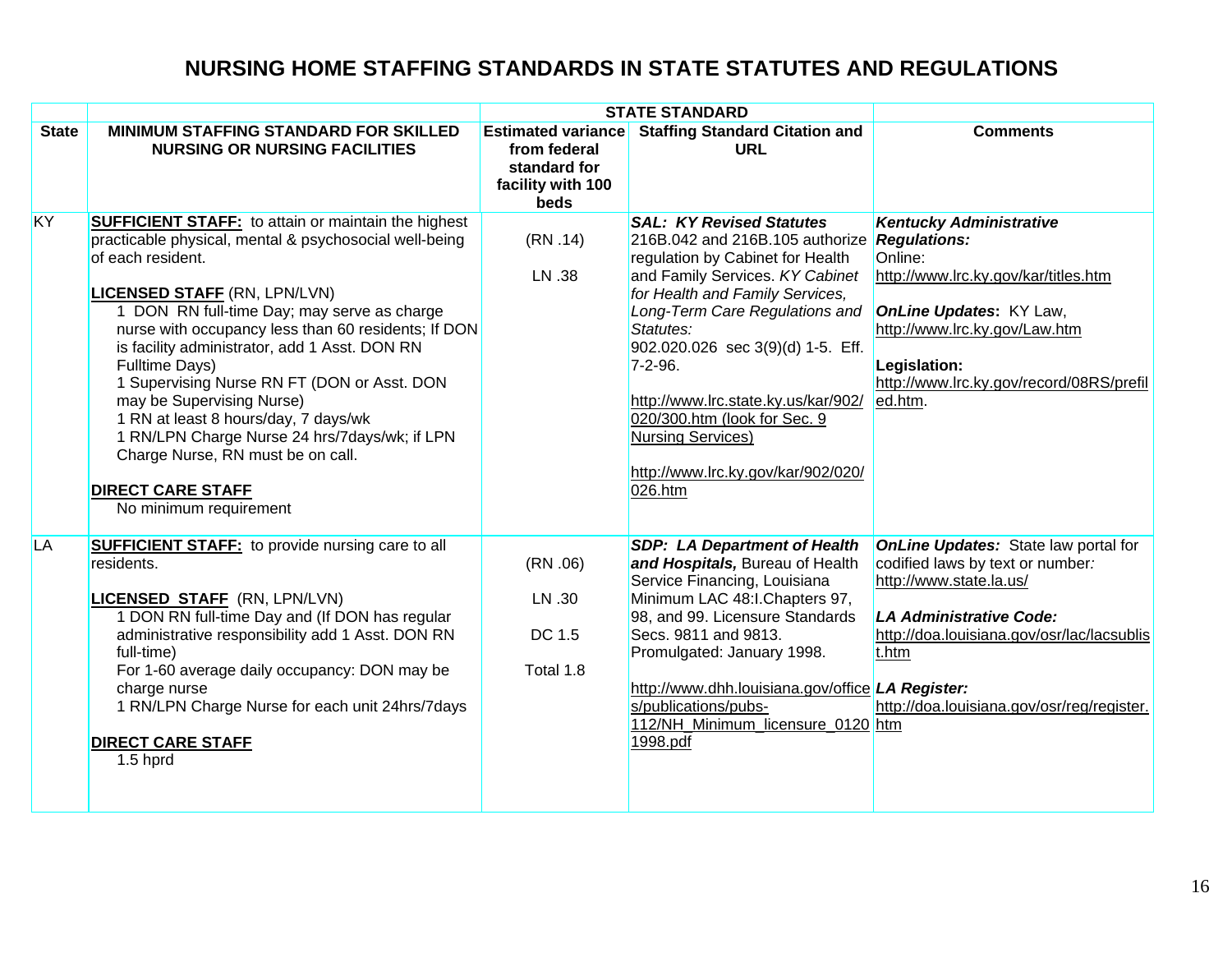|              |                                                                                                                                                                                                                                                                                                                                                                                                                                                                                                                                                                                                                                                                                                                                             |                                                                                        | <b>STATE STANDARD</b>                                                                                                                                                                                                                                                                                                                                                                                                                                                                                                                               |                                                                                                                                                                                                                                                                                                                                                                                                                                                                                                                                      |
|--------------|---------------------------------------------------------------------------------------------------------------------------------------------------------------------------------------------------------------------------------------------------------------------------------------------------------------------------------------------------------------------------------------------------------------------------------------------------------------------------------------------------------------------------------------------------------------------------------------------------------------------------------------------------------------------------------------------------------------------------------------------|----------------------------------------------------------------------------------------|-----------------------------------------------------------------------------------------------------------------------------------------------------------------------------------------------------------------------------------------------------------------------------------------------------------------------------------------------------------------------------------------------------------------------------------------------------------------------------------------------------------------------------------------------------|--------------------------------------------------------------------------------------------------------------------------------------------------------------------------------------------------------------------------------------------------------------------------------------------------------------------------------------------------------------------------------------------------------------------------------------------------------------------------------------------------------------------------------------|
| <b>State</b> | <b>MINIMUM STAFFING STANDARD FOR SKILLED</b><br><b>NURSING OR NURSING FACILITIES</b>                                                                                                                                                                                                                                                                                                                                                                                                                                                                                                                                                                                                                                                        | <b>Estimated variance</b><br>from federal<br>standard for<br>facility with 100<br>beds | <b>Staffing Standard Citation and</b><br><b>URL</b>                                                                                                                                                                                                                                                                                                                                                                                                                                                                                                 | <b>Comments</b>                                                                                                                                                                                                                                                                                                                                                                                                                                                                                                                      |
| <b>MA</b>    | <b>SUFFICIENT STAFF:</b> to meet the needs of residents<br>and assure that measures, treatments and other<br>activities and services are carried out, recorded, &<br>reviewed.<br><b>LICENSED STAFF (RN, LPN/LVN)</b><br>1 DON RN full-time (40 hours) Day and<br>In multi unit facilities: 1 RN FT Day Supervisor for up<br>to two (2) units in the same facility.<br>1 RN/LPN Charge Nurse 24 hrs/7da/wk per unit<br>0.6 licensed nurses for Level I and II facilities<br><b>DIRECT CARE STAFF</b><br>2.6 hprd including 0.6 licensed nurses (2.0 ancillary<br>nursing personnel) - Level I<br>2.0 hprd including 0.6 licensed nurses (1.4 ancillary<br>nursing personnel) -- Level II<br>No more than 12 hrs/day or 48 hrs/wk regularly. | (RN.06)<br>LN .60<br>DC 2.6<br><b>Total 3.20</b>                                       | <b>SAL: Code of MA Regulations</b><br>Dept. Public Health 150.007<br>"Nursing Services"<br>Eff. 4-1-1994.<br>Licensing of Long-Term Care<br>Facilities (Updated 12/6/2005):<br>s/dph/regs/105cmr150.pdf                                                                                                                                                                                                                                                                                                                                             | <b>SAL:</b> SNF and NF are equivalent to MA<br>Levels I and II and ICF to Level III. For<br>Level III, multi unit facilities must have 1<br>RN FT Day Supervisor and 1 RN/LPN<br>Charge Nurse on Day & Eve 7d/wk and<br>1 Nurse's Aide on Night Shift. For<br>http://www.mass.gov/Eeohhs2/doc Level III, direct care of 1.4 hprd with 0.4<br>licensed nurses.<br><b>OnLine Updates: MA General Court</b><br>(Legislature):<br>http://www.mass.gov/legis/<br><b>MA Dept. of Public Health:</b><br>http://www.mass.gov/dph/msearch.htm |
| MD           | <b>SUFFICIENT STAFF:</b> to provide appropriate bedside<br>care to serve each resident.<br><b>LICENSED STAFF (RN, LPN/LVN)</b><br>1 DON RN full-time included in RNs to residents<br>(only bedside care may be counted):<br>2-99 residents: 1 RN full-time<br>100-199: 2 RNs full-time<br>200-299: 3 RNs full-time<br>300-399: 4 RNs full-time<br>1 LN on duty at all times<br><b>DIRECT CARE STAFF</b><br>2.0 hprd 7 days/week (including LNs and supportive<br>personnel and 50% ward clerk's time and only the<br>documented bedside hours of DON<br>1:25 ratio at all times                                                                                                                                                             | (RN.16)<br>LN .38<br>DC 2.0<br><b>Total 2.06</b>                                       | <b>SAL: Code of MD Regulations</b><br>10.07.02.12<br>Eff. 9-97.<br>http://www.dsd.state.md.us/comar/ /mdregister.aspx<br>comarhtml/10/10.07.02.12.htm<br><b>SAL:</b> NFs are called<br>comprehensive care facilities.<br>Extended care facilities require 1<br>RN 24hrs/7d/wk & additional LNs<br>& supportive staff" to meet the<br>needs. Distinct Part extended<br>care facilities: in multi-level<br>facilities, requires 1 DON RN and<br>1 RN in charge at all times &<br>additional LNs & supportive staff<br>to meet the needs of residents. | OnL1ine Updates: The bi-weekly MD<br>Register<br>http://www.dsd.state.md.us/MDRegister<br><b>Code of Maryland Regulations:</b><br>http://www.sailor.lib.md.us/MD topics/la<br>w/ cod.html<br>Legislation:<br>http://mlis.state.md.us/#bill AND by<br>subject: http://mlis.state.md.us/#indx                                                                                                                                                                                                                                          |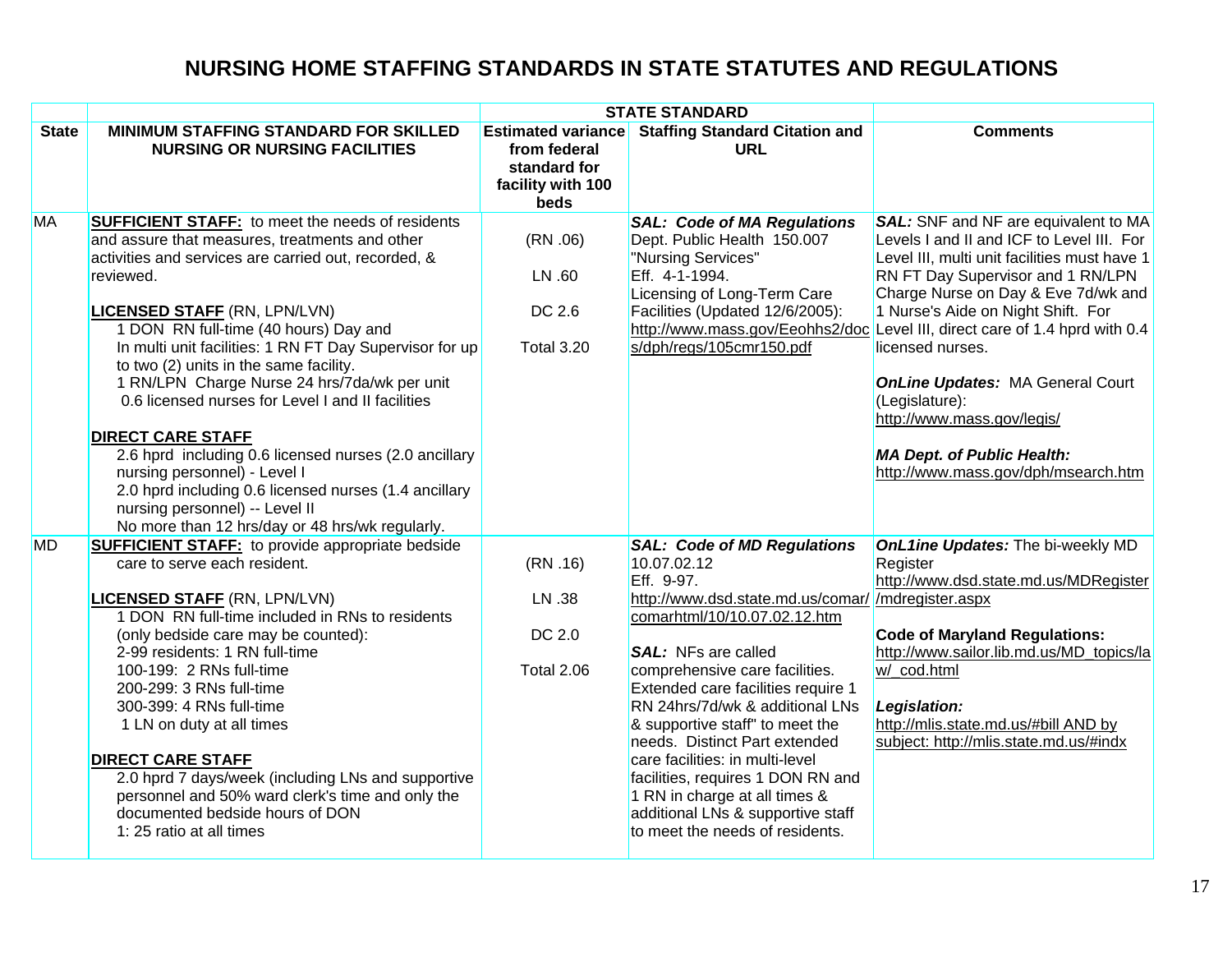|              |                                                                                                                                                                                                                                                                                                                                                                                                                                                                                                                                                                                                                                                                                                                                                                                                                                                    |                                                                                        | <b>STATE STANDARD</b>                                                                                                                                                                                                                           |                                                                                                                                                                                                                                                                                                                                                                                                                                                                                                                                                                                |
|--------------|----------------------------------------------------------------------------------------------------------------------------------------------------------------------------------------------------------------------------------------------------------------------------------------------------------------------------------------------------------------------------------------------------------------------------------------------------------------------------------------------------------------------------------------------------------------------------------------------------------------------------------------------------------------------------------------------------------------------------------------------------------------------------------------------------------------------------------------------------|----------------------------------------------------------------------------------------|-------------------------------------------------------------------------------------------------------------------------------------------------------------------------------------------------------------------------------------------------|--------------------------------------------------------------------------------------------------------------------------------------------------------------------------------------------------------------------------------------------------------------------------------------------------------------------------------------------------------------------------------------------------------------------------------------------------------------------------------------------------------------------------------------------------------------------------------|
| <b>State</b> | <b>MINIMUM STAFFING STANDARD FOR SKILLED</b><br><b>NURSING OR NURSING FACILITIES</b>                                                                                                                                                                                                                                                                                                                                                                                                                                                                                                                                                                                                                                                                                                                                                               | <b>Estimated variance</b><br>from federal<br>standard for<br>facility with 100<br>beds | <b>Staffing Standard Citation and</b><br><b>URL</b>                                                                                                                                                                                             | <b>Comments</b>                                                                                                                                                                                                                                                                                                                                                                                                                                                                                                                                                                |
| <b>ME</b>    | <b>SUFFICIENT STAFF:</b> to meet the needs of residents<br>as determined by their levels of care<br><b>LICENSED STAFF (RN, LPN/LVN)</b><br>1 DON RN full-time included in<br>1 RN 8 consecutive hrs, 7 d/wk on Days<br>1 RN/LPN Charge Nurse 7 d/wk on Days<br>For 20+ beds: DON may not be Charge Nurse<br>For 100, 150, 200 etc. beds: add 1 LN for each<br>increment of 50<br>For 100+: for each multiple of 100, the additional LN<br>shall be an RN and<br>1 RN/LPN Eve, on duty 8 hrs every eve. and<br>1 RN/LPN for multiples of 70 beds<br>For 100+: one of additional LNs shall be an RN and<br>1 RN/LPN Night & 1 RN/LPN for multiples of 100<br>For 100+: an RN shall be on duty at night<br><b>DIRECT CARE STAFF</b><br>1:5 ratio Days<br>1:10 ratio Evenings<br>1:15 ratio Nights<br>Include RNs, LPNs, CNAs who provide direct care. | (RN.32)<br>LN .56<br>DC 2.93<br><b>Total 3.49</b>                                      | <b>SAL: Code of ME Rules</b><br>10-144 CMR 110 Ch. 9<br>Sec. 9.A.3 and 9.A.4.<br>ME Sec of State, Rules By<br>Department: Eff. 2/1/01<br>http://www.maine.gov/sos/cec/rule<br>s/10/ch110.htm                                                    | <b>Previous Regulation: SC: Public Law</b><br>1999 Ch. 731 Sec. BBBB -11 Direct<br>care ratios were: Day 1:5 Eve 1:10 and<br>Night 1:18. Passed & Signed 4-25-00.<br>Eff. 10-1-00.<br>http://www.mainelegislature.org/ros/LO<br>M/lom119th/5pub701-750/5Pub701-<br>750-110.htm<br><b>OnLine Updates: Dept. of Health &amp;</b><br>Human Services (DHHS) Homepage:<br>http://www.maine.gov/dhhs/<br><b>DHHS Rule Updates:</b><br>http://www.maine.gov/dhhs/dlrs/rulema<br>king/index.shtml<br><b>ME Legislative Updates:</b><br>http://www.mainelegislature.org/legis/bil<br> s |
| MI           | <b>SUFFICIENT STAFF:</b> to meet the needs of residents.<br><b>LICENSED STAFF (RN, LPN/LVN)</b><br>1 DON RN (with training in gerontology) included in<br>1 RN/LPN 24 hrs/7d/wk<br><b>DIRECT CARE STAFF</b><br>2.25 hprd or ratio of<br>1:8 ratio Days<br>1:12 ratio Evenings<br>1:15 ratio Nights<br>For 30+ beds, exclude time of DON.                                                                                                                                                                                                                                                                                                                                                                                                                                                                                                           | (RN.06)<br>LN .24<br>DC 2.25<br><b>Total 2.31</b>                                      | <b>SC: MI Compiled Laws, Public</b><br>Health Code "Act 368 of 1978"<br>Sec. 333.21720a(2)<br>Eff. 3-30-79.<br>http://www.legislature.mi.gov/(S(r3 home<br>0sqz452jdpbgzpy3yk0x45))/mileg.<br>aspx?page=getObject&objectNam<br>e=mcl-333-21720a | <b>OnLine Updates:</b> For pending<br>legislation, text and status, see MI<br>Legislature homepage:<br>http://www.legislature.mi.gov/(S(zhnvpk<br>55hzqitk4554icfiaz))/mileg.aspx?page=                                                                                                                                                                                                                                                                                                                                                                                        |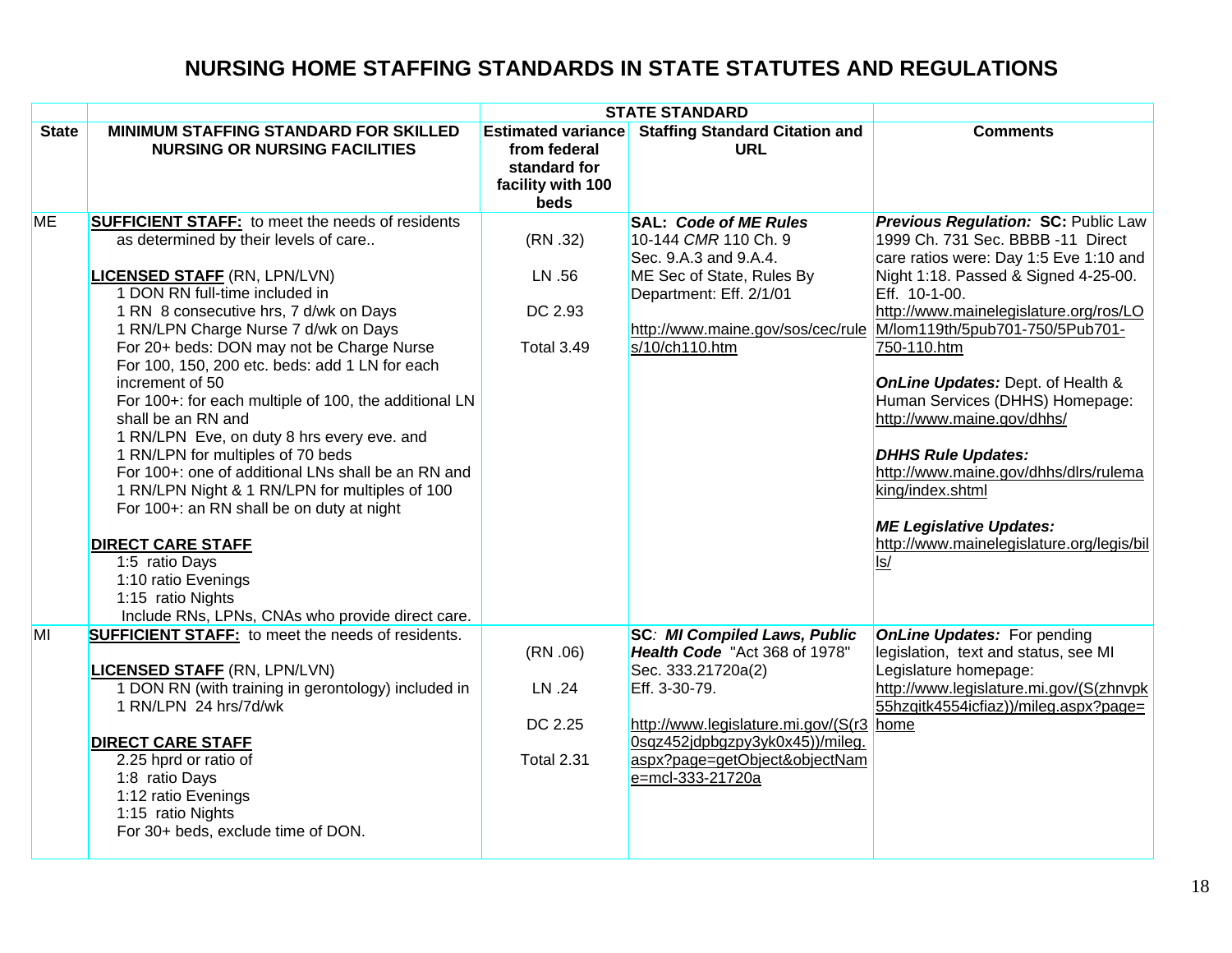|              |                                                                                                                                                                                                                                                                                                                                                                                                                                                                                                                                    |                                                                                        | <b>STATE STANDARD</b>                                                                                                                                                                                                                                                                                                                                                                                |                                                                                                                                                                                                                                                                                                                                                                                       |
|--------------|------------------------------------------------------------------------------------------------------------------------------------------------------------------------------------------------------------------------------------------------------------------------------------------------------------------------------------------------------------------------------------------------------------------------------------------------------------------------------------------------------------------------------------|----------------------------------------------------------------------------------------|------------------------------------------------------------------------------------------------------------------------------------------------------------------------------------------------------------------------------------------------------------------------------------------------------------------------------------------------------------------------------------------------------|---------------------------------------------------------------------------------------------------------------------------------------------------------------------------------------------------------------------------------------------------------------------------------------------------------------------------------------------------------------------------------------|
| <b>State</b> | <b>MINIMUM STAFFING STANDARD FOR SKILLED</b><br><b>NURSING OR NURSING FACILITIES</b>                                                                                                                                                                                                                                                                                                                                                                                                                                               | <b>Estimated variance</b><br>from federal<br>standard for<br>facility with 100<br>beds | <b>Staffing Standard Citation and</b><br><b>URL</b>                                                                                                                                                                                                                                                                                                                                                  | <b>Comments</b>                                                                                                                                                                                                                                                                                                                                                                       |
| <b>MN</b>    | <b>SUFFICIENT STAFF:</b> to meet the needs of residents.<br><b>LICENSED STAFF (RN, LPN/LVN)</b><br>1 DON RN full-time (at least 35 hrs) included in<br>1 RN/LPN 8 hrs/7 days/week<br>Designate a nurse responsible for DON duties when<br>DON is absent<br>RN on call during all hours when an RN is not on<br>duty.<br><b>DIRECT CARE STAFF</b><br>2.0 hprd including all LNs and NAs for any 24 hour<br>period. For 60+ licensed beds: exclude DON hours.<br>1 "responsible person" awake, dressed, and on duty<br>at all times. | (RN.05)<br>LN .08<br>DC 2.0<br><b>Total 2.05</b>                                       | SC & SAL: MN Statutes Sec.<br>144A.04 Subdiv. 7(a). Eff. 1988,<br>1996, 2000.<br>http://www.revisor.leg.state.mn.us/<br>stats/144A/04.html<br>MN Rules Pt. 4658.0510 Nursing<br>Personnel. Posted October 11,<br>2007<br>https://www.revisor.mn.gov/rules/?<br>id=4658.0510<br>MN Rules Pt. 4658.0500 Director<br>of Nursing Services<br>http://www.revisor.leg.state.mn.us/<br>arule/4658/0500.html | <b>Online Updates: MN Legislature:</b><br>http://www.leg.state.mn.us/leg/legis.asp                                                                                                                                                                                                                                                                                                    |
| <b>MO</b>    | <b>SUFFICIENT STAFF:</b> to attain or maintain the highest<br>practicable level of physical, mental and psychosocial<br>well-being<br><b>LICENSED STAFF (RN, LPN/LVN)</b><br>1 DON RN included in<br>1 RN Day and 1 RN/LPN Eve & Night and<br>1 RN on call if only LPN on duty<br>When DON is LPN, an RN should consult 4 hours<br>per week.<br><b>DIRECT CARE STAFF</b><br>No minimum requirement                                                                                                                                 | (RN.08)<br>LN .24                                                                      | SAL: MO Code of State<br>Regulation 19 CSR 30-85 (34)-<br>(38) Eff. 1-30-04.<br>http://www.sos.mo.gov/adrules/csr call 24hrs/7days.<br>/current/19csr/19c30-85.pdf                                                                                                                                                                                                                                   | SAL: Intermediate Care Facility: 1<br>DON RN/LPN. If LPN is DON, RN must<br>be a consultant 4 hrs/wk included in 1<br>RN/LPN Day on duty and 1 RN/LPN on<br><b>Online Updates:</b><br>Missouri Code of State Regulations:<br>http://www.sos.mo.gov/adrules/csr/csr.a<br>$_{sp}$<br><b>Legislative Updates:</b><br>Missouri General Assembly:<br>http://www.moga.mo.gov/statutesearch/ |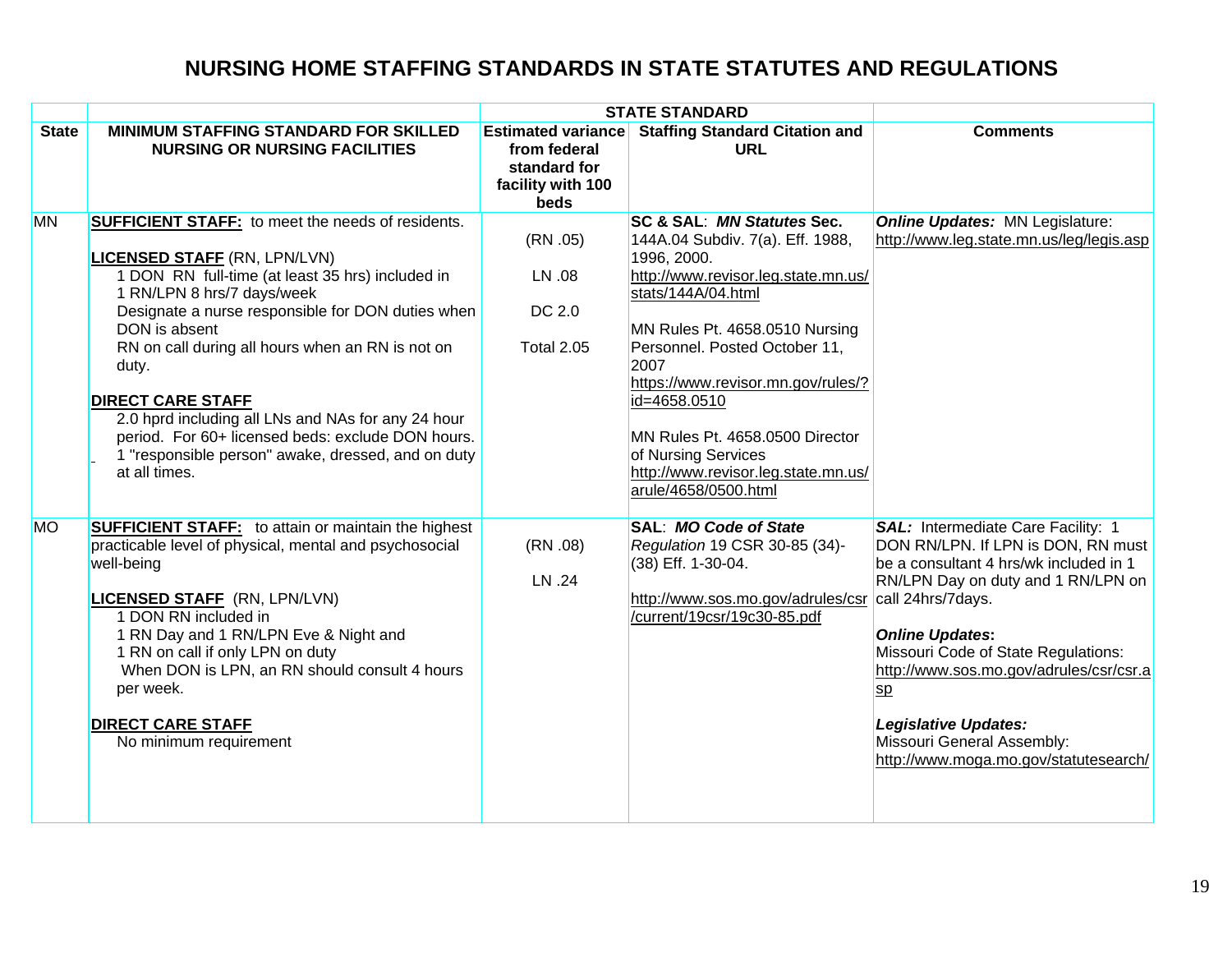| <b>State</b> | <b>MINIMUM STAFFING STANDARD FOR SKILLED</b><br><b>NURSING OR NURSING FACILITIES</b>                                                                                                                                                                                                                                                                                                                                                                                                                                                                                                                                           | <b>Estimated variance</b><br>from federal<br>standard for<br>facility with 100<br><b>beds</b> | <b>Staffing Standard Citation and</b><br><b>URL</b>                                                                                                                                                                                             | <b>Comments</b>                                             |
|--------------|--------------------------------------------------------------------------------------------------------------------------------------------------------------------------------------------------------------------------------------------------------------------------------------------------------------------------------------------------------------------------------------------------------------------------------------------------------------------------------------------------------------------------------------------------------------------------------------------------------------------------------|-----------------------------------------------------------------------------------------------|-------------------------------------------------------------------------------------------------------------------------------------------------------------------------------------------------------------------------------------------------|-------------------------------------------------------------|
| <b>MS</b>    | <b>SUFFICIENT STAFF:</b> No requirement.<br><b>LICENSED STAFF (RN, LPN/ LVN)</b><br>1 DON RN full-time Day (40 hrs/wk)<br>For 1-60 beds: DON may be Charge Nurse<br>For 180+ beds: add 1 Asst DON RN included in<br>1 RN Day 7 days/week on day shift and<br>1 RN/LPN Charge Nurse Day & Eve and<br>1 RN/LPN Medication Nurse Day & Eve each station<br>1 RN/LPN Charge Nurse & medication/treatment<br>nurse Night on each station<br>For 60+ beds: Charge Nurse may not be DON or<br><b>Medication/Treatment Nurse</b><br><b>DIRECT CARE STAFF</b><br>2.8 hprd for licensed and unlicensed staff<br>2 employees at all times | (RN.14)<br>LN .54<br>DC 2.8<br><b>Total 2.86</b>                                              | <b>SAL: MS Administrative Code,</b><br>Title 15, Part 3, Subpart 01, Ch.<br>45, Part 2, Sect. 103 Nursing<br>Facility, Subsct. 103.01.<br>Reaffirmed 7-7-10, Eff. 8-8-10.<br>http://www.msdh.state.ms.us/msd<br>hsite/_static/resources/119.pdf | <b>OnLine Updates:</b><br>http://billstatus.ls.state.ms.us/ |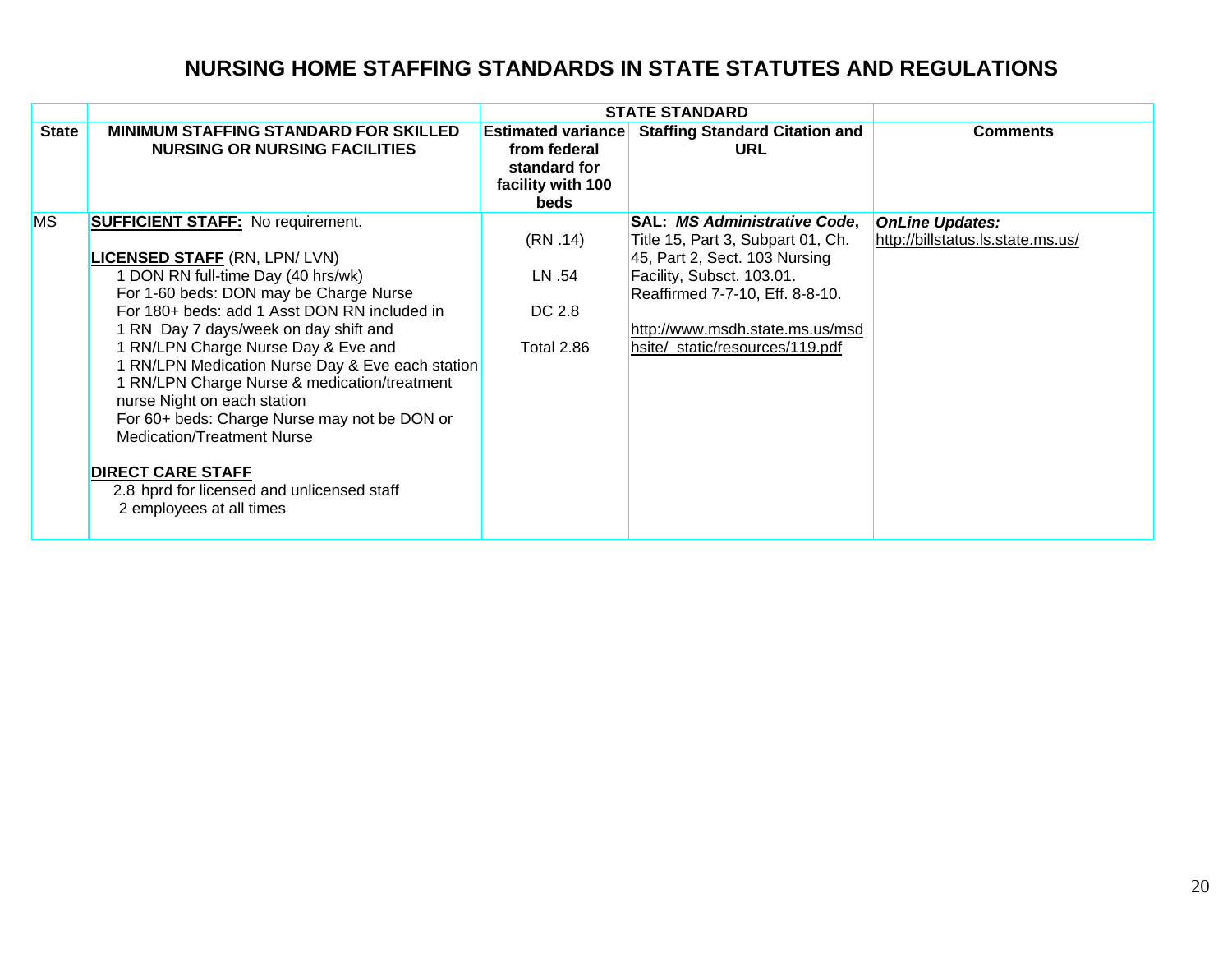|              |                                                                                                                                                                                                                                                                                                                                                                                                                                                                                                                                                                                                                                                                                                                                                                                                                                                                                                                                                                                                                                                                                                                                                                                                                                                                                                                                                                                   | <b>STATE STANDARD</b>                                                                  |                                                                                                                                                                                                                                                                                                                                                                              |                                                                                                                                                                             |
|--------------|-----------------------------------------------------------------------------------------------------------------------------------------------------------------------------------------------------------------------------------------------------------------------------------------------------------------------------------------------------------------------------------------------------------------------------------------------------------------------------------------------------------------------------------------------------------------------------------------------------------------------------------------------------------------------------------------------------------------------------------------------------------------------------------------------------------------------------------------------------------------------------------------------------------------------------------------------------------------------------------------------------------------------------------------------------------------------------------------------------------------------------------------------------------------------------------------------------------------------------------------------------------------------------------------------------------------------------------------------------------------------------------|----------------------------------------------------------------------------------------|------------------------------------------------------------------------------------------------------------------------------------------------------------------------------------------------------------------------------------------------------------------------------------------------------------------------------------------------------------------------------|-----------------------------------------------------------------------------------------------------------------------------------------------------------------------------|
| <b>State</b> | <b>MINIMUM STAFFING STANDARD FOR SKILLED</b><br><b>NURSING OR NURSING FACILITIES</b>                                                                                                                                                                                                                                                                                                                                                                                                                                                                                                                                                                                                                                                                                                                                                                                                                                                                                                                                                                                                                                                                                                                                                                                                                                                                                              | <b>Estimated variance</b><br>from federal<br>standard for<br>facility with 100<br>beds | <b>Staffing Standard Citation and</b><br><b>URL</b>                                                                                                                                                                                                                                                                                                                          | <b>Comments</b>                                                                                                                                                             |
| MT           | <b>SUFFICIENT STAFF:</b> to meet the nursing needs of the<br>residents, reflecting current concepts of restorative<br>and geriatric care.<br><b>LICENSED STAFF (RN, LPN/LVN)</b><br>1 RN 8 hours 7days/wk<br>4-40 beds: 1 RN day, 1 LVN evening, 1 LVN nights<br>For 41+ beds: 1 RN full-time DoN included in<br>For 41-75 beds: Add 1 LPN day,<br>For 51-75 beds: Add 1 RN eve instead of LPN<br>For 71-80 beds: Add 1 RN nights instead of LPN<br>For 76-80 beds: 1 RN and 2 LPNs day, 1 RN and<br>1LPN eve, 1 RN nights<br>For 81-90 beds: 1 RN and 2 LPNs day, 1 RN and 1<br>LPN eve and night<br>For 91-100 beds: 2 RNs and 2 LPNs day, 1 RN and<br>1 LPN eve and 1 RN and 1 LPN night<br>For 101+ beds: staffing is negotiable<br><b>NURSE ASSISTANT STAFF (NA/CNA)</b><br>4 NA hours for every 5 residents per day on days<br>For 9-75 beds, add 1 NA on days<br>For 76-80 beds, 42 hours total<br>For 81-85 beds, 52 NA hours<br>For 86-90 beds, 56 NA hours<br>For 91-95 beds, 52 hours<br>For 96-100 beds, 56 hours<br>4 NA hours for 16+ beds on Eve increasing in<br>increments of 4 NA hours for each additional 5<br>beds up to 70 beds, 32 hours for 66-90 beds, 36 for<br>91-95 beds, 40 NA hours for 195-100 beds<br>4 NA hours for 21+ beds on Night increasing in<br>increments of 4 NA hours for every additional<br>5 beds up to 24 NA hours for 66-100 beds | (RN.32)<br>LN .64<br><b>NA 1.2</b><br><b>Total 1.84</b>                                | <b>SAL: Administrative Rules of</b><br>MT Title 37, Sec. 106.605 et seq.<br>Eff. 3-31-02.<br>Minimum Standards for a Skilled<br>Nursing Care Facility for each 24<br>Hour Period--Staffing<br>(Title 37)<br>http://www.mtrules.org/gateway/C<br>hapterHome.asp?Chapter=37%2E<br>106<br>http://www.mtrules.org/gateway/R<br>uleNo.asp?RN=37%2E106%2E60<br>5<br>(Sec. 106.605) | <b>OnLine Search: ARM (Admin Rules of</b><br>Montana)<br>http://www.mtrules.org/<br><b>Legislative Updates:</b><br>http://laws.leg.mt.gov/pls/laws07/law02<br>03w\$.startup |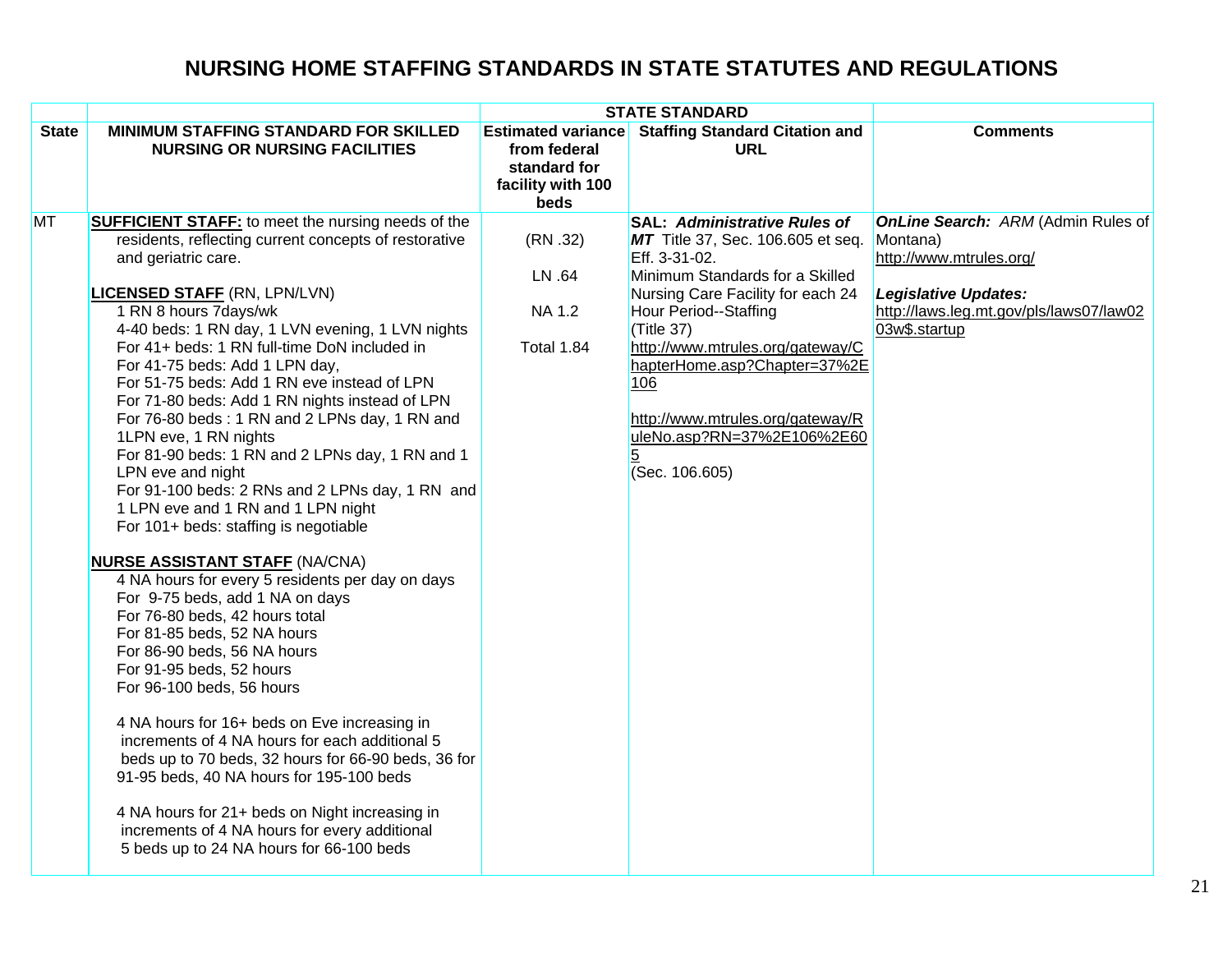|              |                                                                                                                                                                                                                                                                                                                                                                                                                                                                                                                                                         |                                                                                        | <b>STATE STANDARD</b>                                                                                                                                                                                                                                                                                                                                                                            |                                                                                                                                                                                                                  |
|--------------|---------------------------------------------------------------------------------------------------------------------------------------------------------------------------------------------------------------------------------------------------------------------------------------------------------------------------------------------------------------------------------------------------------------------------------------------------------------------------------------------------------------------------------------------------------|----------------------------------------------------------------------------------------|--------------------------------------------------------------------------------------------------------------------------------------------------------------------------------------------------------------------------------------------------------------------------------------------------------------------------------------------------------------------------------------------------|------------------------------------------------------------------------------------------------------------------------------------------------------------------------------------------------------------------|
| <b>State</b> | <b>MINIMUM STAFFING STANDARD FOR SKILLED</b><br><b>NURSING OR NURSING FACILITIES</b>                                                                                                                                                                                                                                                                                                                                                                                                                                                                    | <b>Estimated variance</b><br>from federal<br>standard for<br>facility with 100<br>beds | <b>Staffing Standard Citation and</b><br>URL                                                                                                                                                                                                                                                                                                                                                     | <b>Comments</b>                                                                                                                                                                                                  |
| <b>NC</b>    | <b>SUFFICIENT STAFF:</b> to accomplish the purposes of<br>needs assessment, care planning and supervision<br><b>LICENSED STAFF (RN, LPN/LVN)</b><br>1 DON RN full-time included in<br>1 RN 8 consecutive hrs 7d/wk included in<br>1 RN/LPN 24 hours/7d/wk<br>For 1-60 occupancy: DON may be charge nurse<br><b>DIRECT CARE STAFF</b><br>2.1 hprd including LNs but exclude DON if over 60<br>beds and exclude administrators, clerks, and nurse<br>educators. For multi-storied facilities, 1 direct care<br>staff on duty every floor 24 hrs/7days/wk. | (RN.08)<br>LN .24<br>DC 2.16                                                           | <b>SAL: NC Administrative Code</b><br>Section. 2300 - Patient and<br><b>Resident Care and Services, 10A</b><br>NCAC 13D. 2303, Nurse Staffing<br>Requirements (d) Authority<br>G.S.131E-104<br>Eff. 1-1-96.<br>http://reports.oah.state.nc.us/ncac/<br>title%2010a%20-<br>%20health%20and%20human%2<br>0services/chapter%2013%20-<br>%20nc%20medical%20care%20c<br>ommission/subchapter%20d/subc | <b>Online Updates: NC Register:</b><br>http://www.oah.state.nc.us/rules/registe<br><b>Legislative Updates:</b><br>http://www.ncga.state.nc.us/Legislation/<br>Legislation.html                                   |
| <b>ND</b>    | <b>SUFFICIENT STAFF:</b> to meet the nursing needs of<br>residents<br><b>LICENSED STAFF (RN, LPN/LVN)</b><br>1 DON RN included in<br>1 RN 8 consecutive hrs/7d/wk and<br>1 RN/LPN Charge Nurse 24hrs/7days/wk<br><b>DIRECT CARE STAFF</b><br>No minimum requirement                                                                                                                                                                                                                                                                                     | (RN.08)<br>LN .32                                                                      | hapter%20d%20rules.html<br><b>SAL: ND Administrative Code</b><br>State Department of Health<br>Regulation 33-07-03.2-14.<br>Authority NDCC 28-32-02(1)<br>Eff. 7-96.<br>http://www.legis.nd.gov/informatio<br>n/acdata/pdf/33-07-03.2.pdf                                                                                                                                                        | <b>Online Updates:</b> ND legislative branch<br>homepage:<br>http://www.legis.nd.gov/information/bills<br>Information about agency rule-<br>making:<br>http://www.legis.nd.gov/information/rule<br>$\frac{s}{2}$ |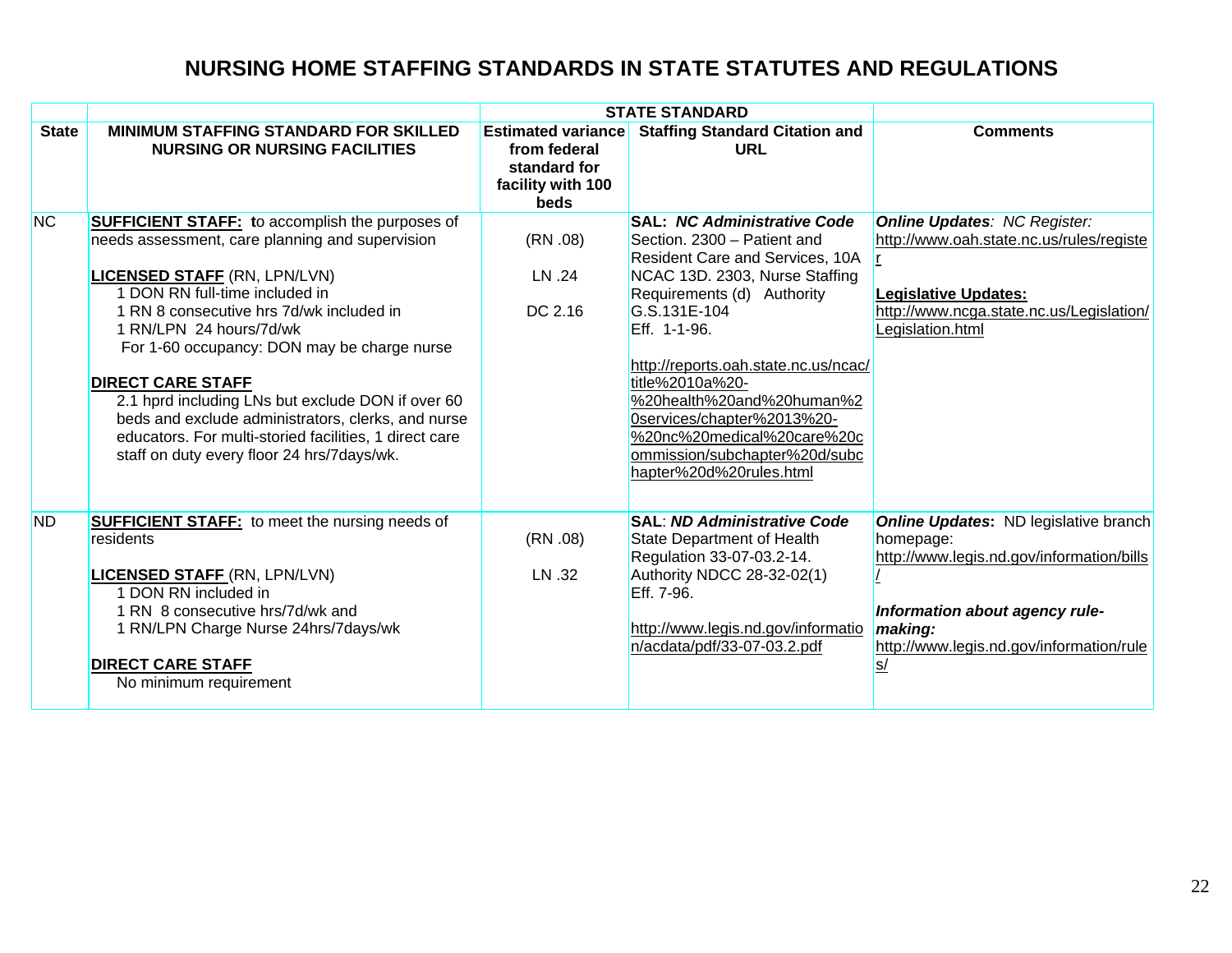|              |                                                                                                                                                                                                                                                                                                                                                                                                                                                                      |                                                                                        | <b>STATE STANDARD</b>                                                                                                                                                                                                                                                                            |                                                                                                                                                                                           |
|--------------|----------------------------------------------------------------------------------------------------------------------------------------------------------------------------------------------------------------------------------------------------------------------------------------------------------------------------------------------------------------------------------------------------------------------------------------------------------------------|----------------------------------------------------------------------------------------|--------------------------------------------------------------------------------------------------------------------------------------------------------------------------------------------------------------------------------------------------------------------------------------------------|-------------------------------------------------------------------------------------------------------------------------------------------------------------------------------------------|
| <b>State</b> | <b>MINIMUM STAFFING STANDARD FOR SKILLED</b><br><b>NURSING OR NURSING FACILITIES</b>                                                                                                                                                                                                                                                                                                                                                                                 | <b>Estimated variance</b><br>from federal<br>standard for<br>facility with 100<br>beds | <b>Staffing Standard Citation and</b><br><b>URL</b>                                                                                                                                                                                                                                              | <b>Comments</b>                                                                                                                                                                           |
| <b>NE</b>    | <b>SUFFICIENT STAFF:</b> to meet the residents' needs<br>personal care, activities of daily living, supervision,<br>supportive services and medical care.<br><b>LICENSED STAFF (RN, LPN/LVN)</b><br>1 DON RN full-time included in (cannot be waived)<br>1 RN 8 consecutive hrs/7days/wk and<br>1 RN/LPN Charge Nurse on each tour of duty 24<br>hrs/7days/week<br>For 1-59 occupancy: DON may be Charge Nurse<br><b>DIRECT CARE STAFF</b><br>No minimum requirement | (RN.08)<br>LN .32                                                                      | <b>SAL: NE Agency Rules for</b><br><b>Health and Human Services,</b><br>Regulation and Licensure, SNF-<br>NF-ICF 175 NAC 12-006.04C. Eff.<br>$2/27/2007$ ,<br>http://www.sos.state.ne.us/rules-<br>and-<br>regs/regsearch/Rules/Health and<br>Human_Services_System/Title-<br>175/Chapter-12.pdf | <b>OnLine Updates:</b><br>Agency Rules and Regulations:<br>http://www.sos.state.ne.us/rules-and-<br>regs/regsearch<br><b>Legislative Updates:</b><br>http://nebraskalegislature.gov/      |
| <b>NH</b>    | <b>SUFFICIENT STAFF:</b> to attain the highest practicable<br>physical, mental and psychosocial well-being of<br>each resident<br><b>LICENSED STAFF (RN., LPN/LVN)</b><br>1 RN DON included in<br>1 RN 8 hours/7 days/week included in<br>1 RN/LPN 24 hours/7 days/week<br><b>DIRECT CARE STAFF</b><br>No minimum requirement                                                                                                                                        | (RN.08)<br>LN .24                                                                      | <b>SAL: NH Code of</b><br>Administrative Rules; Ch. He-P<br>803.03 Personnel and Staffing<br>(Nursing home regulations listed<br>as expired 2010)<br>http://www.gencourt.state.nh.us/rul<br>es/state_agencies/he-p.html                                                                          | <b>OnLine Updates: Legislative Updates:</b><br>http://www.gencourt.state.nh.us/index/<br><b>Division of Administrative Rules:</b><br>http://www.gencourt.state.nh.us/rules/in<br>dex.html |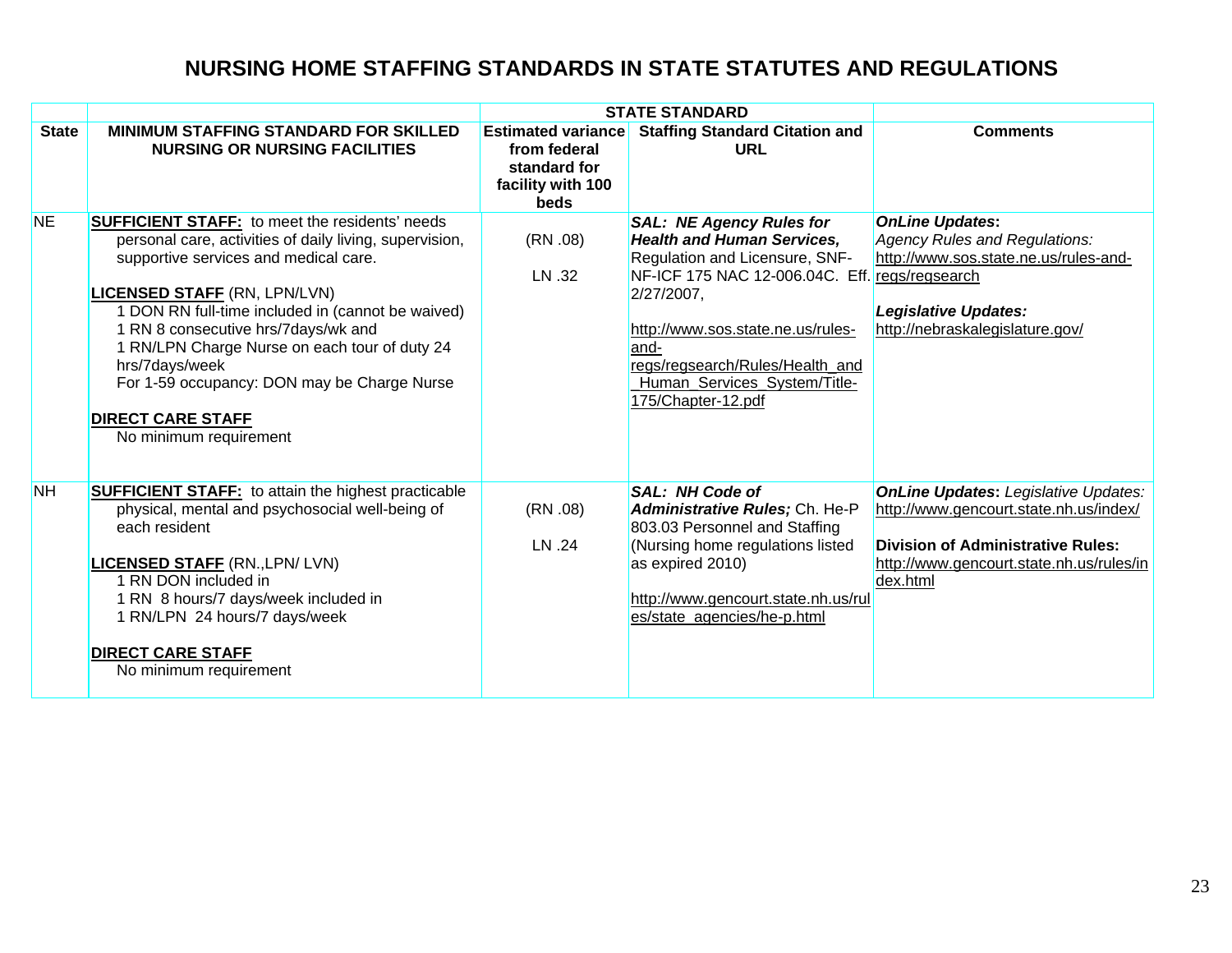|              |                                                                                                                                                                                                                                                                                                                                                                                                                                                                                                                                                                                                                                         | <b>STATE STANDARD</b>                                                                  |                                                                                                                                                                                                                                                                                           |                                                                                                                                                                                                                         |
|--------------|-----------------------------------------------------------------------------------------------------------------------------------------------------------------------------------------------------------------------------------------------------------------------------------------------------------------------------------------------------------------------------------------------------------------------------------------------------------------------------------------------------------------------------------------------------------------------------------------------------------------------------------------|----------------------------------------------------------------------------------------|-------------------------------------------------------------------------------------------------------------------------------------------------------------------------------------------------------------------------------------------------------------------------------------------|-------------------------------------------------------------------------------------------------------------------------------------------------------------------------------------------------------------------------|
| <b>State</b> | <b>MINIMUM STAFFING STANDARD FOR SKILLED</b><br><b>NURSING OR NURSING FACILITIES</b>                                                                                                                                                                                                                                                                                                                                                                                                                                                                                                                                                    | <b>Estimated variance</b><br>from federal<br>standard for<br>facility with 100<br>beds | <b>Staffing Standard Citation and</b><br>URL                                                                                                                                                                                                                                              | <b>Comments</b>                                                                                                                                                                                                         |
| <b>NJ</b>    | <b>SUFFICIENT STAFF: No requirement.</b><br><b>LICENSED STAFF: (RN, LPN/LVN)</b><br>1 DON RN full-time and 1 RN alternate DON when<br>regular DON absent<br>For 150+ licensed beds: add 1 Asst. DON RN<br>1 RN on duty during all Day shifts and<br>1 RN on duty or on call all Eve. & Night shifts<br>For 150+ beds: 1 RN 24hrs/7d/wk<br>Plus advisory requirements for 200+ beds<br><b>DIRECT CARE STAFF</b><br>2.5 hprd (exclude DON, but include DON's direct<br>care hours in facilities with more than 1 FT DON)<br>20% of 2.5 hprd provided by RN/LPN<br>Plus additional hprd for specified resident conditions<br>or treatments | (RN.16)<br>LN .24<br>DC 2.5<br>Total 2.58                                              | SAL: NJ Administrative Code,<br>Title 8, Ch. 39, Sch. 25. [8:39-<br>25.1-25.4]. Eff. 11-21-1994;<br>Republished without substantial<br>change 1-2001;<br>Republished: 2/15/2007 to<br>2/15/2012<br>http://www.state.nj.us/health/healt<br>hfacilities/documents/ltc/regnjac83<br>$9.$ pdf | <b>OnLine Updates:</b><br>For NJ Legislative Updates:<br>http://www.njleg.state.nj.us/bills/BillsBy<br>Keyword.asp<br>NJ Administrative Code updates:<br>http://www.state.nj.us/health/healthfacili<br>ties/rules.shtml |
| <b>NM</b>    | <b>SUFFICIENT STAFF:</b> to meet each residents' needs<br>and implement each resident's comprehensive care<br>plan.<br><b>LICENSED STAFF: (RN, LPN/LVN)</b><br>1 DON RN full-time Days included in<br>1 RN/LPN Charge Nurse 24 hrs/7d/wk<br>DON may be the Charge Nurse<br><b>DIRECT CARE STAFF</b><br>2.5 hprd 7 days a week on average 1:9-10 ratio<br>average<br>For example: 1:7 Days; 1:10 Evenings; 1:12 Nights.<br>Include only direct care hrs of DON, Asst. DON,<br>Nursing Department Director.<br>1 nursing staff person on duty at all times.                                                                               | (RN.06)<br>LN .24<br>DC 2.5<br>Total 2.56                                              | <b>SAL: NM Administrative Code</b><br>7.9.2.50-.51 Requirements for<br>Long Term Care Facilities. Eff: 8-<br>31-2000<br>http://www.nmcpr.state.nm.us/nma Administrative Code, and pending<br>c/parts/title07/07.009.0002.htm                                                              | SAL: Intermediate care facilities may<br>have 2.3 direct care hours 7 days a<br>week on average.<br><b>OnLine Updates: Statutes,</b><br>legislation: http://www.nmlegis.gov/lcs/                                        |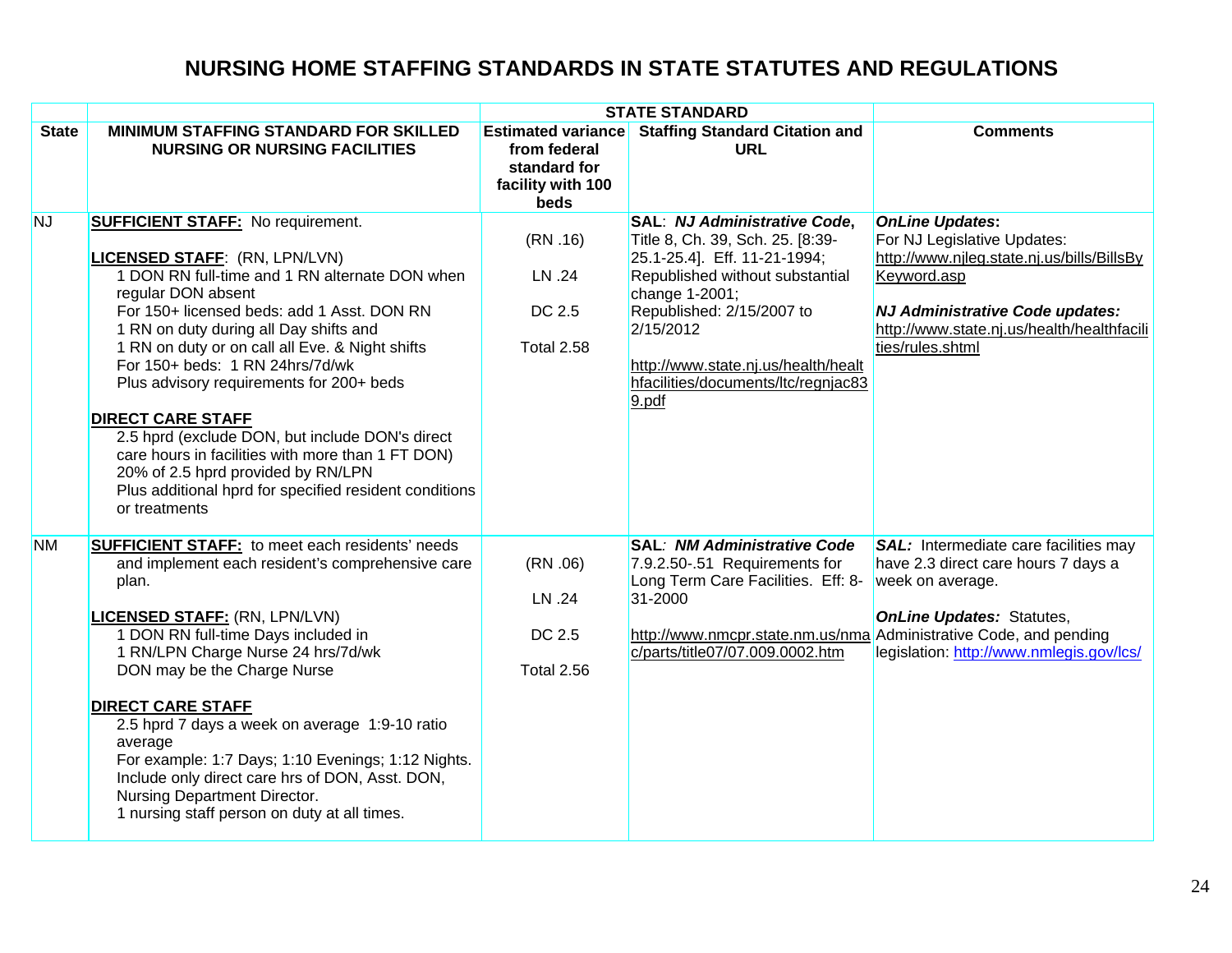|              |                                                                                                                                                                                                                                                                                                                                                                                                                                 | <b>STATE STANDARD</b>                                                                  |                                                                                                                                                                                                                                                                                                                                                                           |                                                                                                                                                                                                                                   |
|--------------|---------------------------------------------------------------------------------------------------------------------------------------------------------------------------------------------------------------------------------------------------------------------------------------------------------------------------------------------------------------------------------------------------------------------------------|----------------------------------------------------------------------------------------|---------------------------------------------------------------------------------------------------------------------------------------------------------------------------------------------------------------------------------------------------------------------------------------------------------------------------------------------------------------------------|-----------------------------------------------------------------------------------------------------------------------------------------------------------------------------------------------------------------------------------|
| <b>State</b> | <b>MINIMUM STAFFING STANDARD FOR SKILLED</b><br><b>NURSING OR NURSING FACILITIES</b>                                                                                                                                                                                                                                                                                                                                            | <b>Estimated variance</b><br>from federal<br>standard for<br>facility with 100<br>beds | <b>Staffing Standard Citation and</b><br><b>URL</b>                                                                                                                                                                                                                                                                                                                       | <b>Comments</b>                                                                                                                                                                                                                   |
| <b>NV</b>    | <b>SUFFICIENT STAFF:</b> to attain and maintain the<br>highest practicable physical, mental and psychosocial<br>well-being of each patient<br><b>LICENSED STAFF (RN, LPN/LVN)</b><br>1 DON full-time RN included in<br>1 RN 8 consecutive hrs/ 7d/wk<br>For 1-60 occupancy, DON may be Charge Nurse<br>and<br>1 LPN Charge Nurse each shift<br><b>DIRECT CARE STAFF</b><br>No minimum requirement                               | (RN.08)<br>LN .32                                                                      | <b>SAL: NV Administrative Code,</b><br>Regulations of State Board of<br>Health, Ch. 449, Sec. 59 and<br>Secs. 74517 and 74519<br>Eff: 9-27-1999.<br>$C-449.html$<br>http://www.leg.state.nv.us/NAC/NA<br>C-449.html#NAC449Sec74517                                                                                                                                        | <b>OnLine Updates:</b><br>Administrative Code:<br>http://www.leg.state.nv.us/nac/CHAPTE<br><b>RS.HTML</b><br><b>Legislative Updates:</b><br>http://www.leg.state.nv.us/NAC/NA http://www.leg.state.nv.us/23rdSpecial/<br>Reports/ |
| <b>NY</b>    | <b>SUFFICIENT STAFF:</b> to attain well-being of the<br>residents 24 hours/day<br><b>LICENSED STAFF (RN, LPN/LVN)</b><br>1 DON RN full-time included in<br>1 RN 8 consecutive hours/7d/wk<br>1 RN/LPN Charge Nurse 24 hours/7d/wk or<br>1 Charge Nurse for each unit or proximate units for<br>each tour of duty<br>For 1-60 occupancy, DON may serve as charge<br>Nurse.<br><b>DIRECT CARE STAFF</b><br>No minimum requirement | (RN.08)<br>LN .54                                                                      | <b>SAL: NY Code Revised</b><br><b>Regulations, Title 10 Health,</b><br>Sec. 415.13 Nursing Services<br>Eff: 1-13-93, Reissued 7-95,<br>Revised 3-31-97 Reissued<br>12/19/07.<br>http://w3.health.state.ny.us/dbspac Updates:<br>e/NYCRR10.nsf/56cf2e25d626f9f7 http://assembly.state.ny.us/leg/<br>85256538006c3ed7/8525652c006<br>80c3e8525652c004980f8?OpenD<br>ocument | <b>OnLine Updates:</b><br>NY State Dept. of Health Laws and<br><b>Regulations Changes:</b><br>http://www.health.state.ny.us/regulation<br>S/<br><b>NY State Assembly Legislation</b>                                              |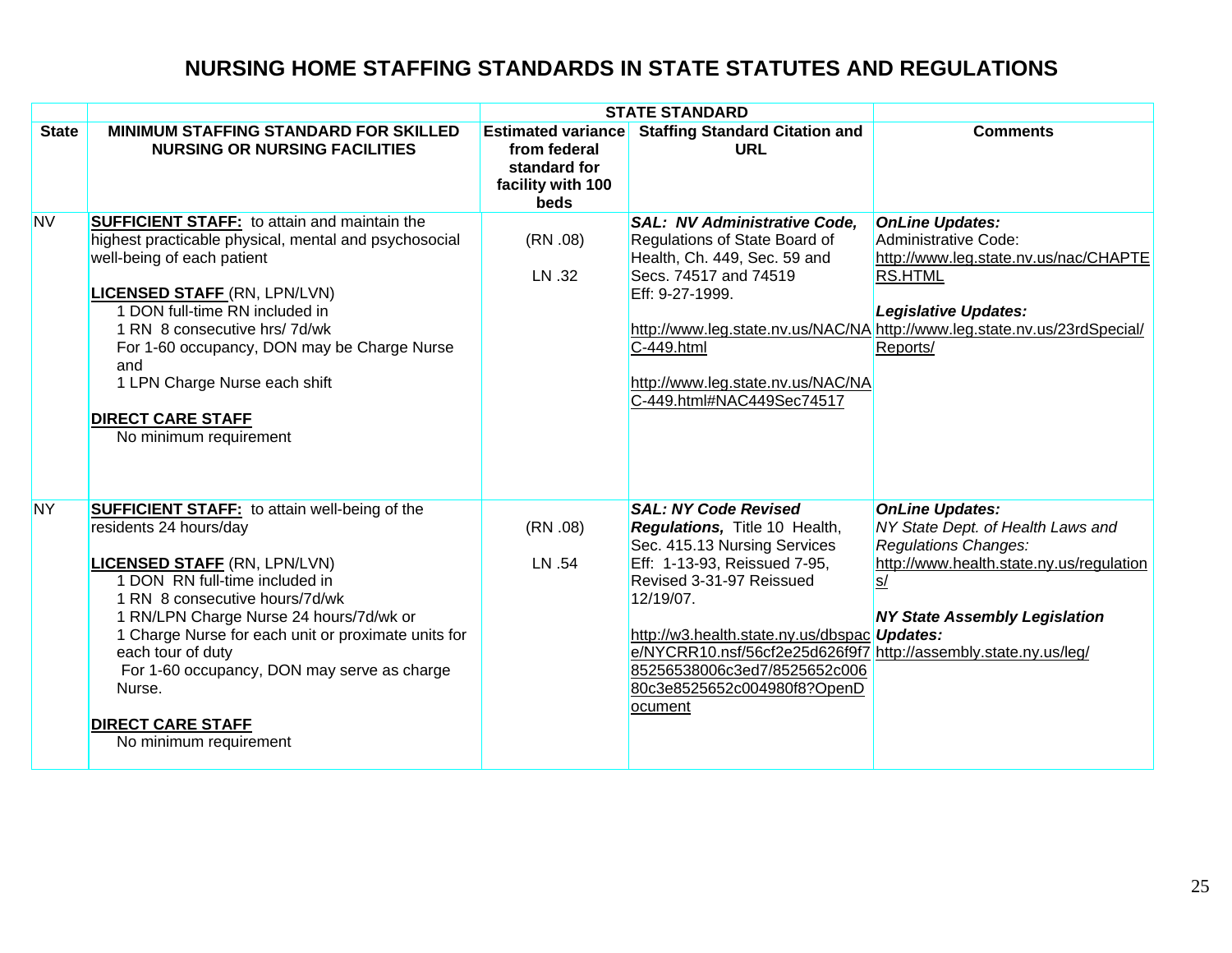|              |                                                                                                                                                                                                                                                                                                                                                                                                                                                                                                                                                                                                                            |                                                                                        | <b>STATE STANDARD</b>                                                                                                                                                                                                                                                                                                                                                                                                                                                                                                                        |                                                                                                                                   |
|--------------|----------------------------------------------------------------------------------------------------------------------------------------------------------------------------------------------------------------------------------------------------------------------------------------------------------------------------------------------------------------------------------------------------------------------------------------------------------------------------------------------------------------------------------------------------------------------------------------------------------------------------|----------------------------------------------------------------------------------------|----------------------------------------------------------------------------------------------------------------------------------------------------------------------------------------------------------------------------------------------------------------------------------------------------------------------------------------------------------------------------------------------------------------------------------------------------------------------------------------------------------------------------------------------|-----------------------------------------------------------------------------------------------------------------------------------|
| <b>State</b> | <b>MINIMUM STAFFING STANDARD FOR SKILLED</b><br><b>NURSING OR NURSING FACILITIES</b>                                                                                                                                                                                                                                                                                                                                                                                                                                                                                                                                       | <b>Estimated variance</b><br>from federal<br>standard for<br>facility with 100<br>beds | <b>Staffing Standard Citation and</b><br><b>URL</b>                                                                                                                                                                                                                                                                                                                                                                                                                                                                                          | <b>Comments</b>                                                                                                                   |
| OH           | <b>SUFFICIENT STAFF:</b> to provide adequate services<br>and care at all times<br><b>LICENSED STAFF (RN, LPN/LVN)</b><br>1 DON RN full-time (8 hours per day, between<br>6am&6pm) 5D/wk); Acting DON must be RN;<br>1-59 beds, DON may be counted in the staffing<br>requirements.<br>Minimum of 0.2 hprd RN time<br><b>NURSE ASSISTANT STAFF (NA/CNA)</b><br>2.0 hprd minimum<br><b>DIRECT CARE STAFF</b><br>2.75 hprd minimum (2.0 hrpd NA; 0.2 hprd RN and<br>LNs providing direct care)<br>$1:15$ ratio                                                                                                                | (RN.20)<br>LN .20<br><b>NA 2.0</b><br><b>Total 2.75</b>                                | <b>SAL: OH Administrative Code</b><br>3701-17-08 Personal<br>requirements.<br>Review dates: 05/19/2006,<br>05/01/2011<br>Eff. 1-1-74; 12-21-92; 10-20-01<br>Statutory Authority 3721.04<br>Nursing Home Personnel code:<br>http://codes.ohio.gov/oac/3701-17-<br>08<br>http://codes.ohio.gov/orc/3721                                                                                                                                                                                                                                        | <b>OnLine Updates:</b><br>OH General Assembly: Legislative<br>Updates/Bills:<br>http://www.legislature.state.oh.us/searc<br>h.cfm |
| <b>OK</b>    | <b>SUFFICIENT STAFF:</b> to meet the needs of all<br>residents<br><b>LICENSED STAFF (RN, LPN/LVN)</b><br>1 DON RN/LPN Day shift and available by phone<br>1 RN/LPN 8 hours 7 days/week and (if DON is LPN,<br>at least 1 RN 8h/wk consultant)<br>1 RN/LPN on duty at all times<br><b>DIRECT CARE STAFF</b><br>1:6 7am-3pm<br>1:8 3pm-11pm<br>1:15 11pm-7am<br>If flexible staff scheduling, must maintain 2.86 hrs 7<br>days a week and 1:16 ratio with 2 staff on duty &<br>awake at all times. Progressive increases in staffing<br>(based on reimbursements) from 2.86 to 3.2 to 3.8<br>to 4.1 hrs/day per occupied bed | (RN.01)<br>LN .32<br>DC 2.86<br><b>Total 3.18</b>                                      | <b>SAL: OK Administrative Code,</b><br>Title 310--Chapter 675,<br>Subchpt.13 -- Oklahoma Dept. of<br>Health, Nursing and Specialized<br><b>Facilities, Staff Requirements:</b><br>(13-1, 13-5, 13-12) Eff. 9/1/03<br>http://www.oar.state.ok.us/oar/cod<br>edoc02.nsf/frmMain?OpenFrameS<br>et&Frame=Main&Src=_75tnm2shf<br>cdnm8pb4dthj0chedppmcbq8dtm<br>mak31ctijujrgcln50ob7ckj42tbkdt3<br>74obdcli00<br>Nursing Home Care Act Title 63:1-<br>1925.2 Enacted 11-1-05.<br>http://www.ok.gov/health/documen<br>ts/HRDS_Chapt675-NHCAct.pdf | <b>OnLine Updates:</b><br>Oklahoma Legislative Changes/Bills:<br>http://webserver1.lsb.state.ok.us/WebBi<br>IlStatus/main.html    |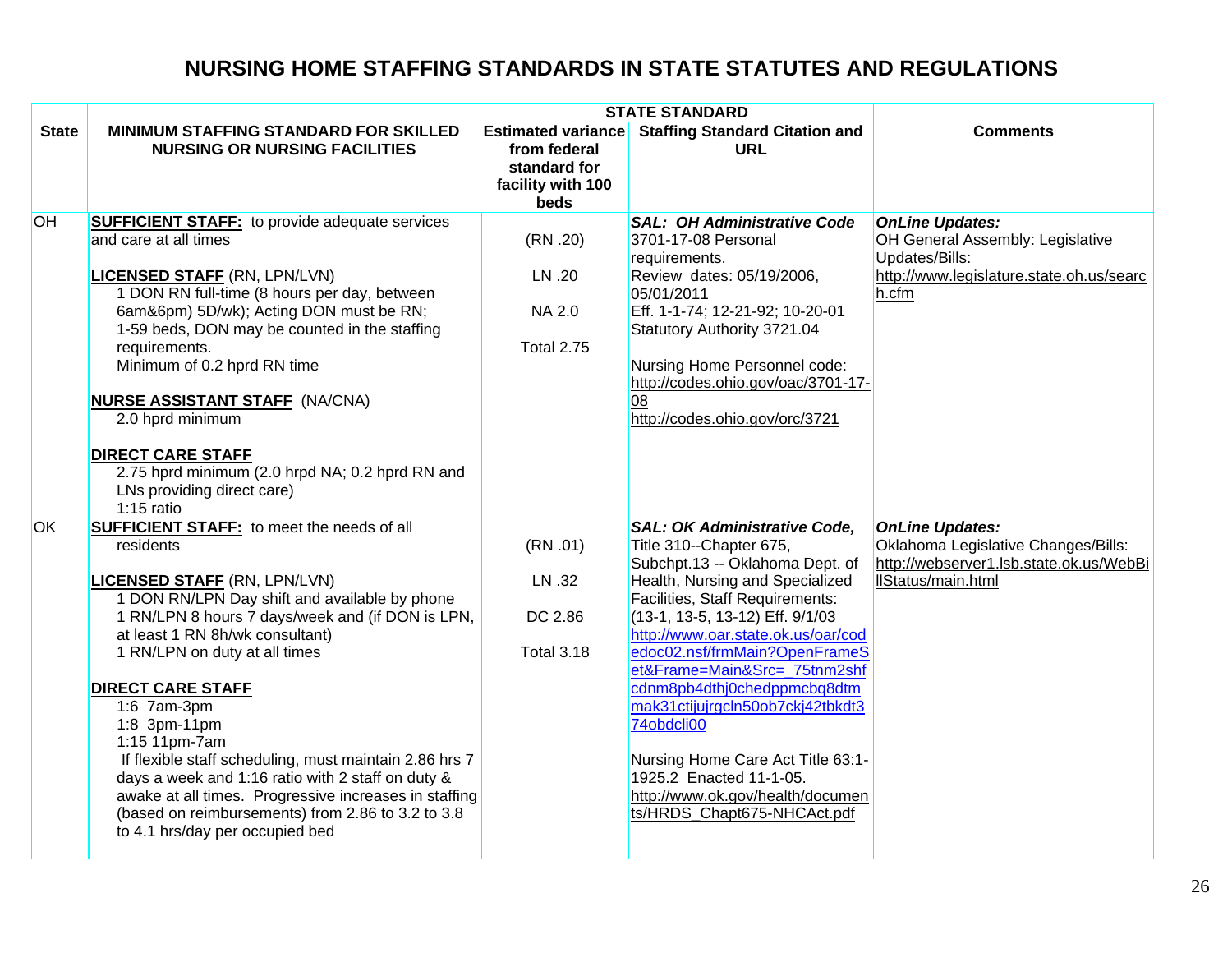|                 |                                                                                                                                                                                                                                                                                                                                                              |                                                                                        | <b>STATE STANDARD</b>                                                                                                                 |                                                                                                                                                         |
|-----------------|--------------------------------------------------------------------------------------------------------------------------------------------------------------------------------------------------------------------------------------------------------------------------------------------------------------------------------------------------------------|----------------------------------------------------------------------------------------|---------------------------------------------------------------------------------------------------------------------------------------|---------------------------------------------------------------------------------------------------------------------------------------------------------|
| <b>State</b>    | <b>MINIMUM STAFFING STANDARD FOR SKILLED</b><br><b>NURSING OR NURSING FACILITIES</b>                                                                                                                                                                                                                                                                         | <b>Estimated variance</b><br>from federal<br>standard for<br>facility with 100<br>beds | <b>Staffing Standard Citation and</b><br>URL                                                                                          | <b>Comments</b>                                                                                                                                         |
| OR <sub>1</sub> | <b>SUFFICIENT STAFF:</b> to provide care to achieve<br>highest degree of function.<br>LICENSED STAFF (RN, LPN/LVN)                                                                                                                                                                                                                                           | (RN .22)<br>LN .30                                                                     | <b>SAL: OR Administrative Rules,</b><br>411-086-0100 Eff. 08/01/2004.<br>411-086-0100 Nursing Services:<br>Staffing Amended 8/28/2008 | <b>OnLine Updates:</b> Legislation, Oregon<br>Revised Statutes and Oregon Laws:<br>http://www.leg.state.or.us/bills_laws/                               |
|                 | 1 DON RN<br>1 RN/LPN Charge Nurse 24 hr/7d/wk including 1 RN<br>Charge Nurse 8 consecutive hrs (7am -11pm)<br>For 1-60 residents: DON may be Charge Nurse<br>No less than 1 RN hour per resident per week. For<br>41+ beds: exclude hrs of RN administrator<br><b>NURSE ASSISTANT STAFF (NA/CNA)</b><br>Beginning April 1, 2009<br>1:7 Days<br>1:11 Evenings | NA 2.31<br><b>Total 2.61</b>                                                           | http://www.dhs.state.or.us/policy/s<br>pd/rules/411 086.pdf                                                                           | <b>OR Administrative Rules and Oregon</b><br><b>Bulletin, notices of proposed</b><br>rulemaking:<br>http://www.dhs.state.or.us/policy/spd/al<br>pha.htm |
|                 | 1:18 Nights<br>2 staff on duty at all times                                                                                                                                                                                                                                                                                                                  |                                                                                        |                                                                                                                                       |                                                                                                                                                         |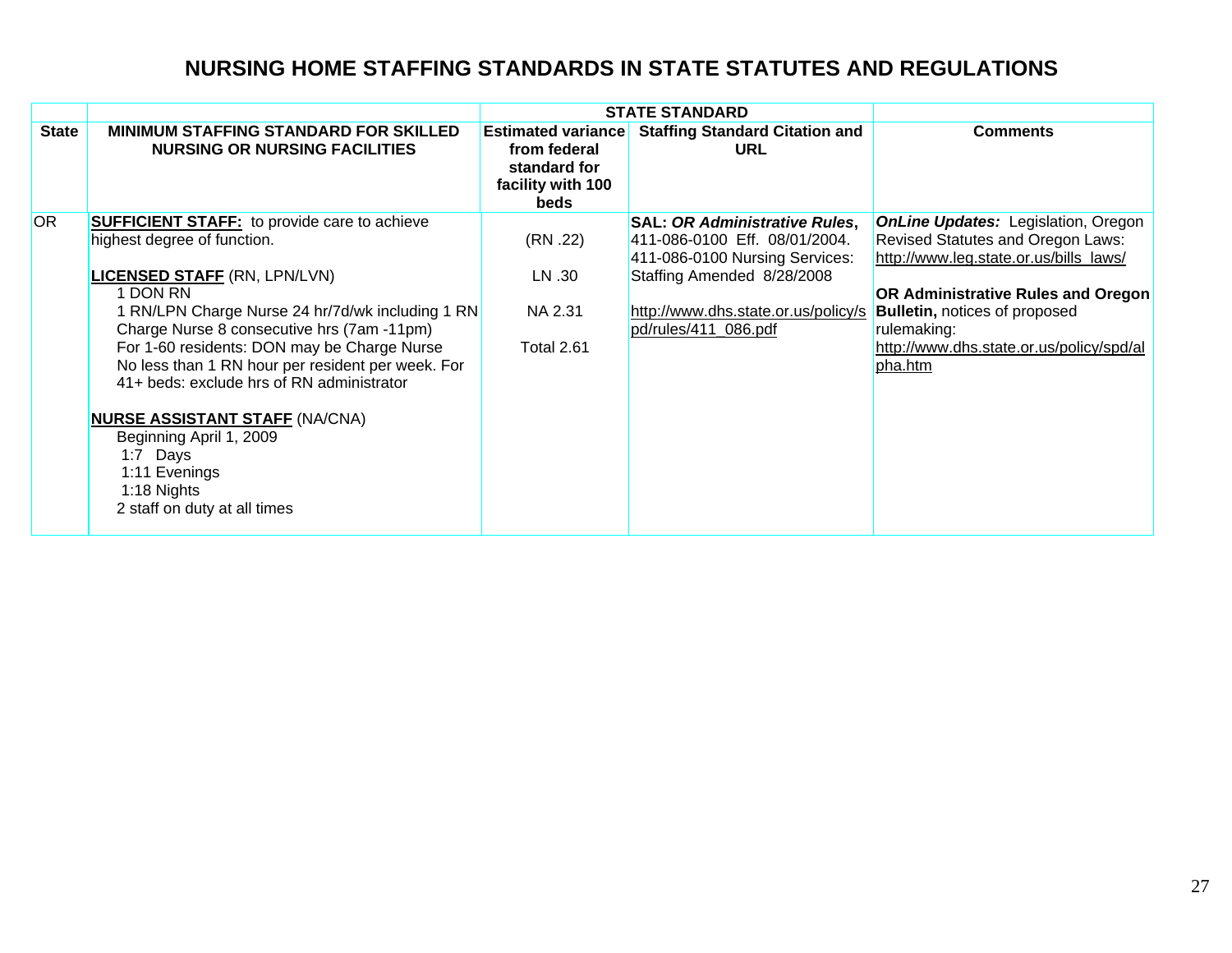|              |                                                                                                                                                                                                                                                                                                                                                                                                                                                                                                                                                                                                                                                                |                                                                                        | <b>STATE STANDARD</b>                                                                                                                                                                                                                                                                |                                                                                                                                                                                      |
|--------------|----------------------------------------------------------------------------------------------------------------------------------------------------------------------------------------------------------------------------------------------------------------------------------------------------------------------------------------------------------------------------------------------------------------------------------------------------------------------------------------------------------------------------------------------------------------------------------------------------------------------------------------------------------------|----------------------------------------------------------------------------------------|--------------------------------------------------------------------------------------------------------------------------------------------------------------------------------------------------------------------------------------------------------------------------------------|--------------------------------------------------------------------------------------------------------------------------------------------------------------------------------------|
| <b>State</b> | <b>MINIMUM STAFFING STANDARD FOR SKILLED</b><br><b>NURSING OR NURSING FACILITIES</b>                                                                                                                                                                                                                                                                                                                                                                                                                                                                                                                                                                           | <b>Estimated variance</b><br>from federal<br>standard for<br>facility with 100<br>beds | <b>Staffing Standard Citation and</b><br><b>URL</b>                                                                                                                                                                                                                                  | <b>Comments</b>                                                                                                                                                                      |
| PA           | <b>SUFFICIENT STAFF:</b> to meet the needs of residents.<br><b>LICENSED STAFF (RN, LPN/LVN)</b><br>1 DON RN full-time (1 per facility) and<br>1 RN Charge Nurse 24hrs/7d/wk<br>For 1-59 residents: 1RN Day & Even; 1 RN/LPN<br>Nights. If LPN is Charge Nurse, RN must be on call<br>For 60-150 residents: 1 RN 24hr/7d/wk;<br>For 151-250: 1 RN & 1 LPN 24 hr/7d;<br>For 251-500: 2 RNs 24hr/7d<br>For 501-1,000: 4 RN D; 3 RN Eve & Nights<br>For 1001+ residents: 8 RN D; 6 RN Even & 6 Nights<br><b>NURSE ASSISTANT STAFF (NA/CNA)</b><br>1:20 nursing staff employees to residents<br>2 staff on duty at all times<br><b>DIRECT CARE STAFF</b><br>2.7hprd | (RN.30)<br>LN .30<br>DC 2.7<br><b>Total 2.76</b>                                       | <b>SAL: PA Administrative Code</b><br>Sec. 211.12 Nursing Services<br>Eff: 9-1-1975; Am. 7-1-87; Am (e)<br>and (f) 7-1-1988; Am. 7-24-99<br><b>Authority: Health Care Facilities</b><br>Act 35 P.S>Sec 448.803.<br>http://www.pacode.com/secure/dat<br>a/028/chapter211/s211.12.html | <b>OnLine Updates:</b><br>http://www.pabulletin.com/<br>and http://www.pacode.com/<br><b>PA Legislation/Bills:</b><br>http://www.legis.state.pa.us/cfdocs/legis<br>/home/session.cfm |
| <b>RI</b>    | <b>SUFFICIENT STAFF:</b> To meet the needs of residents<br>at all times<br><b>LICENSED STAFF</b> (RN, LPN/LVN)<br>1 DON RN full-time and (1 relief RN when DoN<br>absent)<br>1 RN on duty 24 hrs/7d/wk<br>For 1-30 beds: DON may act as Charge Nurse<br><b>DIRECT CARE STAFF</b><br>1 staff certified in basic life support available<br>24hrs/7d/wk<br>No nursing staff of any facility shall be regularly<br>scheduled for double shifts.                                                                                                                                                                                                                    | (RN .32)<br>LN .32                                                                     | SAL: RI Department of Health,<br>Rules and Regulations for<br>Licensing of Nursing Facilities<br>(R23-17-NF) Part III, Sec. 24.0<br>Eff. 11-07-2006.<br>http://www2.sec.state.ri.us/dar/reg<br>docs/released/pdf/DOH/4215.pdf                                                        | <b>OnLine Updates: For regulations:</b><br>http://www.sec.state.ri.us/rules/<br>Legislation:<br>http://www.rilin.state.ri.us/Genmenu/                                                |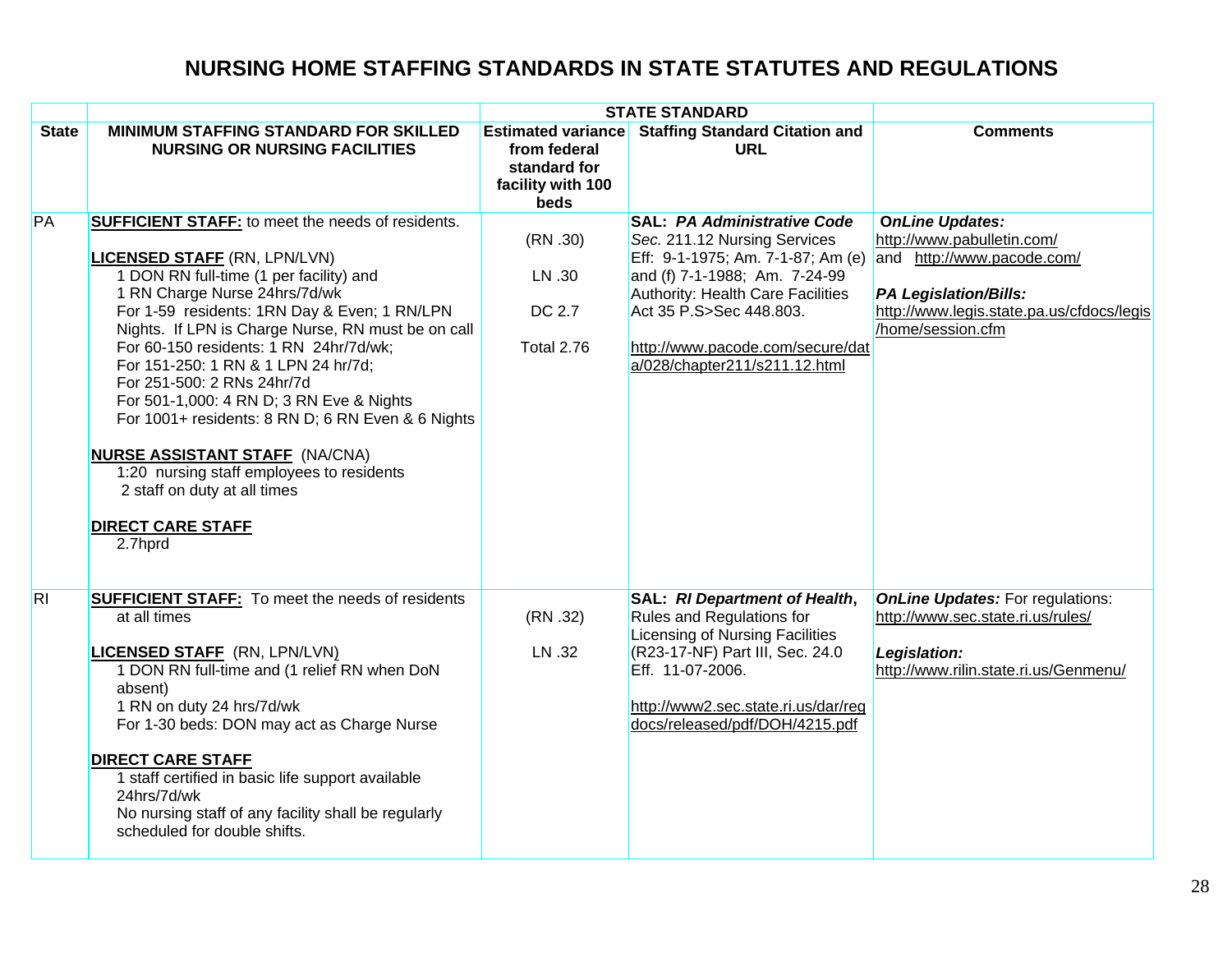|              |                                                                                                                                                                                                                                                                                                                                                                                                                                                                                                                                    |                                                                                        | <b>STATE STANDARD</b>                                                                                                                                                                                                                                                                                                                            |                                                                                                                                                                                                                           |
|--------------|------------------------------------------------------------------------------------------------------------------------------------------------------------------------------------------------------------------------------------------------------------------------------------------------------------------------------------------------------------------------------------------------------------------------------------------------------------------------------------------------------------------------------------|----------------------------------------------------------------------------------------|--------------------------------------------------------------------------------------------------------------------------------------------------------------------------------------------------------------------------------------------------------------------------------------------------------------------------------------------------|---------------------------------------------------------------------------------------------------------------------------------------------------------------------------------------------------------------------------|
| <b>State</b> | <b>MINIMUM STAFFING STANDARD FOR SKILLED</b><br><b>NURSING OR NURSING FACILITIES</b>                                                                                                                                                                                                                                                                                                                                                                                                                                               | <b>Estimated variance</b><br>from federal<br>standard for<br>facility with 100<br>beds | <b>Staffing Standard Citation and</b><br><b>URL</b>                                                                                                                                                                                                                                                                                              | <b>Comments</b>                                                                                                                                                                                                           |
| <b>SC</b>    | <b>SUFFICIENT STAFF:</b> To attain or maintain the highest<br>practicable functioning and safety of each resident.<br><b>LICENSED STAFF (RN, LPN/LVN)</b><br>1 DON RN full-time and<br>For 1-22 beds: include DON in licensed staff<br>1 Licensed Nurse per work area per shift<br>For 45+ residents per station: 2 LNs for first shift,<br>and at least 1LN for second and third shift.<br>At least 1 RN per facility 24hrs/7days OR on call<br><b>NON-LICENSED STAFF (NA/CNA)</b><br>1:9 Shift 1<br>1:13 Shift 2<br>1:22 Shift 3 | (RN.06)<br>LN .70<br>NA 1.86<br><b>Total 2.56</b>                                      | SAL & SC: SC Dept. Health &<br><b>Environmental Control.</b><br>Regulation No. 61-17 "Standards<br>for Licensing Nursing Homes"<br>Pub. 3-28-92 as amended by SC<br>Code of Regulations Sec 44-7-<br>262. Amended by S238 (1977).<br>Eff. 1-1-99. (Republished June<br>26, 2009)<br>http://www.scdhec.gov/administrati<br>on/regs/docs/61-17.pdf | <b>OnLine Updates: Legislation:</b><br>http://www.scstatehouse.net/cgi-<br>bin/web_subject.exe<br><b>SC Dept. Health &amp; Environmental</b><br><b>Control Updates:</b><br>http://www.scdhec.gov/administration/re<br>gs/ |
| <b>SD</b>    | <b>SUFFICIENT STAFF:</b> to meet the resident's total<br>needs at all times.<br><b>LICENSED STAFF (RN, LPN/LVN)</b><br>1 DON RN full-time and<br>1 RN/LPN Charge Nurse 24 hours/7days/wk<br>For 1-59 residents: DON may be Charge Nurse.<br>Ratio of LNs to NAs sufficient to provide supervision<br><b>DIRECT CARE STAFF</b><br>No minimum requirement                                                                                                                                                                            | (RN.06)<br>LN .30                                                                      | SC: SD Rules 44:04:06:09.<br>Under 31 SDR 62, Eff: 11-7-04.<br>Authority SDCL 34-12-13.<br>http://legis.state.sd.us/rules/Displa<br>yRule.aspx?Rule=44:04:06:09                                                                                                                                                                                  | <b>OnLine Updates: Administrative Rules:</b><br>http://legis.state.sd.us/rules/RulesList.a<br>spx<br>Legislative Bills/Updates:<br>http://legis.state.sd.us/sessions/2007/ke<br>yword.htm                                 |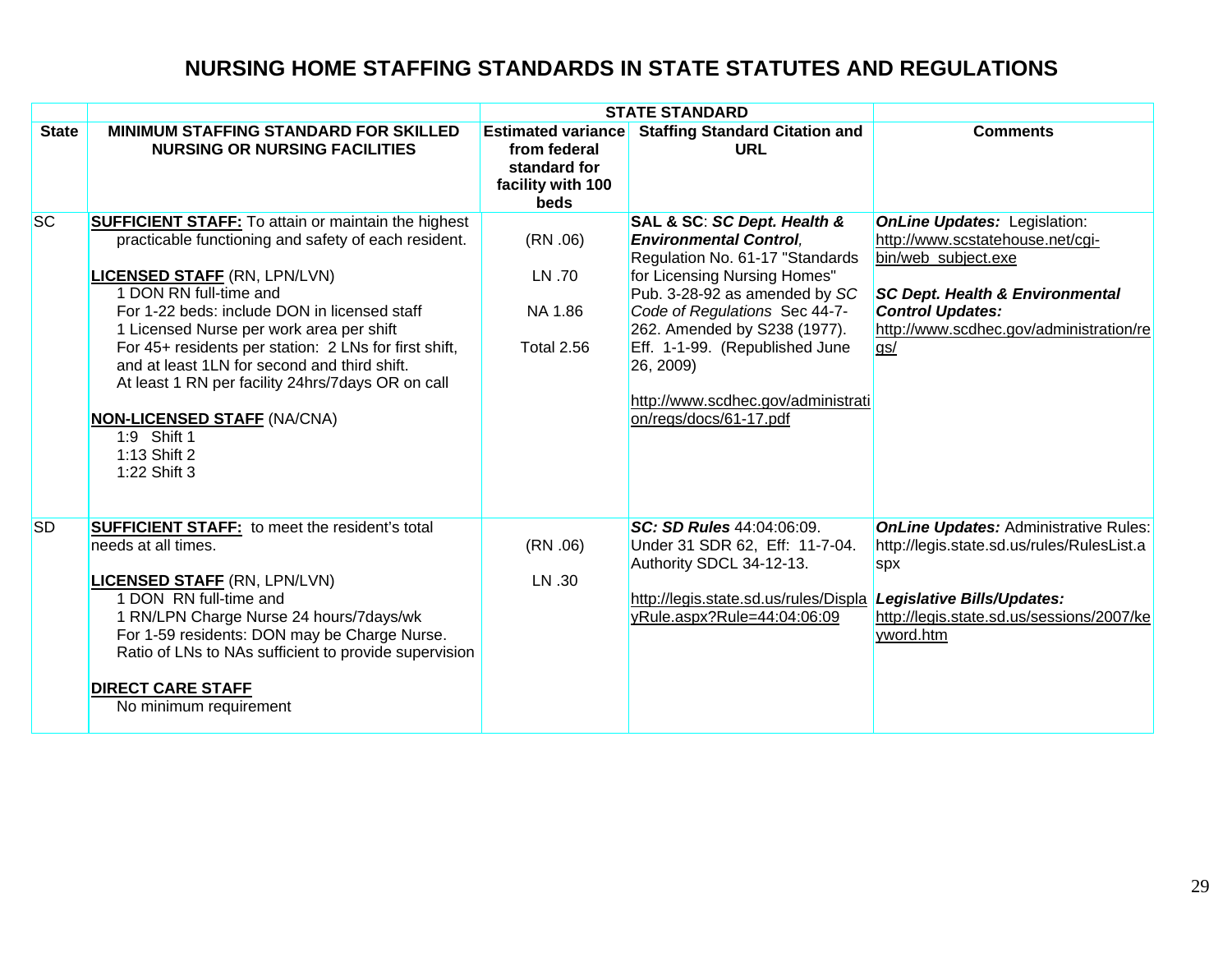|              |                                                                                                                                                                                                                                                                                                                                                                                                                                                                 | <b>STATE STANDARD</b>                                                                  |                                                                                                                                                                                                                                                                                                                               |                                                                                                                                                                                                                                                                                                                                                                                                                                                                                                                                   |
|--------------|-----------------------------------------------------------------------------------------------------------------------------------------------------------------------------------------------------------------------------------------------------------------------------------------------------------------------------------------------------------------------------------------------------------------------------------------------------------------|----------------------------------------------------------------------------------------|-------------------------------------------------------------------------------------------------------------------------------------------------------------------------------------------------------------------------------------------------------------------------------------------------------------------------------|-----------------------------------------------------------------------------------------------------------------------------------------------------------------------------------------------------------------------------------------------------------------------------------------------------------------------------------------------------------------------------------------------------------------------------------------------------------------------------------------------------------------------------------|
| <b>State</b> | <b>MINIMUM STAFFING STANDARD FOR SKILLED</b><br><b>NURSING OR NURSING FACILITIES</b>                                                                                                                                                                                                                                                                                                                                                                            | <b>Estimated variance</b><br>from federal<br>standard for<br>facility with 100<br>beds | <b>Staffing Standard Citation and</b><br><b>URL</b>                                                                                                                                                                                                                                                                           | <b>Comments</b>                                                                                                                                                                                                                                                                                                                                                                                                                                                                                                                   |
| <b>TN</b>    | <b>SUFFICIENT STAFF:</b> Adequate numbers to provide<br>care as needed<br><b>LICENSED STAFF (RN, LPN/LVN)</b><br>1 DON RN and<br>1 RN/LPN 24 hours/7days/week included in<br>0.4 hprd LNs<br><b>DIRECT CARE STAFF</b><br>2.0 hprd including<br>0.4 hprd of LNs time<br>2 staff on duty each shift                                                                                                                                                               | (RN.06)<br>LN .40<br>DC 2.0<br>Total 2.0                                               | <b>SAL: Rules of Tennessee</b><br>Department of Health, Div. of<br>Health Care Facilities, Ch. 1200-<br>8-6-.06 "Standards for Nursing<br>Homes" $-06-(4)(a)(b)(d)$ revised<br>October 2007<br>http://state.tn.us/sos/rules/1200/12<br>00-08/1200-08-06.pdf                                                                   | <b>OnLine Updates: Regulations:</b><br>http://tn.gov/tsla/index.htm<br><b>Legislative Updates:</b><br>http://www.legislature.state.tn.us/                                                                                                                                                                                                                                                                                                                                                                                         |
| <b>TX</b>    | <b>SUFFICIENT STAFF:</b> to provide care to all residents<br><b>LICENSED STAFF (RN, LPN/LVN)</b><br>1 DON RN full-time 40 hrs/wk included in<br>For 1-60 occupancy: DON may be Charge Nurse<br>1 RN 8 consecutive hrs/7d/wk and<br>1 RN/LPN Charge Nurse 24hrs/7days/wk in<br>0.4 hprd LNs or 1:20 LNs every 24 hrs<br>Exclude administrative time of licensed staff and<br>DON in a multi-level facility<br><b>DIRECT CARE STAFF</b><br>No minimum requirement | (RN. 08)<br>LN .40                                                                     | <b>SAL: TX Administrative Code</b><br>Title 40, Part I, Subch. K, Rules<br>19.1001 and 19.1002 "Nursing<br>Services." Eff: 5-1-95; amended to<br>be Eff: 3-1-98<br>http://info.sos.state.tx.us/pls/pub/r<br>eadtac\$ext.TacPage?sl=R&app=9<br>&p dir=&p rloc=&p tloc=&p ploc<br>$=$ &pg=1&p_tac=&ti=40&pt=1&ch=<br>19&rl=1001 | <b>SAL. TX Health and Safety Code</b><br>Title 40 Health Facilities, Ch. 242.037.<br>Eff. 9-1-89; Amendments through 9-1-<br>99. Both Licensure and Medicaid<br>Certification are governed by TX<br>Administrative Code, Title 40, Part I,<br>Subch. K.<br><b>OnLine Updates: Texas Register:</b><br>http://www.sos.state.tx.us/texreg/<br><b>Legislative Updates:</b><br>http://www.capitol.state.tx.us/MnuLegisl<br>ation.aspx<br><b>Administrative Code Updates:</b><br>http://www.tea.state.tx.us/index4.aspx?i<br>$d = 2130$ |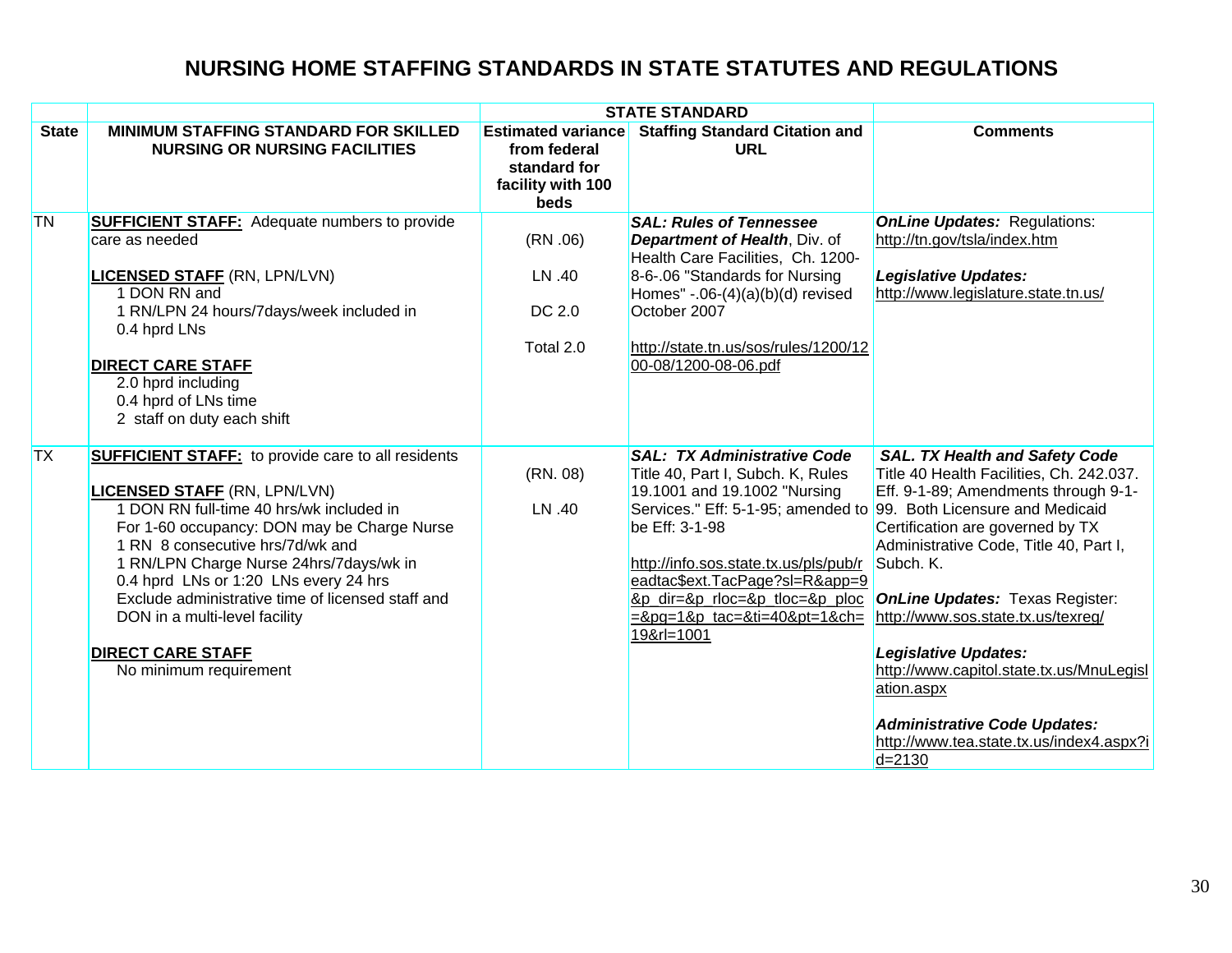|              |                                                                                                                                                                                                                                                                                                                                                                                                                                            |                                                                                               | <b>STATE STANDARD</b>                                                                                                                                                                                                                                                                                  |                                                                                                                                                                                                                                                                                                                                                  |
|--------------|--------------------------------------------------------------------------------------------------------------------------------------------------------------------------------------------------------------------------------------------------------------------------------------------------------------------------------------------------------------------------------------------------------------------------------------------|-----------------------------------------------------------------------------------------------|--------------------------------------------------------------------------------------------------------------------------------------------------------------------------------------------------------------------------------------------------------------------------------------------------------|--------------------------------------------------------------------------------------------------------------------------------------------------------------------------------------------------------------------------------------------------------------------------------------------------------------------------------------------------|
| <b>State</b> | <b>MINIMUM STAFFING STANDARD FOR SKILLED</b><br><b>NURSING OR NURSING FACILITIES</b>                                                                                                                                                                                                                                                                                                                                                       | <b>Estimated variance</b><br>from federal<br>standard for<br>facility with 100<br><b>beds</b> | <b>Staffing Standard Citation and</b><br><b>URL</b>                                                                                                                                                                                                                                                    | <b>Comments</b>                                                                                                                                                                                                                                                                                                                                  |
| UT           | <b>SUFFICIENT STAFF:</b> to meet the needs of the<br>residents.<br><b>LICENSED STAFF (RN, LPN/LVN)</b><br>1 DON RN full-time<br>1 RN 8 consecutive hours/7days/wk included in<br>1 RN/LPN Charge Nurse each shift<br>DON may not serve as Charge Nurse<br><b>DIRECT CARE STAFF</b><br>No minimum requirement<br>Small Healthcare Facility (4-16 beds):<br>2.0 hprd (120 minutes) $(RN + LPN + Aides)$<br>20% by licensed staff (RN + LPN). | (RN.08)<br>LN .30                                                                             | <b>SAL: UT Administrative Code</b><br>R432-150-5 Scope of Services.<br>Eff: 12/1/99.<br>http://www.rules.utah.gov/publicat/co htm<br>de/r432/r432-150.htm<br>R432-200-15. [re: Small Health<br>Care Facility (4-16 beds)] 3/3/95.<br>http://www.rules.utah.gov/publicat/<br>code/r432/r432-200.htm#T15 | <b>OnLine Updates:</b><br>Administrative Code Updates:<br>http://www.rules.utah.gov/publicat/code.<br>Legislative Updtates/Bills:<br>http://le.utah.gov/asp/billsintro/index.as<br>$\overline{p}$                                                                                                                                                |
| <b>VA</b>    | <b>SUFFICIENT STAFF:</b> to meet the assessed needs of<br>all residents.<br><b>LICENSED STAFF (RN, LPN/LVN)</b><br>1 DON RN full-time 5 days/wk<br>For 1-59 beds: DON may be Nursing Supervisor<br>1 [RN/LPN] Nursing Supervisor<br><b>DIRECT CARE STAFF</b><br>Qualified staff on all shifts 7d/wk<br>No minimum requirement                                                                                                              | (RN.06)<br>LN .14                                                                             | <b>SAL:VA Administrative Code 12 OnLine Updates:</b><br>VAC5-371-200, 210, 220. Eff. 7-<br>1-2007. Nursing Facility<br>Regulations:<br>http://www.vdh.state.va.us/OLC/La Code of Virginia Updates:<br>ws/documents/nursingHomes/nurs http://leg1.state.va.us/000/src.htm<br>ing%20facility%20regs.pdf  | VA Dept. Health Regs:<br>1-97; Rev. 1/11/2006; Amended 3- http://www.vdh.state.va.us/OLC/Laws/d<br>ocuments/nursingHomes/nursing%20fa<br>cility%20regs.pdf<br><b>VA Administrative Code:</b><br>http://leg1.state.va.us/cgi-<br>bin/legp504.exe?000+men+SRR<br>Legislation/Bills:<br>http://leg1.state.va.us/cgi-<br>bin/legp504.exe?071+men+BIL |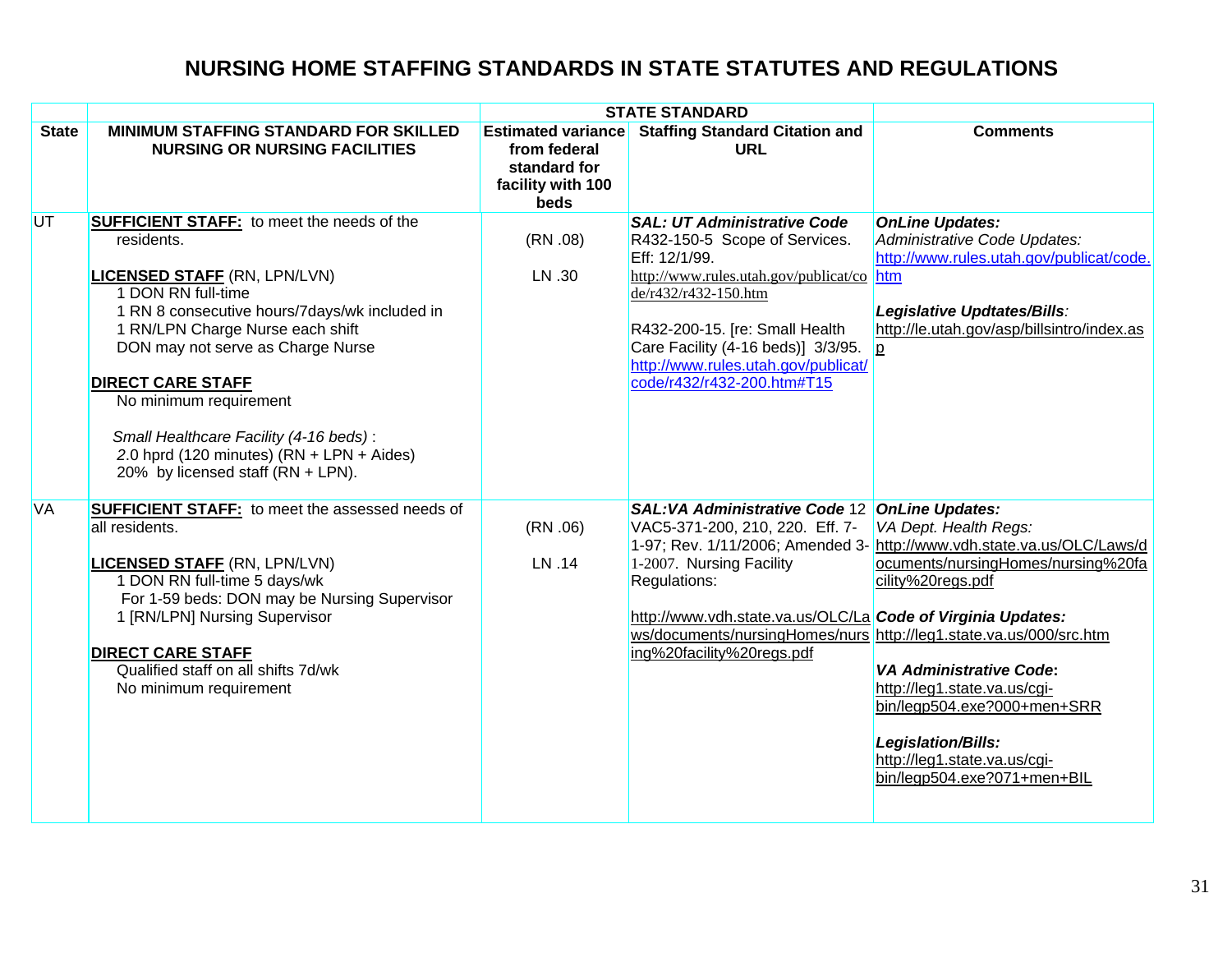|              |                                                                                                                                                                                                                                                                                                                                                                                                                                                                                                            | <b>STATE STANDARD</b>                                                                  |                                                                                                                                                                                                                                                                 |                                                                                                                                                                                                                                               |
|--------------|------------------------------------------------------------------------------------------------------------------------------------------------------------------------------------------------------------------------------------------------------------------------------------------------------------------------------------------------------------------------------------------------------------------------------------------------------------------------------------------------------------|----------------------------------------------------------------------------------------|-----------------------------------------------------------------------------------------------------------------------------------------------------------------------------------------------------------------------------------------------------------------|-----------------------------------------------------------------------------------------------------------------------------------------------------------------------------------------------------------------------------------------------|
| <b>State</b> | <b>MINIMUM STAFFING STANDARD FOR SKILLED</b><br><b>NURSING OR NURSING FACILITIES</b>                                                                                                                                                                                                                                                                                                                                                                                                                       | <b>Estimated variance</b><br>from federal<br>standard for<br>facility with 100<br>beds | <b>Staffing Standard Citation and</b><br><b>URL</b>                                                                                                                                                                                                             | <b>Comments</b>                                                                                                                                                                                                                               |
| <b>VT</b>    | <b>SUFFICIENT STAFF:</b> to attain or maintain the highest<br>practicable physical, mental, and psychosocial well-<br>being of each residents.<br><b>LICENSED STAFF (RN, LPN/LVN)</b><br>1 DON RN full-time included in<br>1 RN 8 consecutive hours/7d/wk and<br>1 RN/LPN Charge Nurse 24 hrs/7d/wk<br>For 1-60 occupancy: DON may be Charge Nurse<br><b>NURSE ASSISTANT STAFF (LNA/CNA)</b><br>2.0 hprd LNA (CNA)<br><b>DIRECT CARE STAFF</b><br>3.0 hprd of which 2.0 hprd must provided by LNA<br>(CNA) | (RN. 08)<br>LN .32<br><b>NA 2.0</b><br>Total 3.0                                       | <b>SAL: VT Administrative Code</b><br>7.13 Nursing Services. Eff:<br>1994. Rev 12/15/2001<br>http://dail.vermont.gov/dail-<br>statutes/statutes-dlp-<br>documents/nursing-home-<br>regulations                                                                  | <b>OnLine Updates:</b><br>Dept Aging & Disabilities Rules Update:<br>http://www.dad.state.vt.us/Regulations/<br>nhregfinal.html#QualityOfCare<br><b>VT Legislative/Bills Update:</b><br>http://www.leg.state.vt.us/database/dat<br>abase2.cfm |
| <b>WA</b>    | <b>SUFFICIENT STAFF:</b> to attain or maintain the highest<br>practicable physical, mental and psychosocial well-<br>being of each resident.<br><b>LICENSED STAFF</b> (RN, LPN/LVN)<br>1 DON RN full-time and<br>1 RN/LPN Charge Nurse each tour of duty including<br>1 RN 16 hrs/7d/wk and<br>1 RN/LPN "directly supervising resident care" for the<br>other 8 hrs/7 days a week<br><b>DIRECT CARE STAFF</b><br>No minimum requirement                                                                    | (RN .22)<br>LN .30                                                                     | <b>SAL: WA Administrative Code,</b><br>Ch. 388-97-1080 Nursing<br>Services.<br>filed 9/24/08, effective 11/1/08.<br>http://apps.leg.wa.gov/WAC/defaul For WA Legislation/Bills:<br>t.aspx?cite=388-97&full=true#388- http://apps.leg.wa.gov/billinfo/<br>97-115 | <b>OnLine Updates: For WA</b><br>Administrative Code Updates:<br>http://apps.leg.wa.gov/WAC/default.asp<br>x?cite=388-97&full=true#388-97-115<br>For WA Agency Rules:<br>http://apps.leg.wa.gov/wac/                                          |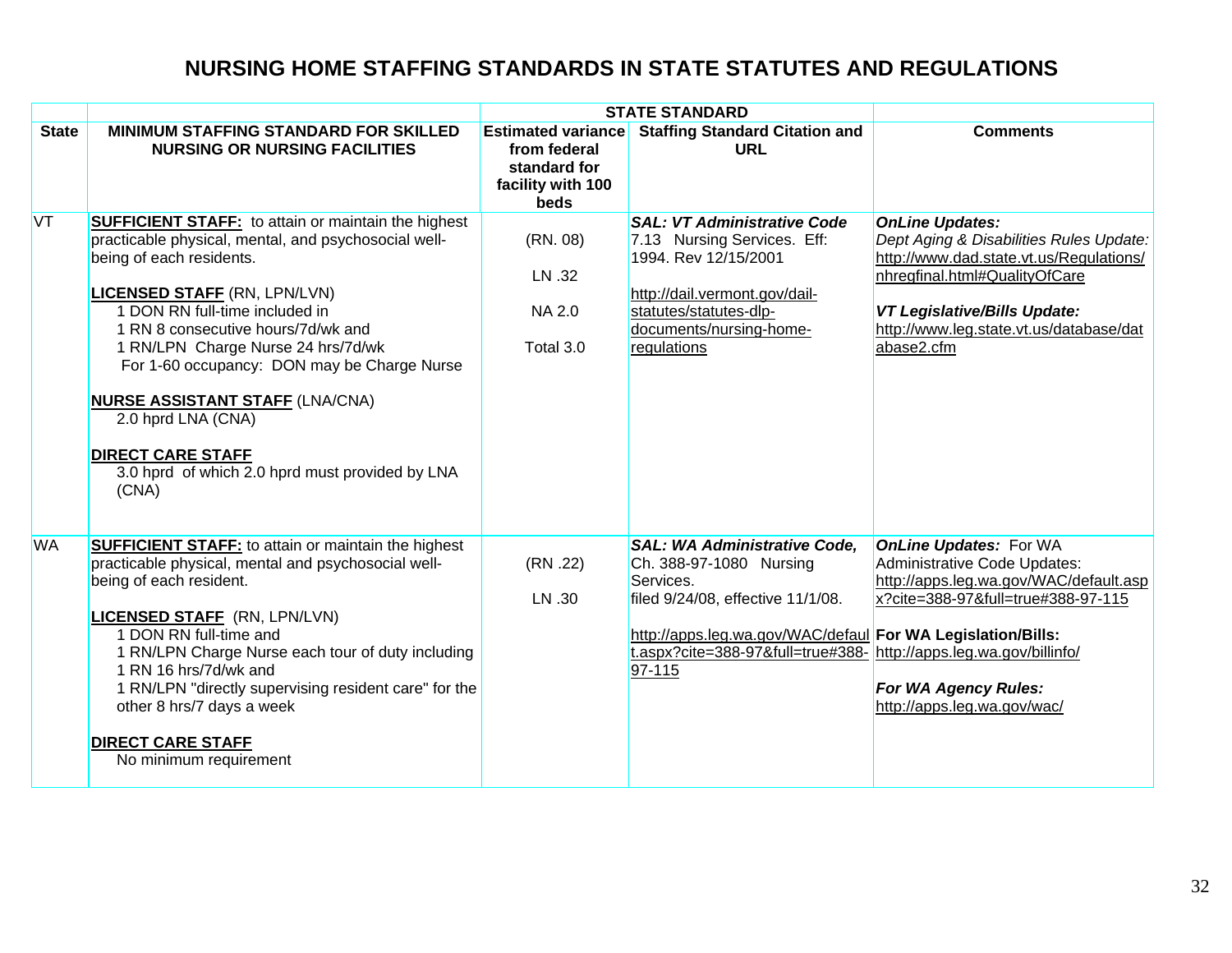|              |                                                                                                                                                                                                                                                                                                                                                                                                                                                                                                                                                                                                                                     |                                                                                        | <b>STATE STANDARD</b>                                                                                                                                                                                                                                                                                   |                                                                                                                                                                                                                                                                                                    |
|--------------|-------------------------------------------------------------------------------------------------------------------------------------------------------------------------------------------------------------------------------------------------------------------------------------------------------------------------------------------------------------------------------------------------------------------------------------------------------------------------------------------------------------------------------------------------------------------------------------------------------------------------------------|----------------------------------------------------------------------------------------|---------------------------------------------------------------------------------------------------------------------------------------------------------------------------------------------------------------------------------------------------------------------------------------------------------|----------------------------------------------------------------------------------------------------------------------------------------------------------------------------------------------------------------------------------------------------------------------------------------------------|
| <b>State</b> | <b>MINIMUM STAFFING STANDARD FOR SKILLED</b><br><b>NURSING OR NURSING FACILITIES</b>                                                                                                                                                                                                                                                                                                                                                                                                                                                                                                                                                | <b>Estimated variance</b><br>from federal<br>standard for<br>facility with 100<br>beds | <b>Staffing Standard Citation and</b><br><b>URL</b>                                                                                                                                                                                                                                                     | <b>Comments</b>                                                                                                                                                                                                                                                                                    |
| <b>WI</b>    | <b>SUFFICIENT STAFF:</b> To meet the specific needs of<br>each resident.<br><b>LICENSED STAFF (RN, LPN/LVN)</b><br>1 DON RN full-time Day and<br>For 1-59 residents: DON RN may be Charge Nurse<br>or other RN<br>1 Charge Nurse on duty at all times<br>0.65 LN hprd for intensive skilled nursing<br>0.5 LN hprd for skilled nursing<br>0.4 LN hprd for intermediate nursing<br><b>DIRECT CARE STAFF</b><br>For intensive skilled nursing care,<br>3.25 hprd including 0.65 LN hprd<br>For skilled nursing care,<br>2.5 hprd including 0.5 LN hprd<br>For intermediate or limited nursing care,<br>2.0 hprd including 0.4 LN hprd | (RN.06)<br>LN .65<br>DC 3.5<br>Total 3.5                                               | SC & SAL: WI Statutes Ch.<br>50.04(lm)2 1, 2, 3 Eff: 6-98.<br>WI Dept. Health & Family Services duty who may be DON.<br>Regulation 132.62(2) & (3). Eff: 9-<br>1-07. Updated through 2009 Act<br>406, and October 31, 2010.<br>http://www.legis.state.wi.us/statute<br>s/Stat0050.pdf                   | SAL: Intermediate Care Facility: 1<br>RN/LPN Charge Nurse every tour of<br><b>OnLineUpdates: WI Statutes:</b><br>http://www.legis.state.wi.us/rsb/stats.ht<br>ml<br><b>WI Dept. Health &amp; Family Services</b><br><b>Rule Updates:</b><br>http://www.legis.state.wi.us/rsb/code/hf<br>s/110.html |
| <b>WV</b>    | <b>SUFFICIENT STAFF:</b> to attain or maintain the highest<br>practicable physical, mental, and psychosocial well<br>being of each resident<br><b>LICENSED STAFF: (RN, LPN/LVN)</b><br>1 DON RN full-time Day 8hrs/5days/wk and<br>1 RN/LPN Charge Nurse each unit each shift<br>1 RN on duty 8 consecutive hrs/7days/wk:<br>For less than 60 beds, DON can count as RN<br>If no RN on duty, a RN must be on call<br><b>DIRECT CARE STAFF</b><br>2.25 hprd (RN/LVN/CNA)<br>51 or fewer beds have higher staffing required<br>For 60+ beds: exclude DON                                                                              | (RN. 08)<br>LN .54<br>DC 2.25<br><b>Total 2.31</b>                                     | <b>SAL: WV Code of State Rules,</b><br>64 CSR 13 - 8.14 (Nursing<br>Services Staffing) and see below<br>64 CSR 13 - 17 for Table 64-13A<br>for "Minimum Ratios of Resident<br>Care Personnel to Residents". (64<br>CSR 8.14 Eff. 7-01-07).<br>http://apps.sos.wv.gov/adlaw/files/<br>rulespdf/64-13.pdf | <b>OnLine Updates: Legislation/Bills:</b><br>http://www.legis.state.wv.us/Bill Status/<br>bill status.cfm<br>Code of State Rules (CSR):<br>http://www.wvsos.com/csr/search.asp                                                                                                                     |